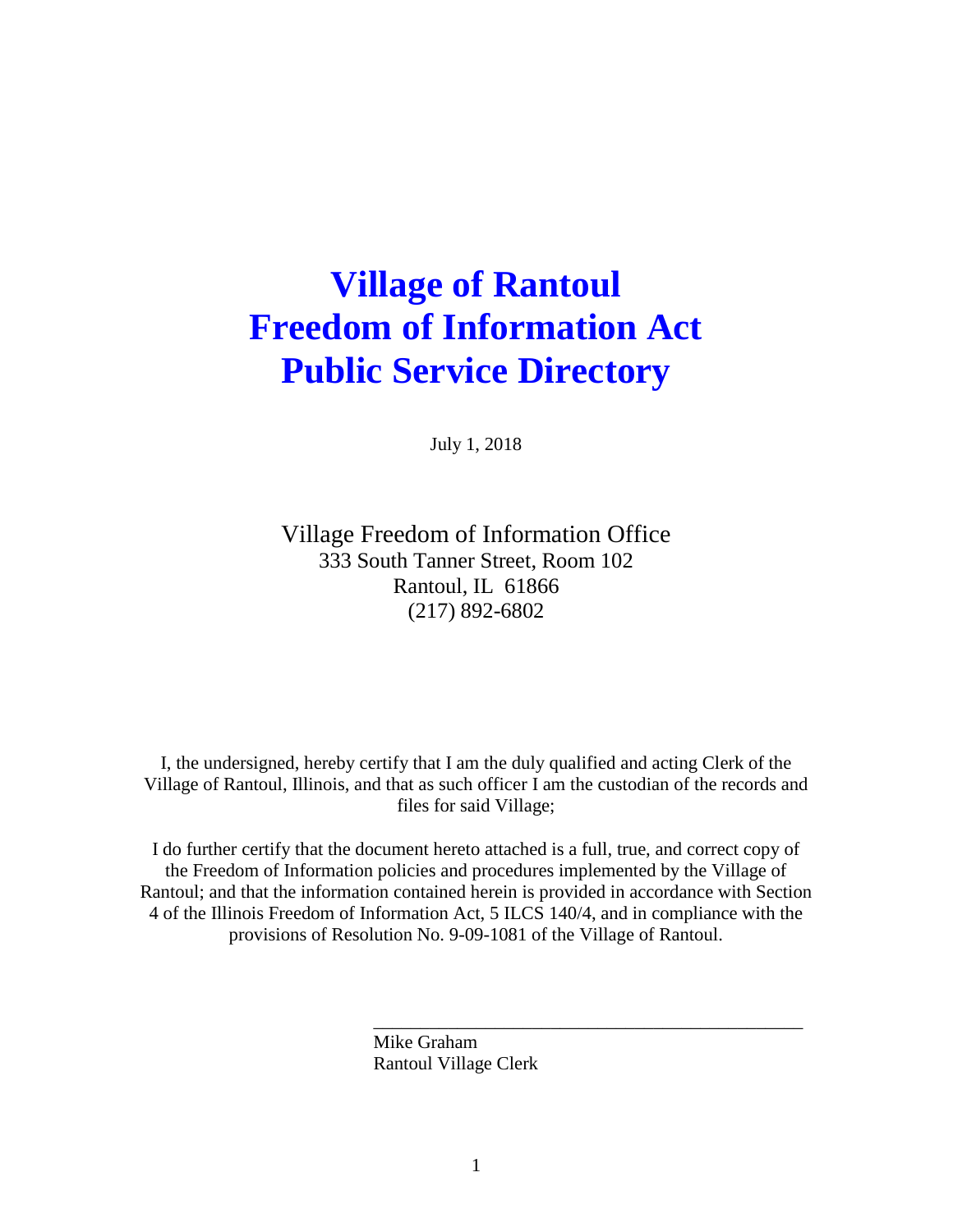# **CONTENTS**

| <b>SUBJECT</b>                                | PAGE(S)   |
|-----------------------------------------------|-----------|
|                                               |           |
| <b>GOVERNMENT INFORMATION</b>                 | $4 - 17$  |
| <b>General Government Information</b>         | $5 - 6$   |
| <b>Community Demographics</b>                 | 6         |
| <b>Government Facilities</b>                  | $6 - 7$   |
| <b>Village Organizational Chart</b>           | 8         |
| List of Boards, Committees & Commissions      |           |
| <b>Village Board of Trustees</b>              | $9 - 10$  |
| <b>Citizens Advisory Board</b>                | $10 - 11$ |
| Fire & Police Commission                      | 11        |
| <b>Human Relations Committee</b>              | $11 - 12$ |
| <b>Liquor Advisory Committee</b>              | $12 - 13$ |
| Micro Loan Fund Review Committee              | $13 - 14$ |
| Planning and Zoning Commission                | $14 - 15$ |
| <b>Police Pension Board</b>                   | 15        |
| <b>Revolving Loan Fund Review Committee</b>   | 16        |
| <b>Scholarship Committee</b>                  | $16 - 17$ |
| <b>Storm Drainage Committee</b>               | 17        |
| <b>Tree Commission</b>                        | 18        |
| <b>Village Department Contacts</b>            | 19        |
| <b>VILLAGE FOIA POLICIES &amp; PROCEDURES</b> | $19 - 29$ |
| Local Policies & Procedures                   | 21        |
| Fee Schedule                                  | 22        |
| <b>Freedom of Information Staff Contacts</b>  | 29        |
| <b>INDEX OF PUBLIC RECORDS</b>                | $30 - 46$ |
| <b>Airport Department</b>                     | 31        |
| Inspection, Planning & Zoning Department      | $31 - 32$ |
| Village Clerk's Office                        | $32 - 33$ |
| <b>Community Development Department</b>       | 33        |
| <b>Finance Department</b>                     | $34 - 35$ |
| <b>Economic Development Department</b>        | $35 - 36$ |
| <b>Fire Department</b>                        | $36 - 37$ |
|                                               |           |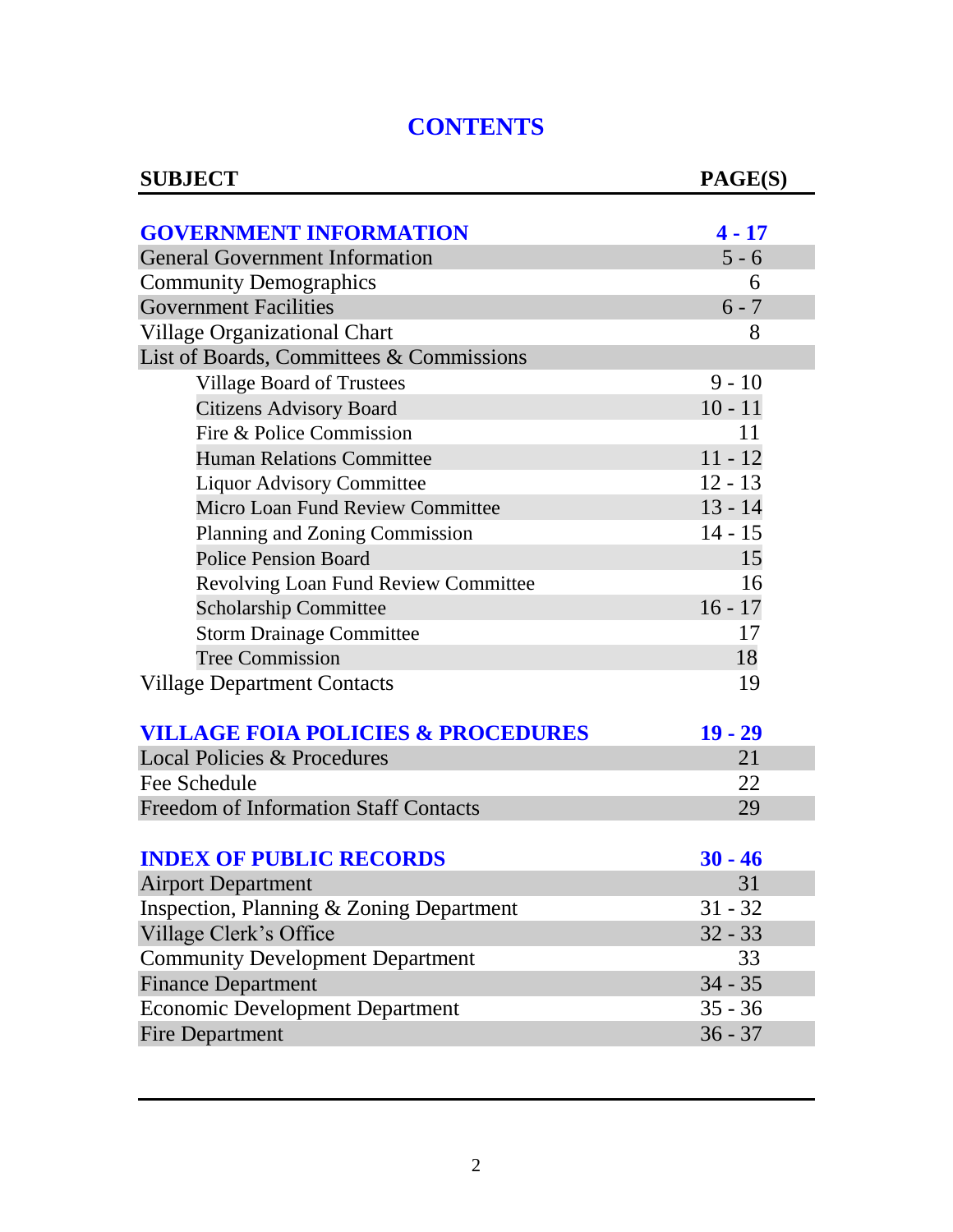| <b>SUBJECT</b>                              | PAGE(S)   |
|---------------------------------------------|-----------|
|                                             |           |
| Human Resources Department                  | 37        |
| <b>Information Technology Department</b>    | 38        |
| Mayor & Administrative Offices              | 38        |
| <b>Police Department</b>                    | $38 - 39$ |
| <b>Recreation Department</b>                | $39 - 40$ |
| <b>Utility Billing Office</b>               | 40        |
| <b>Public Works Department</b>              |           |
| Administration                              | $40 - 41$ |
| <b>Common Files</b>                         | 41        |
| <b>Chanute Air Force Base Caretaker</b>     | 41        |
| <b>Chanute Air Force Base Redevelopment</b> | 42        |
| <b>Electric Division</b>                    | $42 - 43$ |
| <b>Gas Division</b>                         | 43        |
| <b>Landfill Division</b>                    | 43        |
| <b>Streets Division</b>                     | 44        |
| <b>Wastewater Division</b>                  | $44 - 45$ |
| <b>Water Division</b>                       | $45 - 46$ |
| <b>Common Files</b>                         | 46        |
| Records Available Immediately Upon Request  | 47        |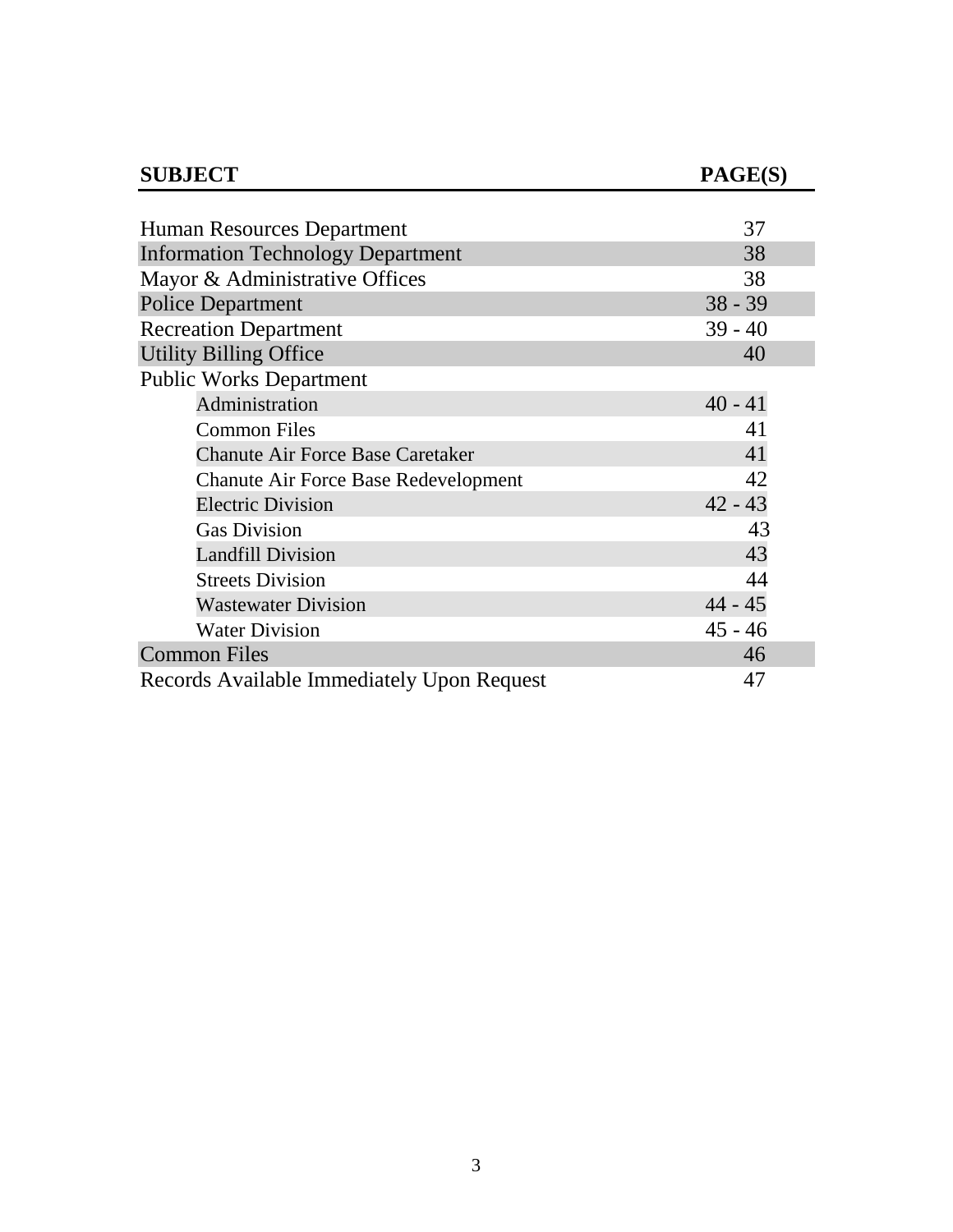# Village of Rantoul Government Information

Government Structure Community Demographics Government Facilities Organizational Chart Boards, Committees & Commissions Department Contacts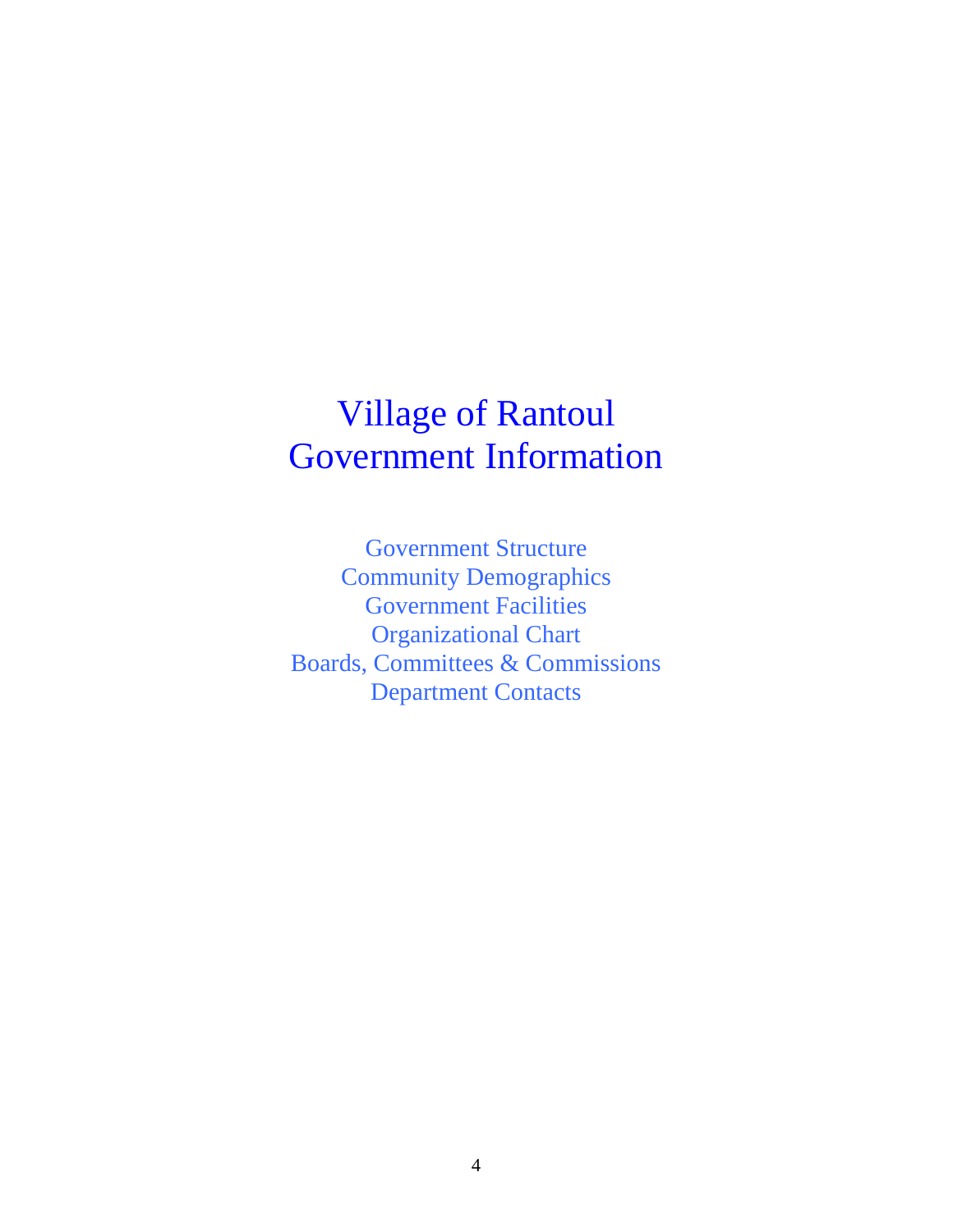# **VILLAGE OF RANTOUL GENERAL VILLAGE INFORMATION**

#### **Mission Statement**

It is the mission of the Village of Rantoul to enhance the economic, physical, cultural, and spiritual qualities of life for citizens, businesses, and industries of Rantoul by meeting today's challenges and focusing on the future.

#### **Vision Statement**

Rantoul is a multicultural community that values its citizens, community groups, schools, and businesses. A community with a strong emphasis on quality education and one that enjoys a positive image among our citizens and visitors. Rantoul is a vibrant, growing community with safe, attractive residential areas and profitable commercial and retail establishments. Rantoul is considered a center for Technology Development firms, a home for a variety of national, regional and local sporting events and a regional center for Aviation-related services.

#### **General Government Information**

The Village of Rantoul is a home rule municipality operating under a village president/board of trustees form of government.

The Village President (commonly referred to as the "Mayor") is elected for a four-year term. The Village President serves as the presiding chairman at all Village Board meetings and is entitled to full voting rights only to break ties or when items require a special majority for approval. The President also retains veto power over certain actions of the Board, which can only be overridden by a two-thirds majority of the village trustees. The Village President appoints the Administrative Officer and all department heads, subject to the approval of the Village Board.

The Village Board of Trustees is the legislative body of Village government, determining all matters of Village policy and approving all Village ordinances, resolutions, and major contracts and expenditures. The Village Board is comprised of six trustees, each of whom is elected at-large for four-year overlapping terms. The Village Board meets regularly on the first and second Tuesdays of each month at 6:00 P.M. All meetings are held in the Louis B. Schelling Memorial Board Room (Room 400) of the Rantoul Municipal Building, unless otherwise noted.

The Village Clerk is elected at-large for a four-year term during the same election cycle as the Village President. The Village Clerk is the official custodian of all Village records and the chief official responsible for the administration of all Village elections. The Village Clerk serves as secretary to the Village Board, attending all meetings to keep a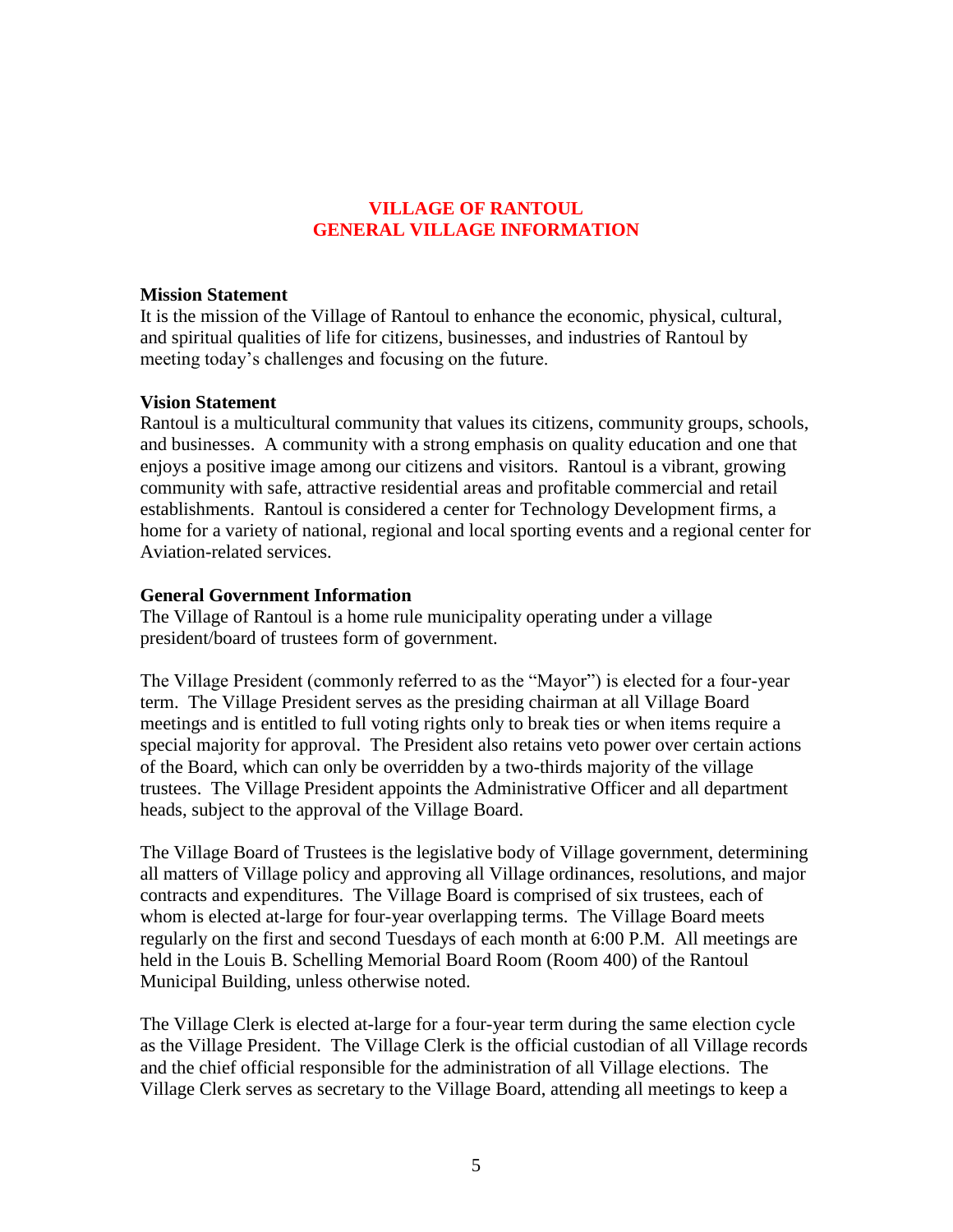permanent record of its proceedings in the form of a journal. By the appointment of the Village Board, the Village Clerk is also designated as the Freedom of Information Officer for the Village of Rantoul and is responsible for processing all requests for public information in accordance with state statutes and local policies.

The Village of Rantoul is presently staffed by 153 employees. Currently, the Village has a total annual operating budget of approximately \$44.6 million (FY 2018-2019).

### **Demographics**

According to the 2000 census, the population of Rantoul is 12,918. Of that population, the racial makeup of the Village is as follows: 76.7% White; 16.9% African American; 2.7% Hispanic or Latino; 1.8% Asian; 0.5% Native American; 0.05% Pacific Islander; and 0.9% from other races. The population is spread out with 28.6% under the age of 18; 9.5% from 18 to 24; 32.2% from 25 to 44; 18.2% from 45 to 64; and 11.4% who are 65 years of age and older.

The median household income in the Village is \$36,904, with a median family income of \$43,543. Per capita income is \$17,948. Approximately 10.7% of the population falls below the poverty line. The Village has 6,161 housing units with an 86.5% occupancy rate. Of the occupied housing units, 50.8% are owner-occupied and 49.2% are rental units.

Rantoul is located 122 miles south of the City of Chicago, with a total land area of 7.3 square miles. The Village is situated along Interstate 57 and is also served by U.S. Route 45 and U.S. Route 136, as well as the Canadian National Railroad.

### **Facilities**

The operations of the Village of Rantoul are housed in several facilities located throughout the community:

### **Village of Rantoul Municipal Building**

| Location:  | 333 South Tanner Street                                                                                                                                                                                                                            |
|------------|----------------------------------------------------------------------------------------------------------------------------------------------------------------------------------------------------------------------------------------------------|
|            | Rantoul, IL 61866                                                                                                                                                                                                                                  |
| Phone:     | $(217)$ 892-6800                                                                                                                                                                                                                                   |
| Divisions: | Administrative Offices; Finance; Utility Billing; Information Technology; Code<br>Enforcement; Building Safety, Planning & Zoning; Community Development;<br>Human Resources; Neighborhood Services, Village Board Room; Village<br>Clerk's Office |
|            |                                                                                                                                                                                                                                                    |

### **Rantoul Business Center**

Location: 601 South Century Boulevard Rantoul, IL 61866 Phone: (217) 892-6881

### **Rantoul Electric Plant**

| Location:  | 200 West Grove Avenue                               |
|------------|-----------------------------------------------------|
|            | Rantoul, IL 61866                                   |
| Phone:     | $(217)$ 892-6510                                    |
| Divisions: | Public Works Administration; Electric; Gas; Streets |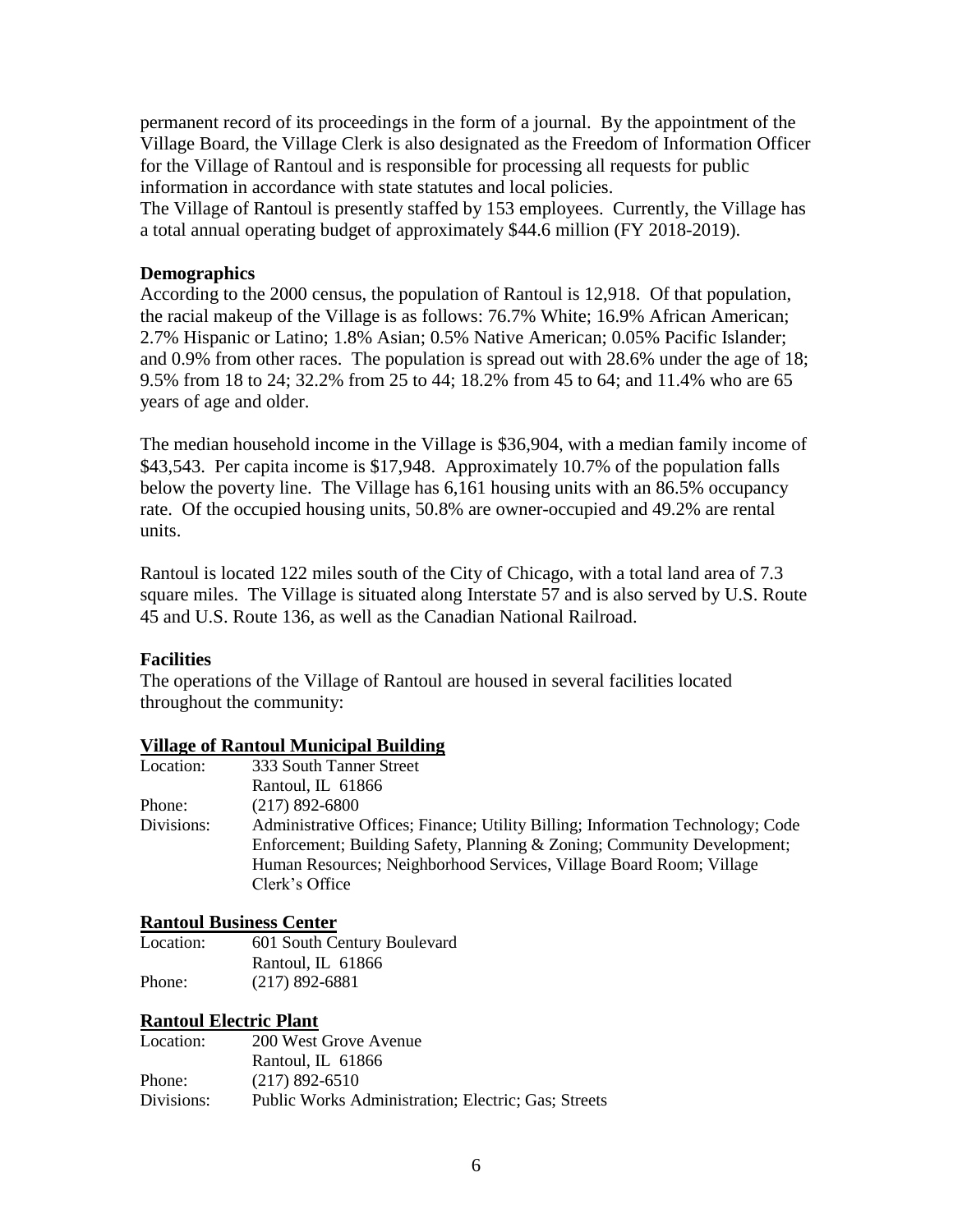# **Village of Rantoul Water Treatment Facility**

| Location:  | 101 Belle Avenue  |
|------------|-------------------|
|            | Rantoul, IL 61866 |
| Phone:     | $(217)$ 892-6540  |
| Divisions: | Water             |

### **Village of Rantoul Water Pollution Control Facility**

| Location:  | 1625 East Grove Avenue                        |
|------------|-----------------------------------------------|
|            | Rantoul, IL 61866                             |
| Phone:     | $(217)$ 892-6563                              |
| Divisions: | Wastewater; Systems Maintenance; Animal Pound |

#### **Rantoul Police Department**

| Location:  | 109 East Grove Avenue        |
|------------|------------------------------|
|            | Rantoul, IL 61866            |
| Phone:     | $(217)$ 892-5622             |
| Divisions: | Police; Animal Control; ESDA |

# **Rantoul Recreation Department Administrative Offices**

| Location:  | 100 East Flessner Avenue                |
|------------|-----------------------------------------|
|            | Rantoul, IL 61866                       |
| Phone:     | $(217)$ 893-5702                        |
| Divisions: | <b>Recreation</b> ; Central Maintenance |

### **Forum Fitness Center**

| Location: | 200 West Flessner Avenue |
|-----------|--------------------------|
|           | Rantoul, IL 61866        |
| Phone:    | $(217)$ 893-5752         |

#### **Rantoul Youth Center**

| Location: | 1306 Country Club Lane |
|-----------|------------------------|
|           | Rantoul, IL 61866      |
| Phone:    | $(217)$ 893-5779       |

### **Hap Parker Family Aquatic Center**

| Location: | 200 West Flessner Avenue |
|-----------|--------------------------|
|           | Rantoul, IL 61866        |
| Phone:    | $(217)$ 893-5780         |

# **Rantoul Fire Department Facilities**

| Locations: | Station No. $1 - 101$ East Grove Avenue     |
|------------|---------------------------------------------|
|            | Station No. $2 - 500$ North Maplewood Drive |
|            | Station No. $3 - 1008$ South Perimeter Road |
| Phone:     | $(217)$ 893-568801                          |
| Divisions: | Fire Protection                             |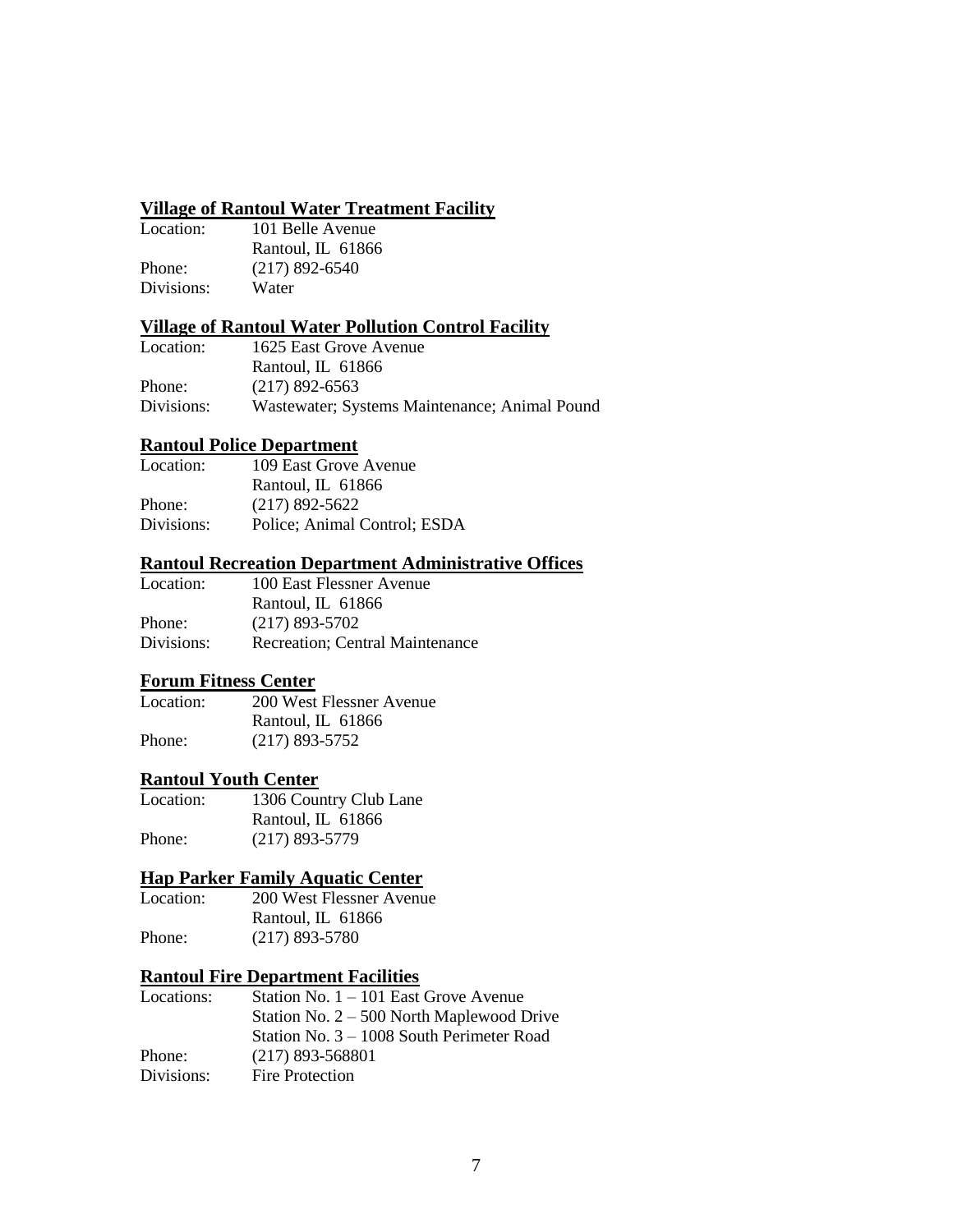# **Frank Elliott Field – Airport**

| Location: | 2 Aviation, Suite A110 |
|-----------|------------------------|
|           | Rantoul, IL 61866      |
| Phone:    | $(217)$ 892-6895       |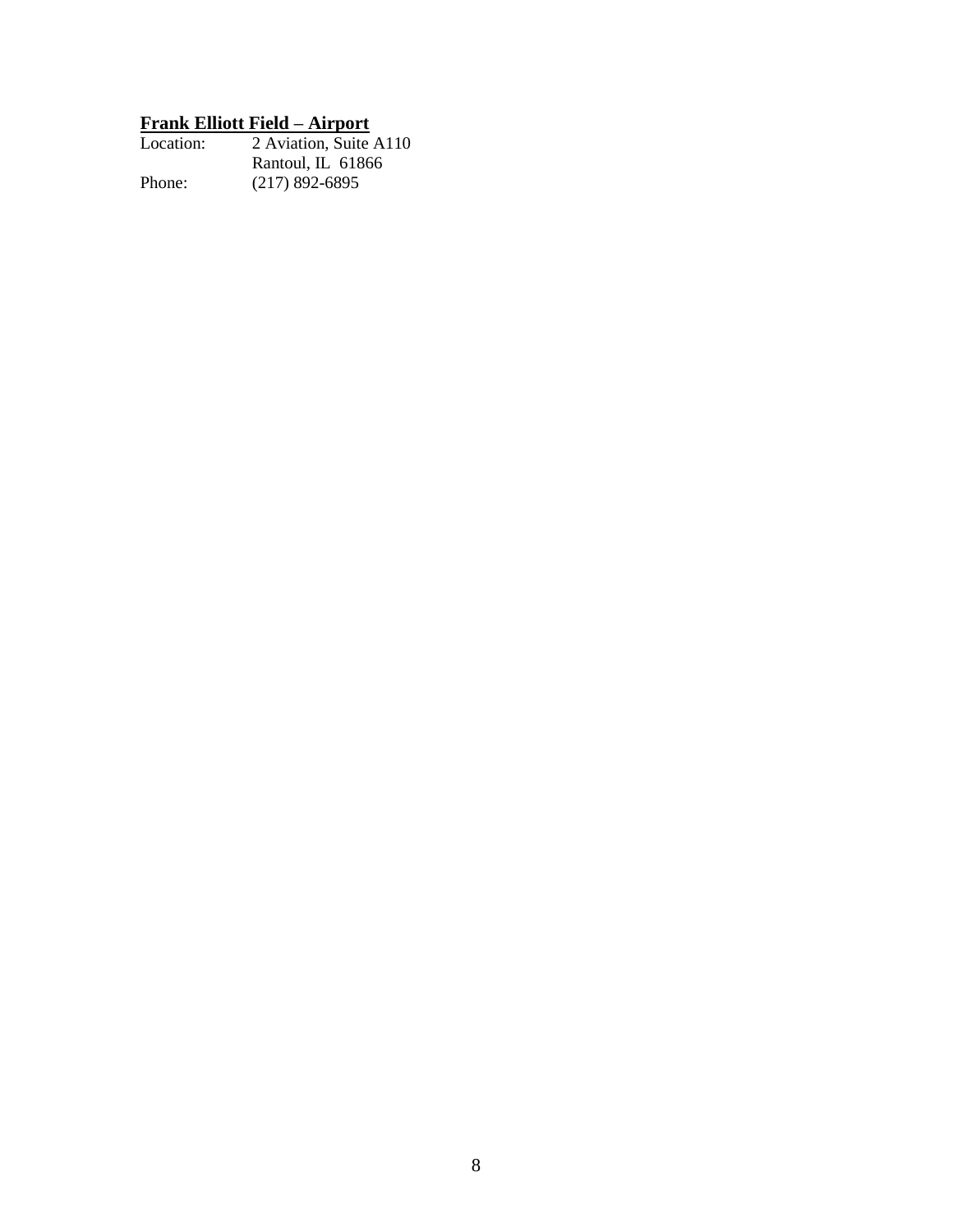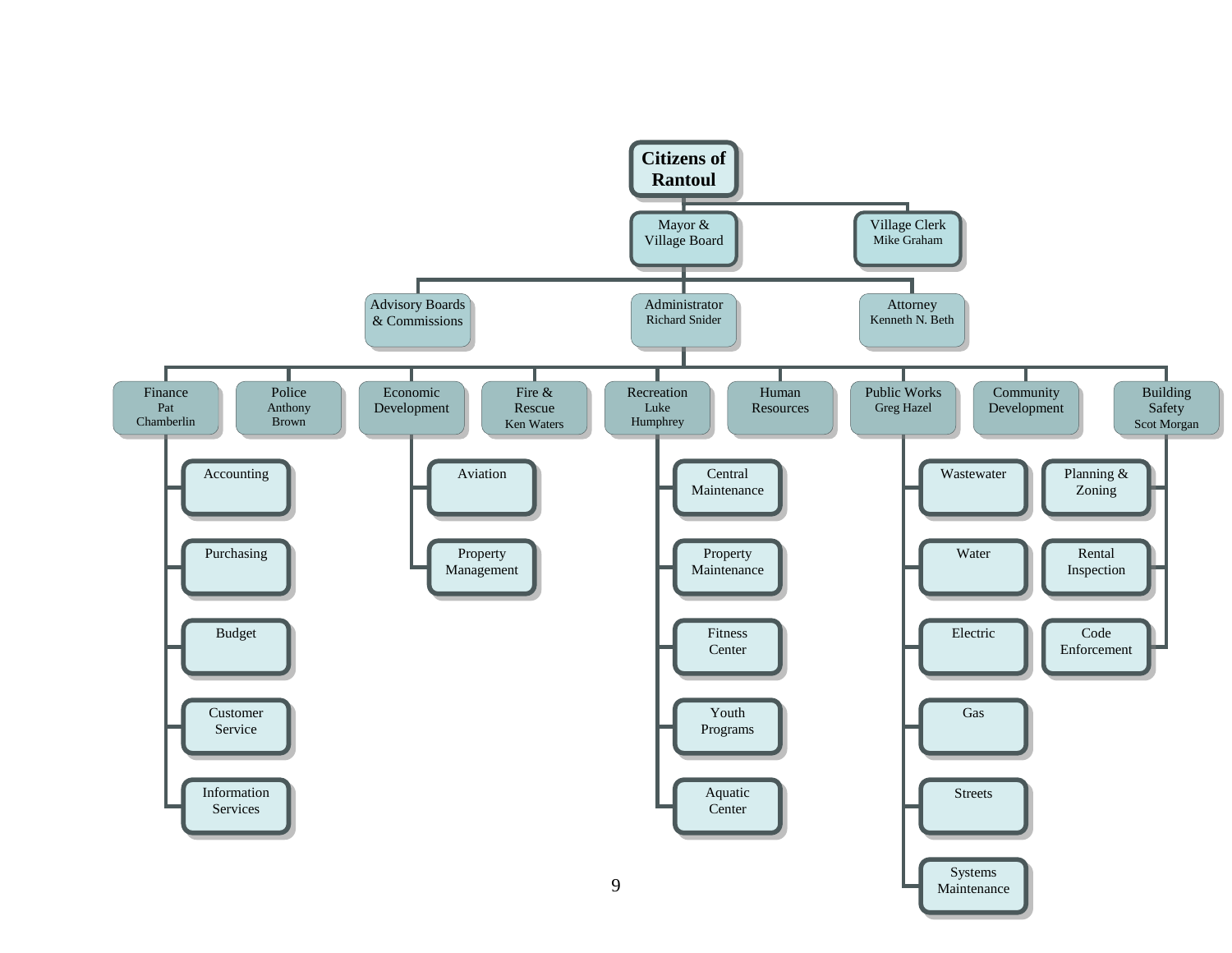### **VILLAGE OF RANTOUL BOARDS, COMMITTEES & COMMISSIONS MEMBER LIST AS OF DECEMBER 2015**

*(Click Names for Email Link)*

#### **Rantoul Village Board of Trustees**

All members are elected at-large for 4-year terms. The Village Board regularly meets on the first and second Tuesdays of each month at 6:00 PM in the Louis B. Schelling Memorial Board Room of the Rantoul Municipal Building, 333 South Tanner Street.

### **Mayor**: **[Charles Smith](mailto:NWilliam@village.rantoul.il.us)**

Home Phone: 892-6854 Village Office: Municipal Building Office Phone: 892-6854 Took Office: May 2013 Current Term Expires: May 2021

Residence: 1800 Gleason Drive, Rantoul

### **Village Clerk**: **[Mike Graham](mailto:mikepgraham@earthlink.net)**

Residence: 117 B E. Sangamon Avenue, Rantoul Home Phone: 893-1722 Village Office: Municipal Building Office Phone: 893-9250 Took Office: 0ctober 2010 Current Term Expires: May 2021

### **Trustee**: **[Jennifer Fox](mailto:ajbrown@mchsi.com)**

Residence: 316 Indian Hills Court, Rantoul Home Phone: 892-8980 Took Office: May 2011 Current Term Expires: May 2019

Home Phone: 372-4393 Took Office May 2011 Current Term Expires May 2019

### **Trustee: [Hank Gamel](mailto:jmfox80@gmail.com)**

Residence: 1027 Cambridge Drive, Rantoul

### **Trustee/Mayor Pro Tem: [Sam Hall](mailto:hhgamel@village.rantoul.il.us)**

Home Phone: 778-2686 Took Office May 2017 Current Term Expires May 2021

Residence: 401 E. Sangamon Ave., Rantoul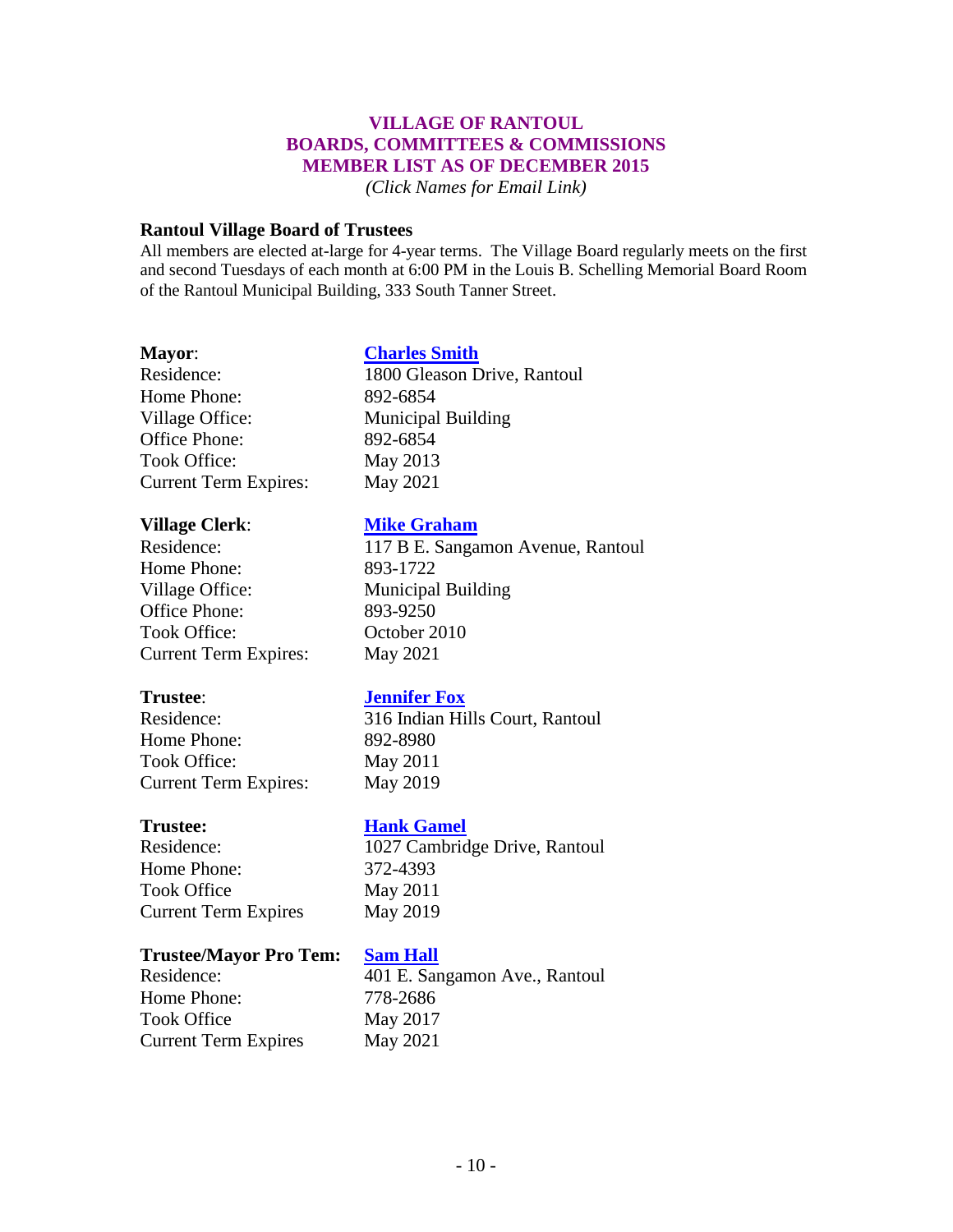| <b>Trustee:</b>              | Vacancy                  |
|------------------------------|--------------------------|
| <b>Residence:</b>            |                          |
| Home Phone:                  |                          |
| Took Office:                 |                          |
| <b>Current Term Expires:</b> | May 2019 (next election) |
| <b>Trustee:</b>              | <b>Chad Smith</b>        |

Home Phone: 892-0798 Took Office April 2013 Current Term Expires May 2019

Residence: 404 Indian Hills, Rantoul

### **Trustee: [Terry Workman](mailto:roger.jones@mchsi.com)**

Residence: 725 Mikel Dr., Rantoul Home Phone: 493-7337 Took Office: May 2017 Current Term Expires: May 2021

### **Citizens Advisory Board**

All members are appointed by the Mayor with the approval of the Village Board for 4-year terms.

Phone: 893-1936 Term Expires: May 2021

**Chairman**: **[Cynthia Rouse](mailto:skcombest@rantoultrucksales.com)** Residence: 342 Illinois Drive, Rantoul

Phone: 892-9144 Term Expires: May 2021

**Member**: **[Chris King](mailto:skcombest@rantoultrucksales.com)** Address: 621 E. Grove Avenue, Rantoul

### **Member: [Pam Cheek](mailto:skcombest@rantoultrucksales.com)**

Address: 329 E. Campbell Avenue, Rantoul Phone: 892-8138 Term Expires: May 2019

#### **Member: [Sara Brown](mailto:skcombest@rantoultrucksales.com)**

Address: 413 Indian Hills, Rantoul Phone: 893-4542 Term Expires: May 2019

**Member: Vacancy**

### Address: Phone: Term Expires: 2022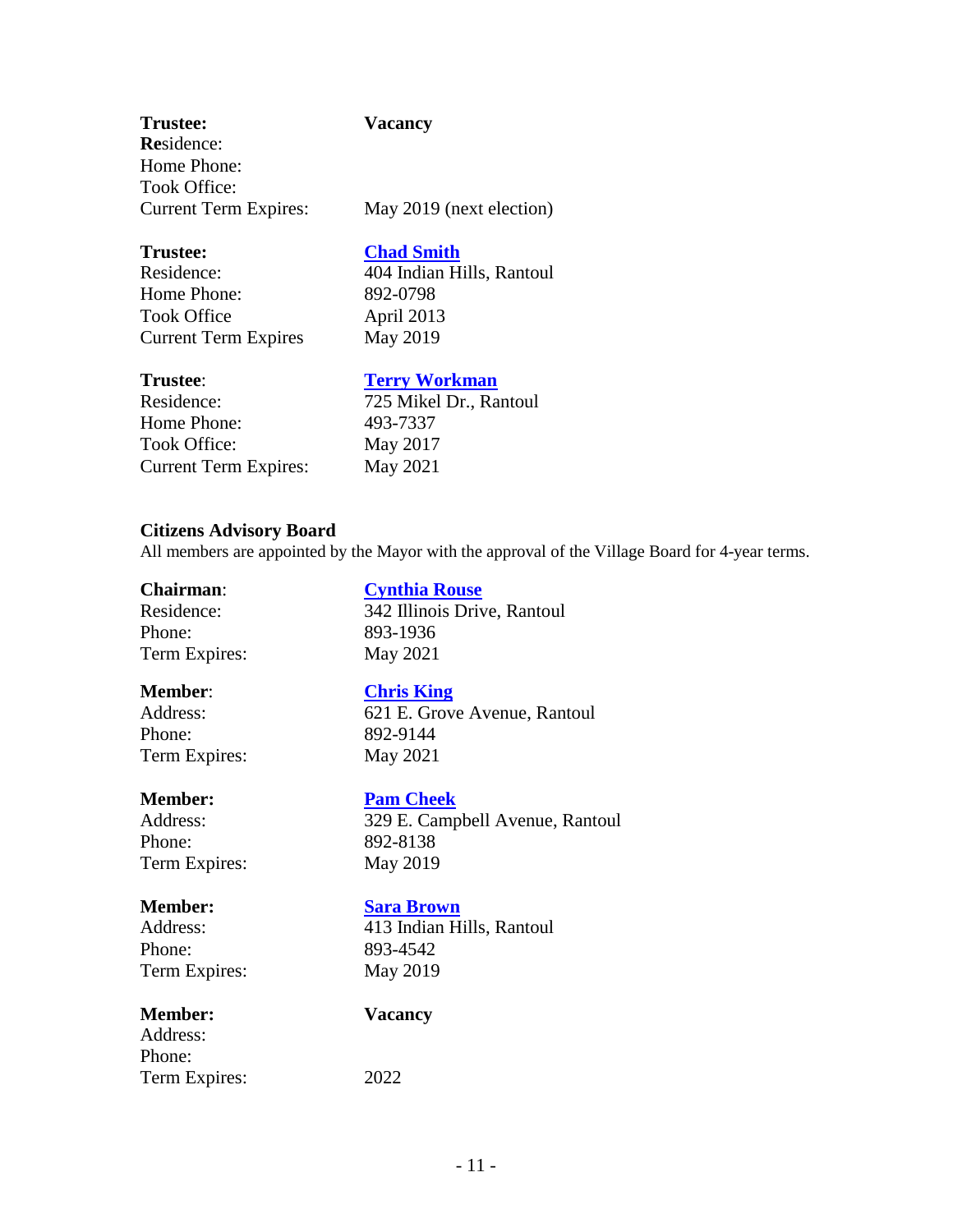| <b>Member:</b><br>Address:    | <b>Vacancy</b>                |
|-------------------------------|-------------------------------|
| Phone:                        |                               |
| Term Expires:                 | 2022                          |
| Member:<br>Address:<br>Phone: | <b>Vacancy</b>                |
|                               |                               |
| Term Expires:                 | 2020                          |
| <b>Staff Liaison:</b>         | <b>Ken Turner</b>             |
| Phone:                        | 892-6824                      |
| Email:                        | kturner@village.rantoul.il.us |

### **Board of Fire & Police Commissioners**

All members are appointed by the Mayor with the approval of the Village Board for 3-year terms. Commission meets on an as-needed basis.

| <b>Commissioner:</b>  | <b>David Sherrick</b>            |
|-----------------------|----------------------------------|
| Address:              | 322 W. Grove Avenue, Rantoul     |
| Phone:                | 202-3984                         |
| Term Expires:         | 2021                             |
| <b>Commissioner:</b>  | <b>Ken Calhoun</b>               |
| Address:              | 1617 Symington Drive, Rantoul    |
| Phone:                | 714-6350                         |
| Term Expires:         | 2020                             |
| <b>Commissioner:</b>  | <b>Brian Schurter</b>            |
| Address:              | 425 E. Champaign Avenue, Rantoul |
| Phone:                | 893-3322                         |
| Term Expires:         | 2019                             |
| <b>Staff Liaison:</b> | <b>Kathy Kohl</b>                |
| Phone:                | 893-5605                         |
| Email:                | kkohl@village.rantoul.il.us      |
|                       |                                  |

#### **Human Relations Committee**

All members are appointed by the Mayor with the approval of the Village Board. Committee meets on an as-needed basis.

| <b>Ken</b> |
|------------|
| 1617       |
| 714-6      |
| 2021       |
|            |

**<u>[Ken Calhoun](mailto:btschurter@tbklaw.com)</u>** 1617 Symington Drive, Rantoul 714-6350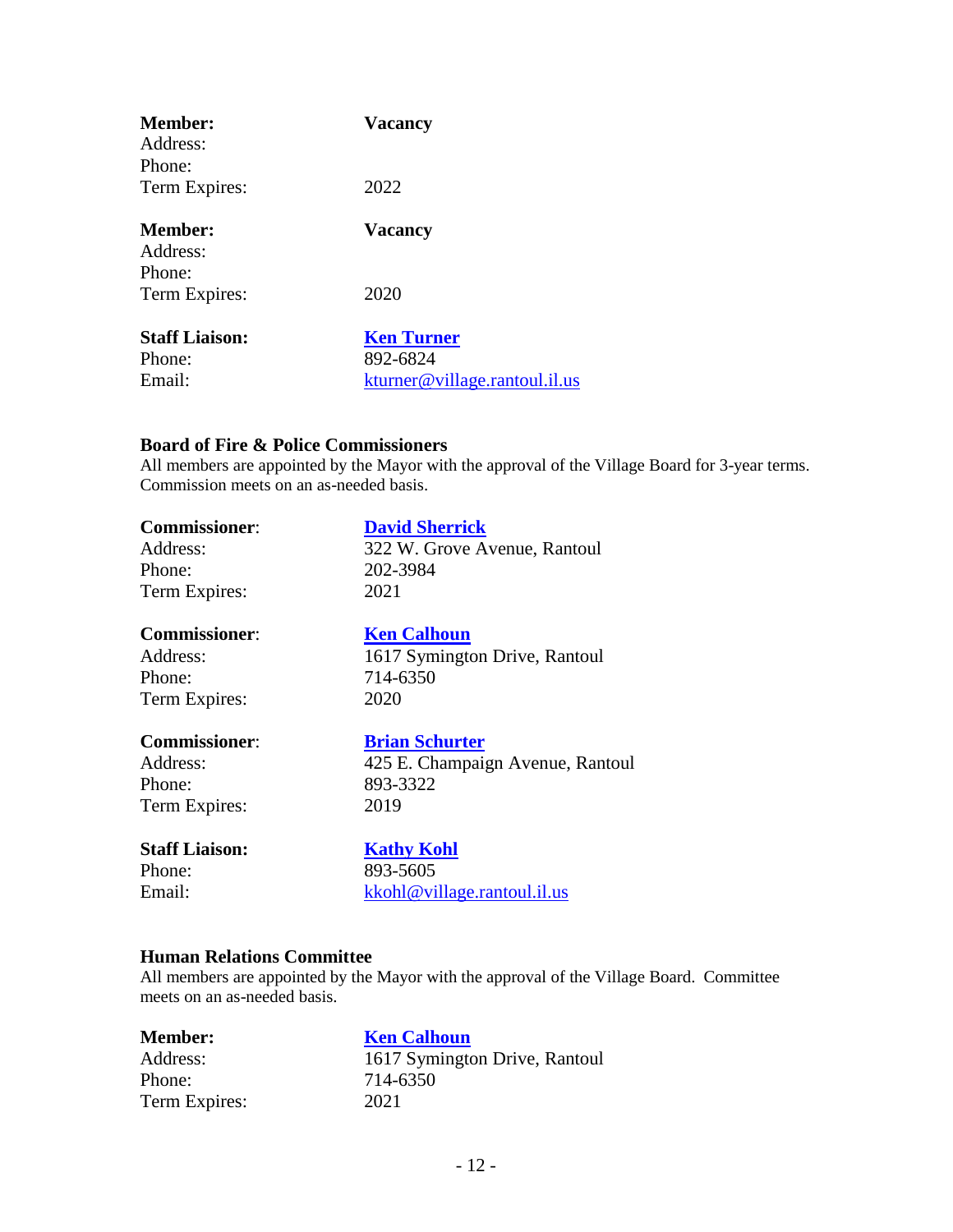Phone: 892-2000 Term Expires: 2021

Phone: 892-9766 Term Expires: 2021

Phone: 215-4477 Term Expires: 2021

Phone: 892-4235 Term Expires: 2021

Phone: 893-0586 Term Expires: 2021

### **Staff Liaison: [Ken Turner](mailto:btschurter@tbklaw.com)**

Email: [kturner@village.rantoul.il.us](mailto:kturner@village.rantoul.il.us)

### **Member: [Herman Fogal](mailto:HFOGAL@aol.com)**

Address: 1622 Golfview Circle, Rantoul

# **Member: [Marcia Jackson](mailto:HFOGAL@aol.com)**

Address: 405 Moraine, Rantoul

### **Member: [Monica Rittenhouse](mailto:HFOGAL@aol.com)**

Address: 607 E. Perimeter, Rantoul

# **Member: [Wendell Golston](mailto:HFOGAL@aol.com)**

Address: 907 North Drive, Rantoul

# **Member: [Mike Gottlieb](mailto:HFOGAL@aol.com)** Address: 1633 Symington Drive, Rantoul

Phone: 892-6824

### **Liquor Advisory Committee**

All members are appointed by the Mayor with the approval of the Village Board for 4-year terms. Committee meets on an as-needed basis.

# **Chairman: [Ron Loy](mailto:ronaloy@aol.com)** Phone: 893-9180 Term Expires: 2021

Address: 505 W. Champaign Avenue, Rantoul

Phone: 892-2000 Term Expires: 2021

# **Member: [Herman Fogal](mailto:HFOGAL@aol.com)** Address: 1622 Golfview Circle, Rantoul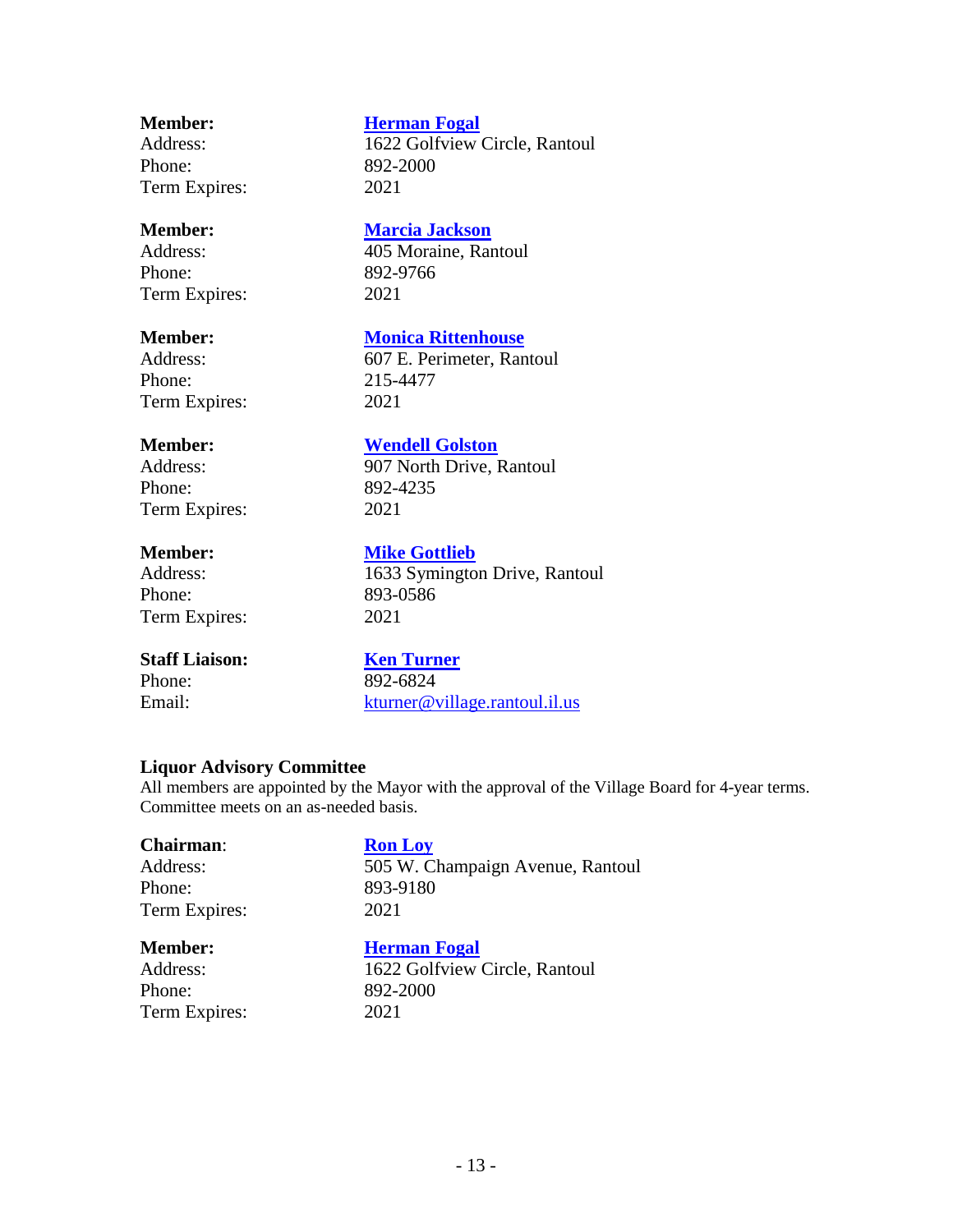| <b>Member:</b>                | <b>Hank Gamel</b>           |
|-------------------------------|-----------------------------|
| Address:                      | 1027 Cambridge Dr.          |
| Phone:                        | 372-4393                    |
| Term Expires:                 | 2021                        |
| Member:                       | <b>Wayne Mathis</b>         |
| Address:                      | 586 Hazelcrest, Rantoul     |
| Phone:                        | 893-1884                    |
| Term Expires:                 | 2021                        |
| Member:<br>Address:<br>Phone: | <b>Vacancy</b>              |
| Term Expires:                 | 2021                        |
| <b>Staff Liaison:</b>         | <b>Janet Gray</b>           |
| Phone:                        | 892-6802                    |
| Email:                        | jgray@village.rantoul.il.us |

#### **Micro Loan Fund Review Committee**

All members are appointed by the Mayor with the approval of the Village Board for 3-year terms. Committee meets on an as-needed basis.

Phone: 892-4887 Term Expires: 2021

#### **Member**: **[Connie Nelson](mailto:cnelsoncpa@mchsi.com)**

Address: 426 E. Champaign Avenue, Rantoul

#### **Member**: **[Brian Schurter](mailto:btschurter@tbklaw.com)**

Address: 425 E. Champaign Avenue, Rantoul Phone: 893-3322 Term Expires: 2020

#### **Member: [Koleen Roseman](mailto:btschurter@tbklaw.com)**

Phone: 568-7311 Term Expires: 2020

Phone: 892-2143 Term Expires: 2019

#### **Member**: **[Jim Smith](mailto:btschurter@tbklaw.com)**

Phone: 892-4121 Term Expires: 2019

Address: 412 W. Champaign Avenue, Rantoul

#### **Member**: **[Dennis Long](mailto:DLong@bankofrantoul.com)**

Address: 201 E. Champaign Avenue, Rantoul

Address: 1231 E. Grove Avenue, Rantoul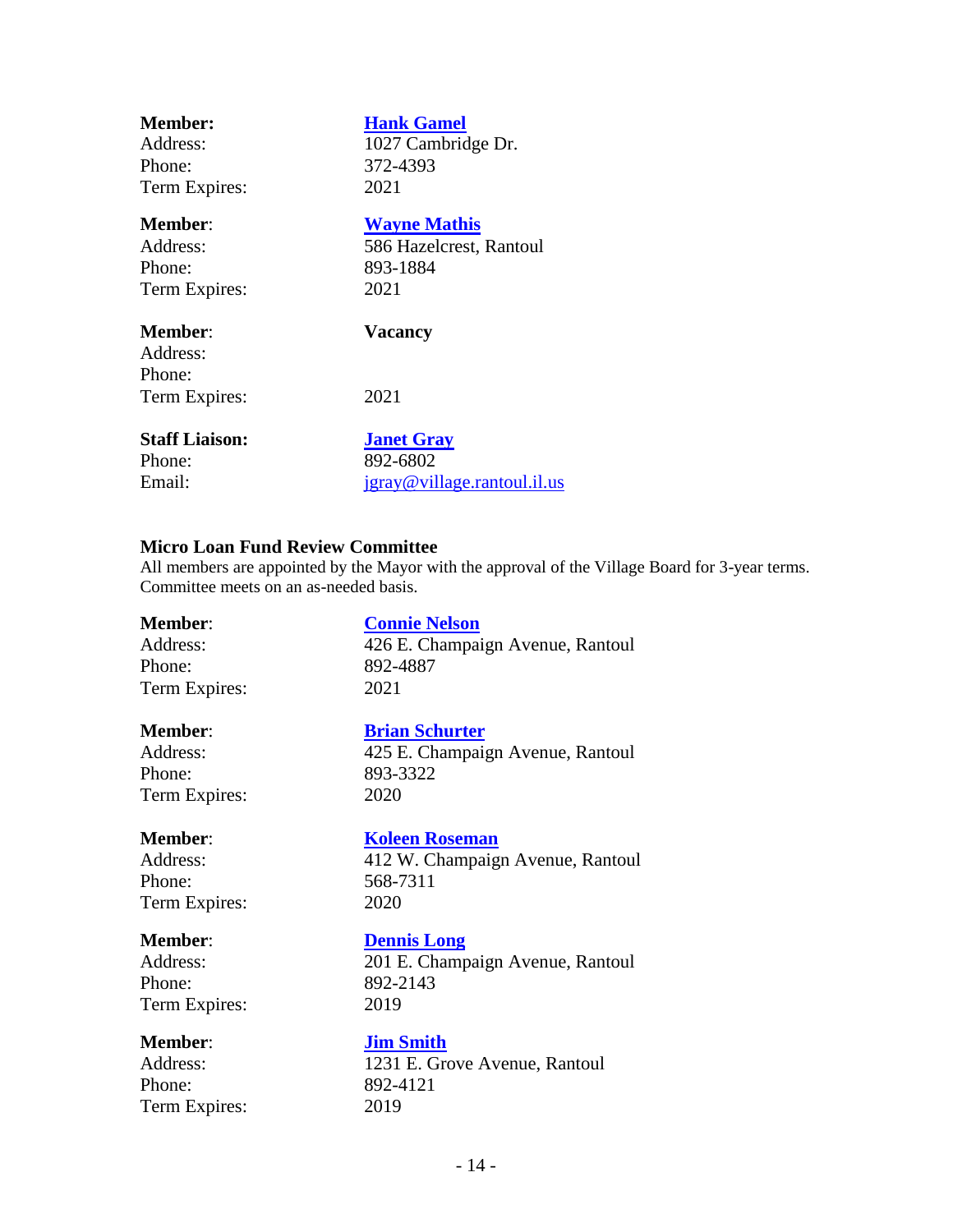| <b>Member:</b>        | <b>Herman Fogal</b>           |
|-----------------------|-------------------------------|
| Address:              | 1622 Golfview Circle, Rantoul |
| Phone:                | 892-2000                      |
| Term Expires:         | 2019                          |
| <b>Staff Liaison:</b> | <b>Janet Gray</b>             |
| Phone:                | 892-6802                      |
| Email:                | jgray@village.rantoul.il.us   |
|                       |                               |

#### **Planning and Zoning Commission**

All members are appointed by the Mayor with the approval of the Village Board for 4-year terms. Commission meets on the fourth Monday of each month, or as otherwise noted.

#### **Commissioner: [Mark Wilkerson](mailto:ronaloy@aol.com)**

Address: 1016 North Drive, Rantoul Phone: 893-9449 Term Expires: 2021

#### **Commissioner [Brenda Crane](mailto:ronaloy@aol.com)**

Address: 513 W. Champaign Avenue, Rantoul Phone: 841-0387 Term Expires: 2021

#### **Commissioner: [Jim Johnson](mailto:ronaloy@aol.com)**

Phone: 893-2210 Term Expires: 2020

#### **Commissioner**: **[Ron Loy](mailto:ronaloy@aol.com)**

Phone: 893-9180 Term Expires: 2020

Phone: 893-4338 Term Expires: 2019

Phone: 892-2396 Term Expires: 2019

Address: 1117 Oakcrest Drive, Rantoul

Address: 505 W. Champaign Ave, Rantoul

#### **Chairman**: **[Allen Jones](mailto:allenjones7@mchsi.com)**

Address: 583 Pinecrest Place, Rantoul

### **Secretary: [Ken Waters](mailto:KWaters@village.rantoul.il.us)**

Address: 582 Hazelcrest, Rantoul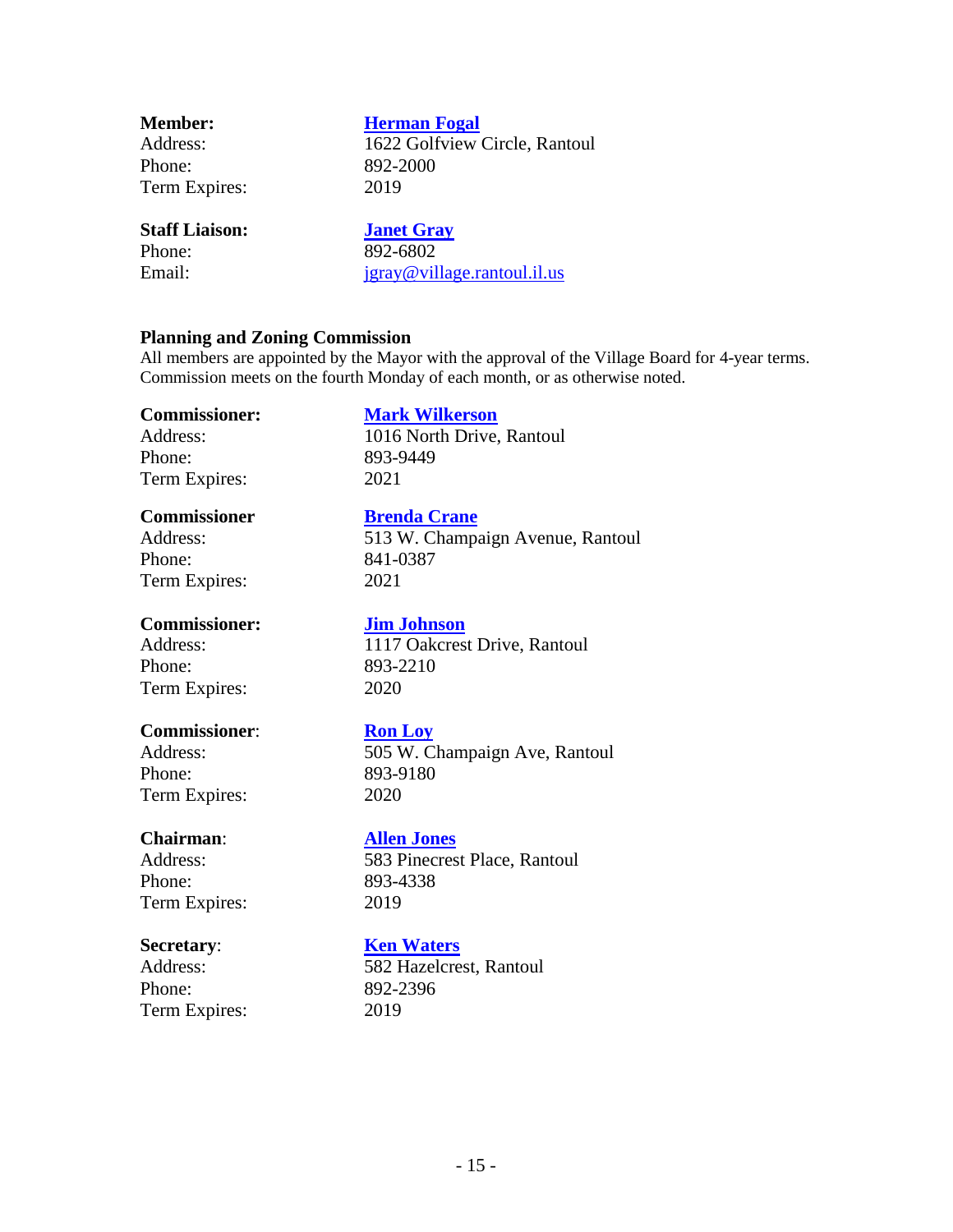| <b>Commissioner:</b>  | <b>Mike Daugherty</b>         |
|-----------------------|-------------------------------|
| Address:              | 400 Moraine Drive, Rantoul    |
| Phone:                | 893-8201                      |
| Term Expires:         | 2019                          |
| <b>Staff Liaison:</b> | <b>Brenda Runyon</b>          |
| Phone:                | 892-6815                      |
| Email:                | brunyon@village.rantoul.il.us |

#### **Police Pension Board**

Two members are appointed by the Mayor with the approval of the Village Board. Two members are elected by the members of the Police Department. One member is elected by the pensioners of the Police Department. All members serve 2-year terms. Board meets quarterly.

Phone: 893-0988 Term Expires: 2020

Phone: 893-0988 Term Expires: 2020

Phone: 892-2143 Term Expires: 2020

Phone: 841-1757 Term Expires: 2020

Phone: 893-8201 Term Expires: 2019

### **Staff Liaison: [Janet Gray](mailto:btschurter@tbklaw.com)**

# **President**: **[Sgt. Marc Beach](mailto:mtittle@mchsi.com)**

Address: 109 E. Grove Avenue, Rantoul

**Vice President**: **[Officer Matt Bross](mailto:mtittle@mchsi.com)** Address: 109 E. Grove Avenue, Rantoul

#### **Member**: **[Gwen McMorris](mailto:mtittle@mchsi.com)**

Address: 714 Mikel Drive, Rantoul

#### **Member**: **[Mike Tittle](mailto:mtittle@mchsi.com)**

Address: 408 W. Morris, Thomasboro

# **Member**: **[Mike Daugherty](mailto:manager@cuplus.org)**

Address: 400 Moraine Drive, Rantoul

Phone: 892-6802 Email:  $jgray@village.random.I.l.us$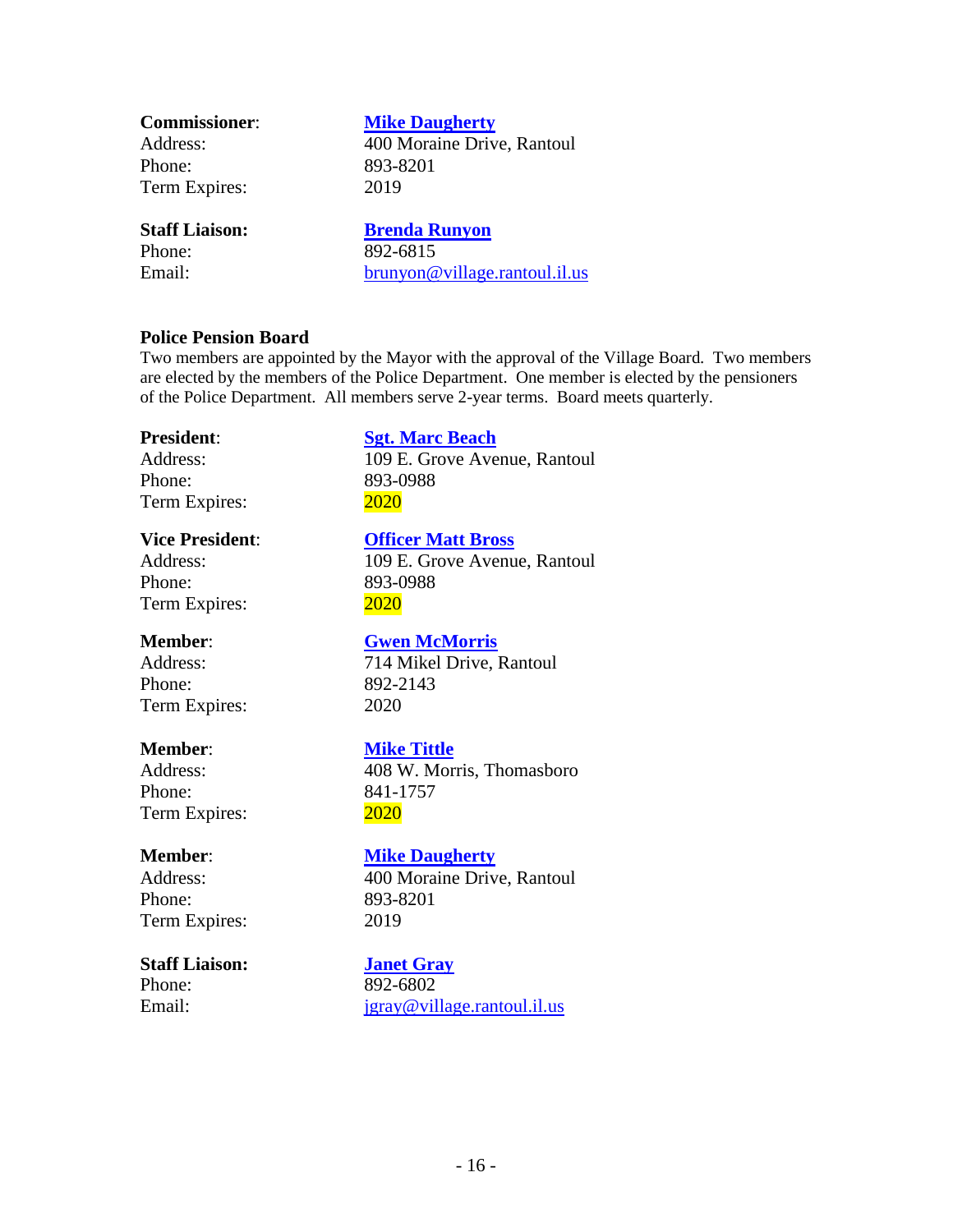#### **Revolving Loan Fund Review Committee**

All members are appointed by the Mayor with the approval of the Village Board for 3-year terms. Committee meets on an as-needed basis.

Phone: 892-4887 Term Expires: 2021

**Member**: **[Connie Nelson](mailto:cnelsoncpa@mchsi.com)**

Address: 426 E. Champaign Avenue, Rantoul

Phone: 893-3322 Term Expires: 2020

# **Member**: **[Brian Schurter](mailto:btschurter@tbklaw.com)**

Address: 425 E. Champaign Avenue, Rantoul

#### **Member**: **[Koleen Roseman](mailto:btschurter@tbklaw.com)**

Address: 412 W. Champaign Avenue, Rantoul Phone: 568-7311 Term Expires: 2020

#### **Member**: **[Dennis Long](mailto:DLong@bankofrantoul.com)**

Address: 201 E. Champaign Avenue, Rantoul Phone: 892-2143 Term Expires: 2019

#### **Member**: **[Jim Smith](mailto:btschurter@tbklaw.com)**

Phone: 892-4121 Term Expires: 2019 **Member: <u>[Herman Fogal](mailto:HFOGAL@aol.com)</u>**<br>Address: **1622 Golfview** Phone: 892-2000 Term Expires: 2019

Address: 1231 E. Grove Avenue, Rantoul

1622 Golfview Circle, Rantoul

### **Staff Liaison: [Janet Gray](mailto:btschurter@tbklaw.com)**

Phone: 892-6802

Email: [jgray@village.rantoul.il.us](mailto:jgray@village.rantoul.il.us)

### **Scholarship Committee**

All members are appointed by the Mayor with the approval of the Village Board. Committee meets on an as-needed basis.

**Member: [Margurette Carter](mailto:frogmargi@aol.com)** Address: 1044 Englewood Drive, Rantoul Phone: 893-0490 Term Expires: 2021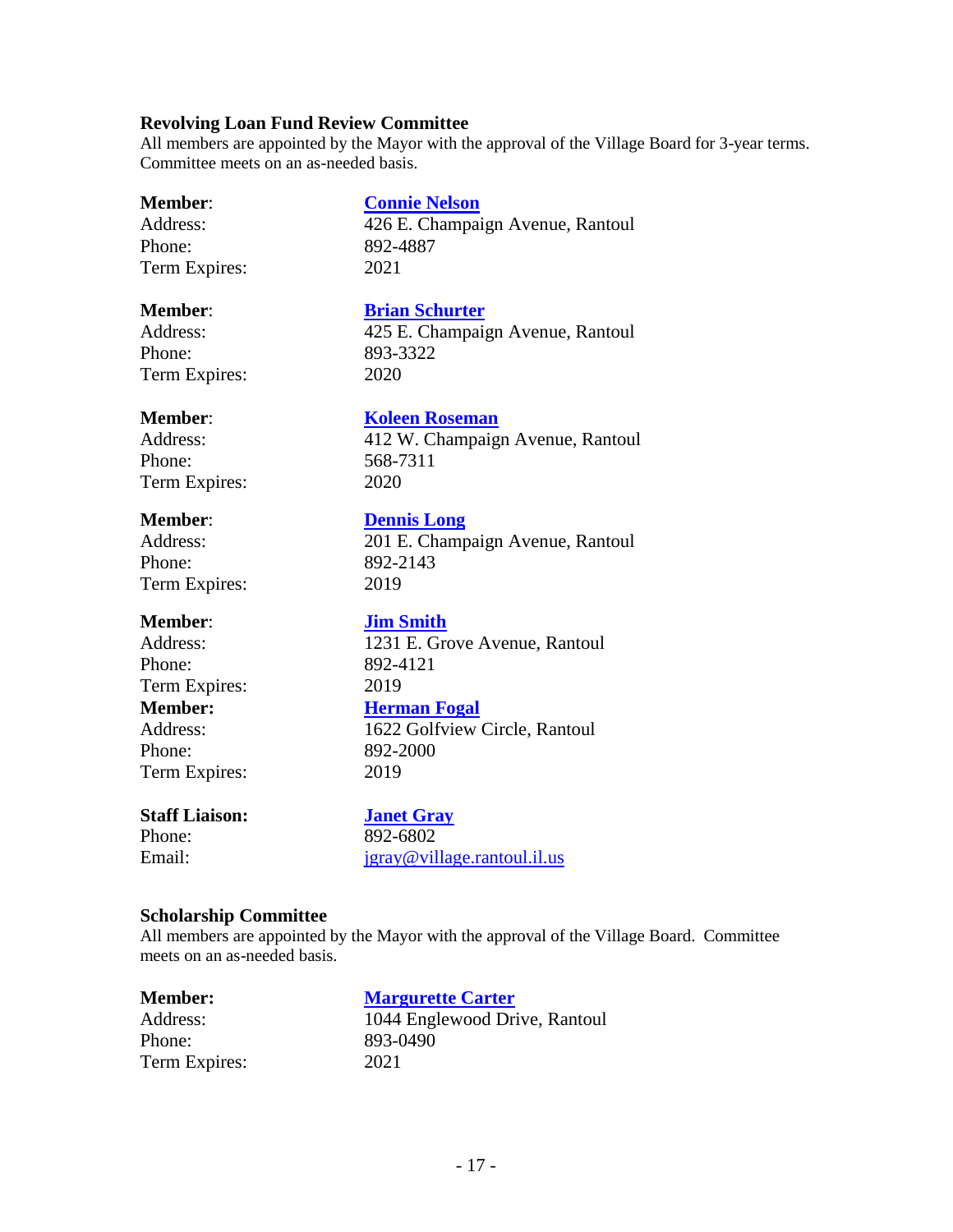| <b>Member:</b> | <b>Herman Fogal</b>                                            |  |  |
|----------------|----------------------------------------------------------------|--|--|
| Address:       | 1622 Golfview Circle, Rantoul                                  |  |  |
| Phone:         | 893-0068                                                       |  |  |
| Term Expires:  | 2021                                                           |  |  |
| <b>Member:</b> | <b>Dennis Long</b>                                             |  |  |
| .              | $\sim$ $\sim$ $\sim$ $\sim$ $\sim$<br>$\overline{\phantom{a}}$ |  |  |

Phone: 892-2143 Term Expires: 2021

Address: 201 E. Champaign Avenue, Rantoul

## **Staff Liaison: [Janet Gray](mailto:btschurter@tbklaw.com)**

Phone: 892-6802 Email: [jgray@village.rantoul.il.us](mailto:jgray@village.rantoul.il.us)

# **Storm Drainage Committee**

All members are appointed by the Mayor with the approval of the Village Board for 4-year terms. Committee meets on an as-needed basis.

| <b>Chairman:</b>      | <b>Ron Loy</b>                   |
|-----------------------|----------------------------------|
| Address:              | 505 W. Champaign Avenue, Rantoul |
| Phone:                | 893-9180                         |
| Term Expires:         | 2021                             |
| <b>Member:</b>        | <b>Joe Bolser</b>                |
| Address:              | 706 E. Grove Avenue, Rantoul     |
| Phone:                | 892-4365                         |
| Term Expires:         | 2021                             |
| <b>Member:</b>        | <b>John Reale</b>                |
| Address:              | 1625 Carolina Drive, Rantoul     |
| Phone:                | 893-1280                         |
| Term Expires:         | 2021                             |
| <b>Member:</b>        | Vacancy                          |
| Address:              |                                  |
| Phone:                |                                  |
| Term Expires:         | 2021                             |
| <b>Staff Liaison:</b> | <b>Greg Hazel</b>                |
| Phone:                | 892-6512                         |
| Email:                | g-hazel@village.rantoul.il.us    |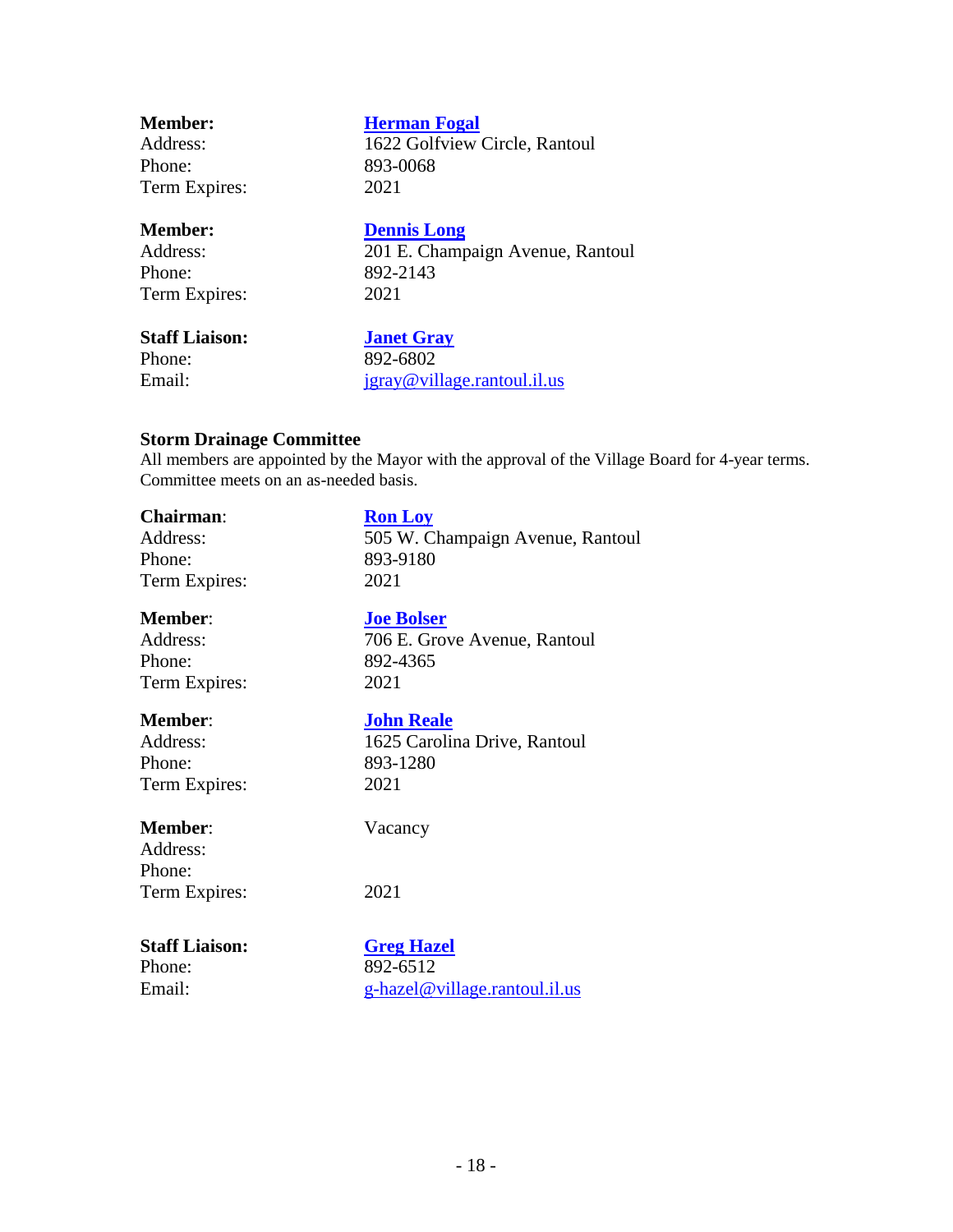#### **Tree Commission**

All members are appointed by the Mayor with the approval of the Village Board for 2-year terms. Commission meets on an as-needed basis.

#### **Commissioner**: **[J D Roessler](mailto:momwirges@aol.com)**

Phone: 892-4262 Term Expires: 2020

# Address: 605 Glenwood Drive, Rantoul

#### **Commissioner**: **[Leonard Wirges](mailto:momwirges@aol.com)**

Phone: 892-2318 Term Expires: 2020

Address: 931 Briarcliff, Rantoul

### **Commissioner**: **[Lorraine Wirges](mailto:momwirges@aol.com)**

Phone: 892-2318 Term Expires: 2020

### **Commissioner [Joan Weichel](mailto:momwirges@aol.com)**

Phone: 893-4621 Term Expires: 2020

## **Staff Liaison: [Greg Hazel](mailto:btschurter@tbklaw.com)**

Address: 931 Briarcliff, Rantoul

Address: 544 W. Grove Ave.

# Phone:  $\frac{892-6512}{g-\text{haze}(\omega)}$ [g-hazel@village.rantoul.il.us](mailto:g-hazel@village.rantoul.il.us)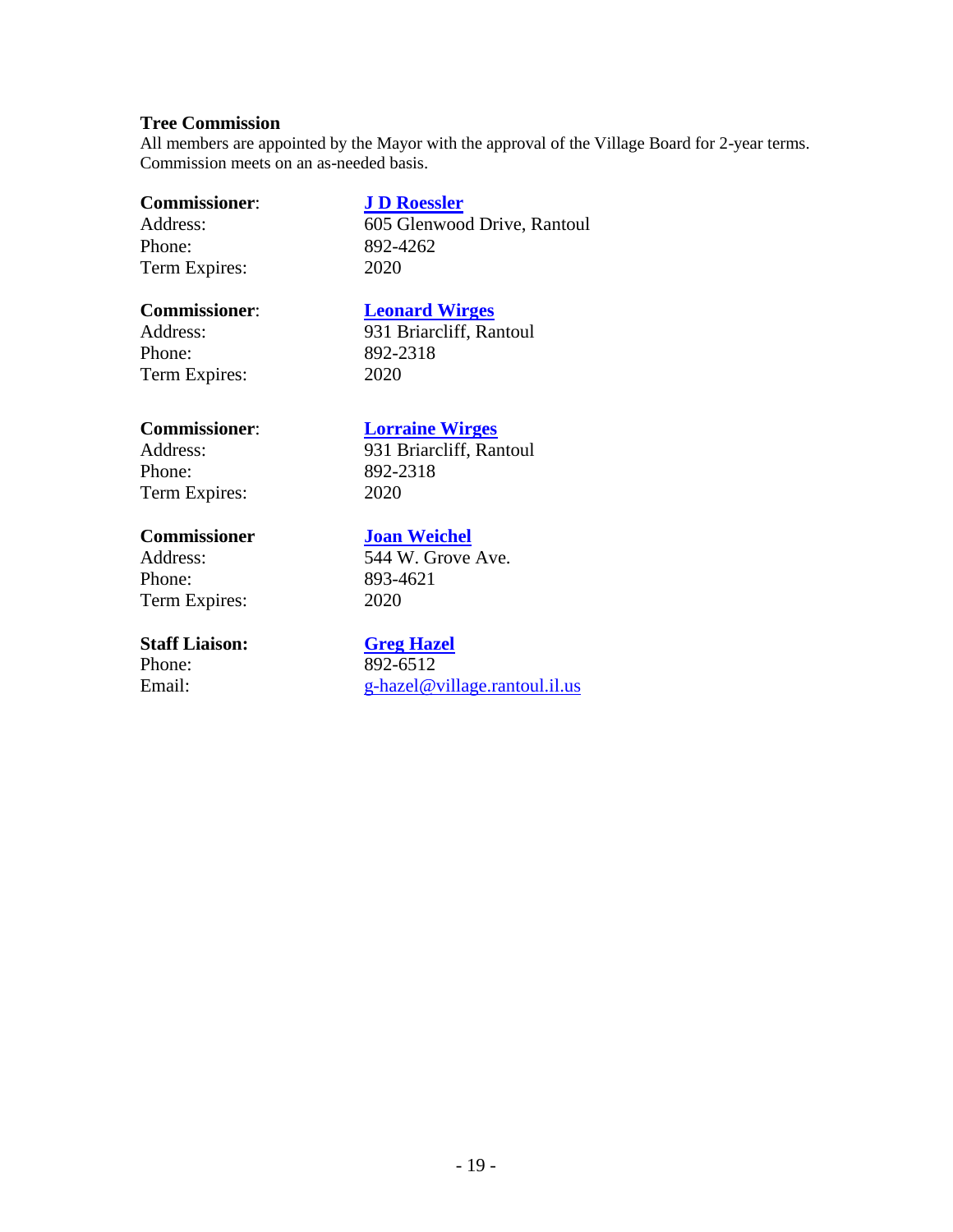## **VILLAGE OF RANTOUL DEPARTMENT CONTACT INFORMATION**

| <b>Department</b>            | <b>Contact</b>                          | <b>Location</b>        | <b>Telephone</b> |
|------------------------------|-----------------------------------------|------------------------|------------------|
| Accounting                   | <b>Angela Schultz</b>                   | 333 S. Tanner          | 892-6831         |
| Administration               | <b>Richard Snider</b>                   | 333 S. Tanner          | 892-6801         |
| Airport                      | <b>Corky Vericker</b>                   | 2 Aviation, Suite A110 | 892-6895         |
| <b>Building Safety</b>       | <b>Scott Morgan</b>                     | 333 S. Tanner          | 892-6825         |
| Community<br>Development     | <b>Ken Turner</b>                       | 333 S. Tanner          | 892-6824         |
| Comptroller                  | <b>Pat Chamberlin</b>                   | 333 S. Tanner          | 892-6850         |
| Economic<br>Development      | <b>Vacant</b>                           | 333 S. Tanner          |                  |
| <b>ESDA</b>                  | <b>Dan Russell</b>                      | 109 E. Grove           | 893-0988         |
| Fire                         | <b>Ken Waters</b>                       | 333 S. Tanner          | 377-0925         |
| <b>Human Resources</b>       | <b>Tony Peyton</b>                      | 333 S. Tanner          | 892-6856         |
| Information<br>Technology    | <b>Christopher Huston</b> 333 S. Tanner |                        | 892-6803         |
| Mayor                        | <b>Charles Smith</b>                    | 333 S. Tanner          | 892-6854         |
| Police                       | <b>Anthony Brown</b>                    | 109 E. Grove           | 893-0988         |
| <b>Public Works</b>          | <b>Greg Hazel</b>                       | 200 W. Grove           | 892-6512         |
| Recreation                   | <b>Luke Humphrey</b>                    | 100 E. Flessner        | 893-5701         |
| <b>Utility Billing</b>       | <b>Carla Toliver</b>                    | 333 S. Tanner          | 892-6857         |
| Village Clerk/<br>FOI Office | <b>Mike Graham</b>                      | 333 S. Tanner          | 892-6823         |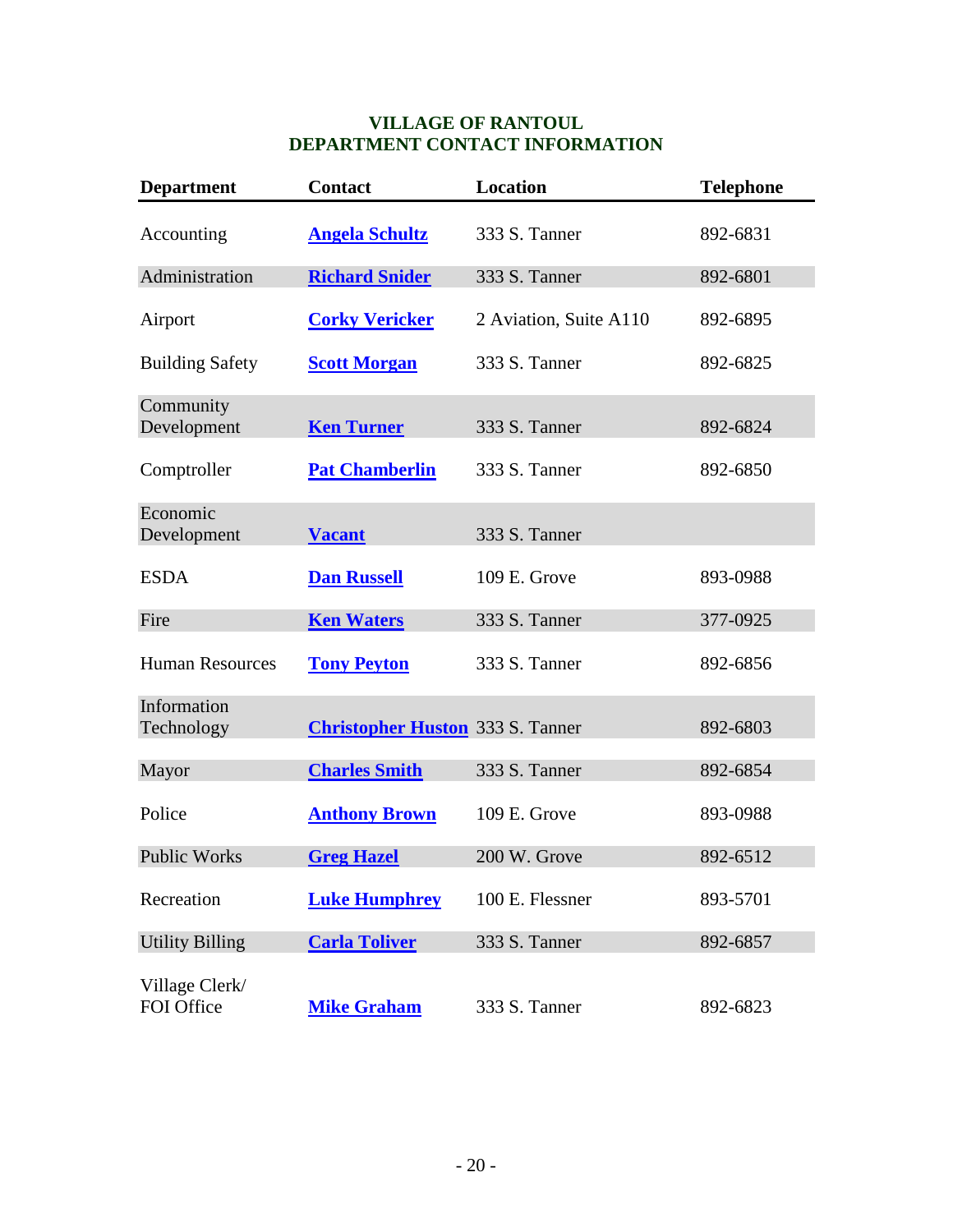Village of Rantoul FOIA Policies & Procedures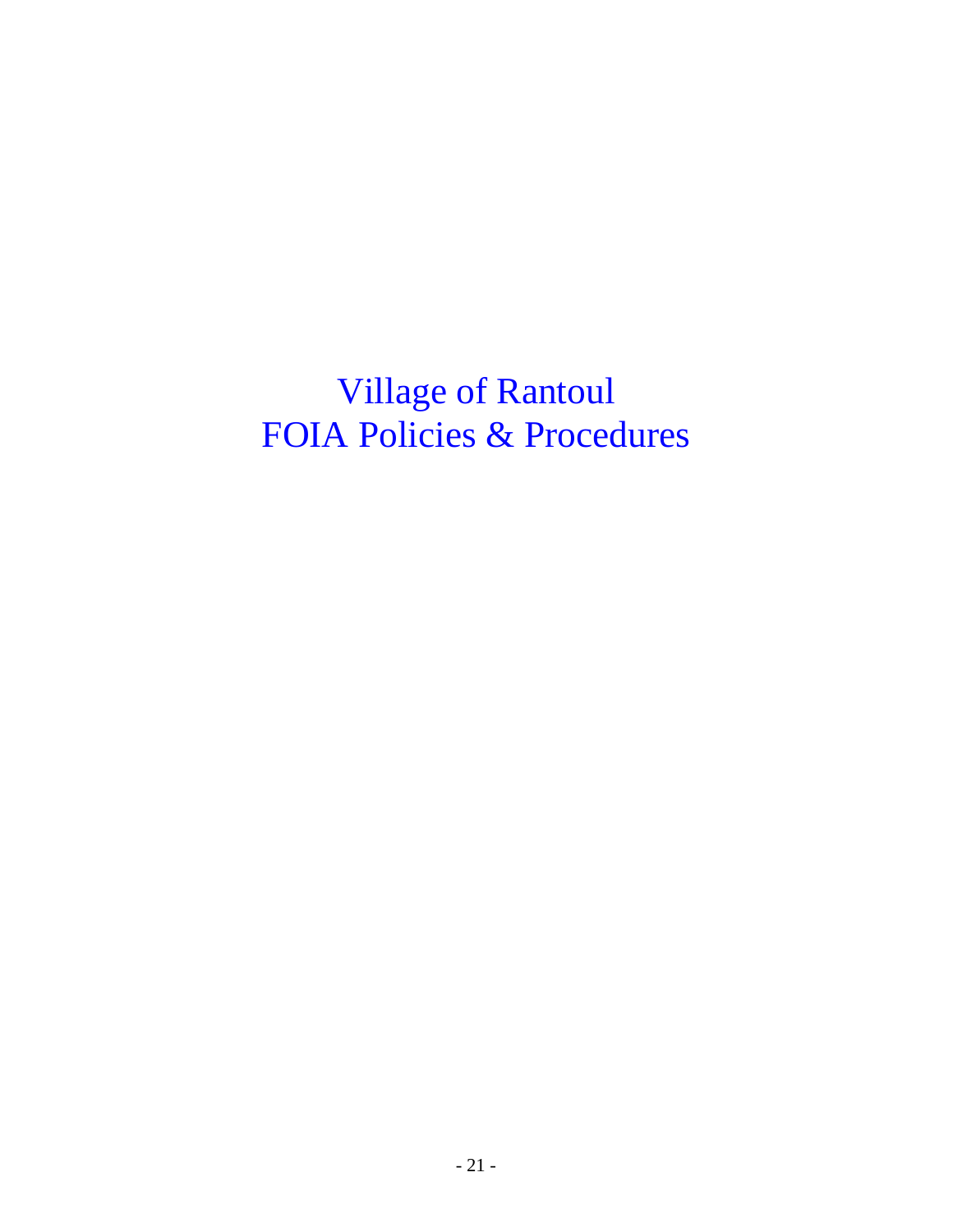## **Village of Rantoul Request for Inspection or Copying of Public Records Rules & Regulations in Accordance with the Freedom of Information Act (5 ILCS 140) REVISED SEPTEMBER 2009**

# **Sec. 1 Introduction**

The Illinois Freedom of Information Act (5 ILCS 140 et. seq.), as supplemented and amended since its effective date of July 1, 1984, requires all public bodies in the state to make non-exempt public records available for inspection and copying. The Village of Rantoul not only strives to comply with this law, but also fully endorses the fundamental concept that all persons are entitled to full, accurate, and complete information regarding the affairs of the Village and the official acts and policies adopted by Village officials and public employees. The Village of Rantoul recognizes that its desire for the active and informed participation of its citizens in the public policy process necessitates as full and as free an access to this information as possible. In determining the parameters of public access to information, the Village of Rantoul also understands its obligations to protect legitimate privacy interests and maintain the efficiency of its administrative operations.

Pursuant to Section 3 of the Act, the Rantoul Village Board shall have the authority to promulgate rules and regulations pertaining to the availability of records and procedures to be followed in conformity with the provisions of the Freedom of Information Act. The rules and regulations contained herein have thus been established by the Village of Rantoul to ensure that its obligations under the law and its philosophical obligation to its citizens to promote openness and transparency are satisfactorily met. These rules are intended to serve as procedural guidelines for citizens and employees and officers of the Village in expediting the process of obtaining access to public records. In any instance in which these procedures shall conflict with language contained in the Illinois Freedom of Information Act as now existing or hereafter amended, the terms of the Act shall prevail.

## **Sec. 2 Procedures for the Request of Inspection or Copying of Records**

Requests for the inspection and copying of non-exempt public records pursuant to FOIA may be made in person at the Rantoul Municipal Building, 333 S. Tanner Street, Rantoul, Illinois, Mondays through Fridays, between the hours of 8:00 A.M. and 5:00 P.M., except on holidays. Requests for the inspection and copying of Village Police Department records may be made in person at the Rantoul Police Department, 109 E. Grove Avenue, Rantoul, IL.

The Village of Rantoul shall also accept FOIA requests received via facsimile, electronic [mail,](mailto:mikepgraham@earthlink.net) and through the United States mail. The Village is only responsible for responding to requests that it actually receives and is not responsible for transmission or delivery errors for FOIA requests that are submitted through these alternative means. Any requests received by the Village after normal business hours shall be considered received on the following business day.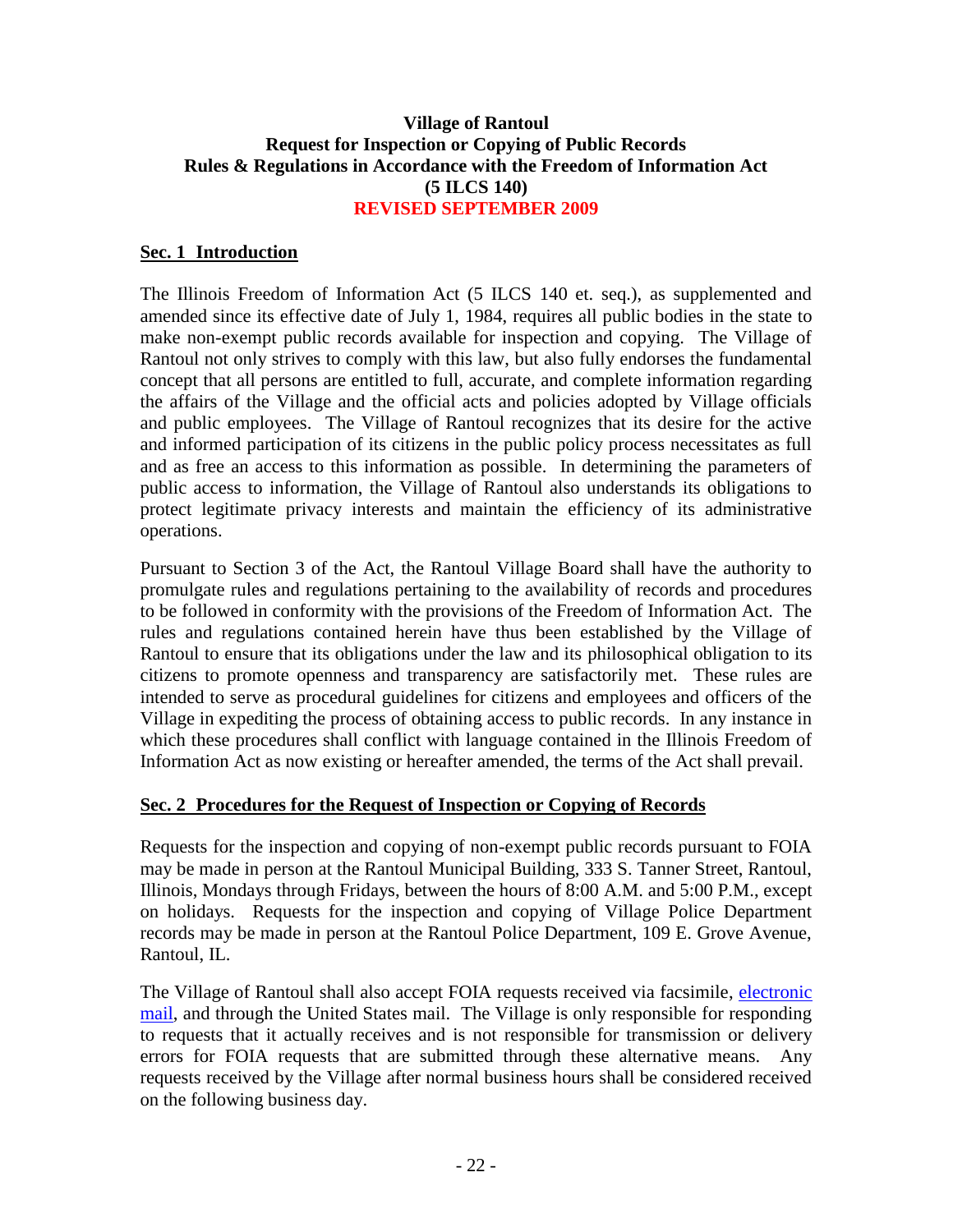All requests for public records must be made in writing, preferably upon a Village of Rantoul Freedom of Information Request Form. If a requesting party is unable to obtain one of these forms, the Village will accept any legible written request, provided that such written request is clearly and concisely stated and contains the name, address, and telephone number of the requestor.

To ensure that each FOIA request is acted upon in a complete and timely fashion, the requestor should ensure that the public record being sought is clearly identified in his/her request. Requestors should provide as much known information about the requested record as possible (e.g. type of record, approximate date of record, department where record may be located, etc.). The request should indicate whether the records are to be inspected, copied, and/or certified. The Village of Rantoul is not obligated to respond to requests that are overly broad or that would place an undue burden upon its operations; nor is the Village obligated to interpret or advise requestors as to the meaning or significance of public records that may be provided.

If the request is being made for a commercial purpose, the requestor must disclose that fact to the Village at the time the request is made. It is a violation of the Act to knowingly obtain a public record for a commercial purpose without such disclosure.

# **Sec. 3 Fee Schedule**

Pursuant to 5 ILCS 140/6, the Village of Rantoul is given the authority to charge reasonable fees for the duplication and/or certification of public records produced in compliance with FOIA requests. The Freedom of Information Officer is given the authority to grant a waiver or reduction of fees for copying records if the requestor's stated purpose is to obtain information regarding the health, safety, and welfare of the general public and is not for the principal purpose of personal or commercial benefit. In determining the amount of any such waiver or fee reduction, the Village will also consider the number of records requested and the actual costs of copying.

Unless otherwise waived, copying fees must be paid in advance of the records being made available to the requestor. Fees are as follows:

| $8.5$ " x 11" documents: | $$0.15$ /page   |
|--------------------------|-----------------|
| $8.5$ " x 14" documents: | $$0.15$ /page   |
| $11"$ x $14"$ documents: | $$0.15$ /page   |
| Audio Tape:              | \$5.00/unit     |
| <b>Compact Disc:</b>     | \$5.00/unit     |
| Microfilm:               | $$1.00$ /page   |
| Certification:           | \$1.00/document |

For each request form filed, citizens shall be furnished with the first fifty (50) pages of standard, black and white copies at no charge. Fees will not be waived for the first fifty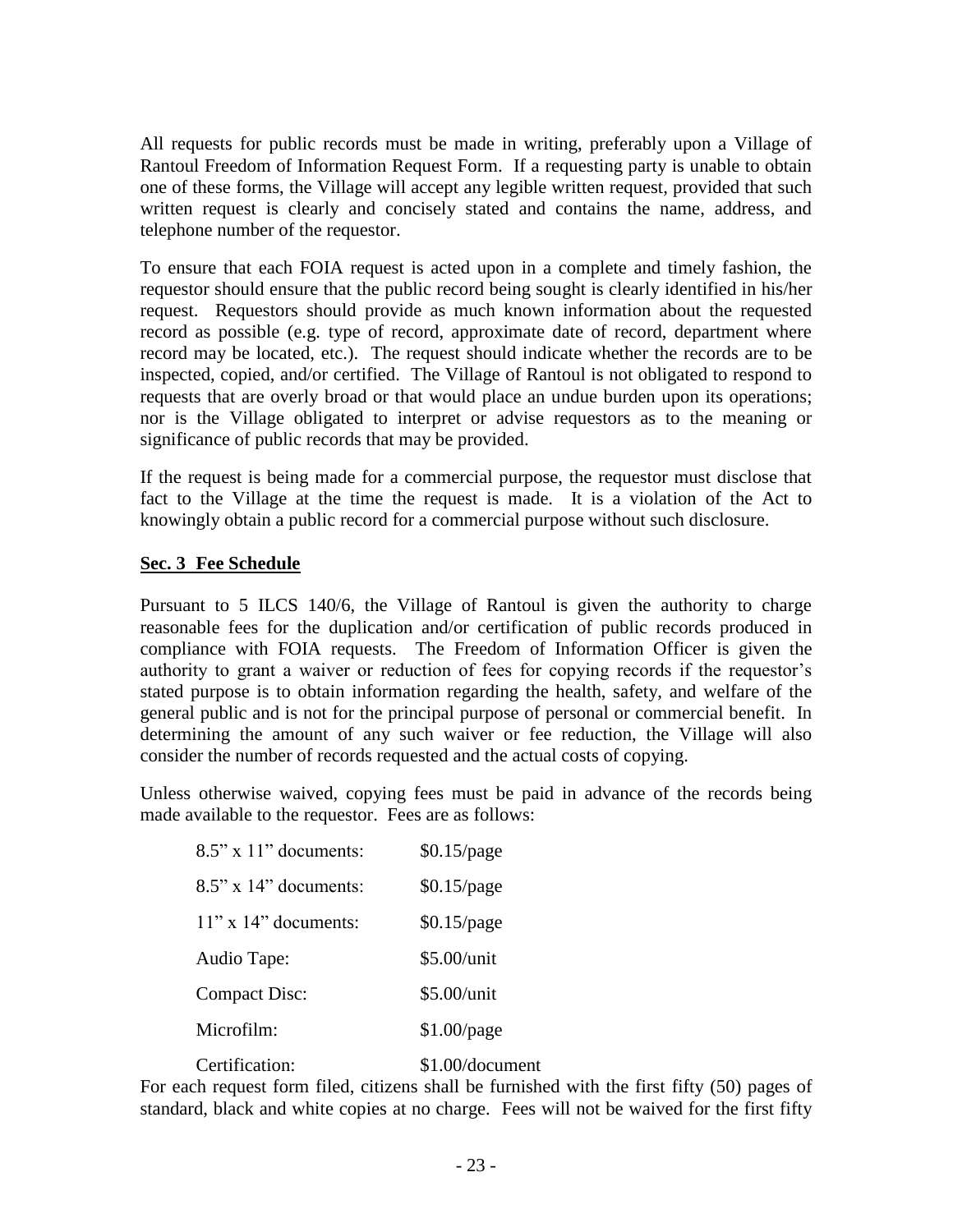(50) pages of colored copies or copies exceeding 11" x 14" in area, unless a waiver or fee reduction is granted by the Freedom of Information Officer as a means of furthering the public interest.

Fees to copy blueprints, oversized documents, pamphlets, manuals and any other records which are to be copied by an outside service shall be based on the actual costs incurred by the Village. Information regarding these fees will be provided to the requestor before copying. Additional fees for accident records may apply, as allowable by law.

# **Sec. 4 Village Response to Requests for Inspection or Copying of Records**

In accordance with the law, the Village of Rantoul will respond to all non-commercial requests within five (5) working days of receipt. Responses will be provided to any commercial requests within twenty-one (21) working days of receipt. In processing requests for information made under the Act, the Village shall give priority first to any non-commercial requests pending before it. The Village must respond in one of the following methods:

# **A. Approval of Request**

If the requested records are available and determined to be non-exempt, the Village will advise the requestor of the documents which are available and the cost to copy the records. For commercial requests, the Village response will include an estimate of the time required to locate and compile the records requested, as well as the estimated fees to be assessed to the requestor.

If the requestor has asked to inspect the documents, the Village will provide the requestor with notice of a time and location in which the records will be made available for inspection. Any inspection of public records will be conducted during normal business hours at the Rantoul Municipal Building, unless another location is otherwise agreed upon by the Village and the requesting party. The Village may require that an officer or employee of the Village be present during any inspection of public records. A requestor may also be prohibited from bringing bags, brief cases, or other containers into the room in which the inspection takes place. Documents made available for inspection will be held for fourteen (14) working days from the date of the Village's response and, thereafter, will be re-filed.

Fees for copies of records, unless waived, must be paid in advance. All copying of documents shall be done by an officer or employee of the Village of Rantoul. Upon written request, the Village will mail copies of public records to the requestor.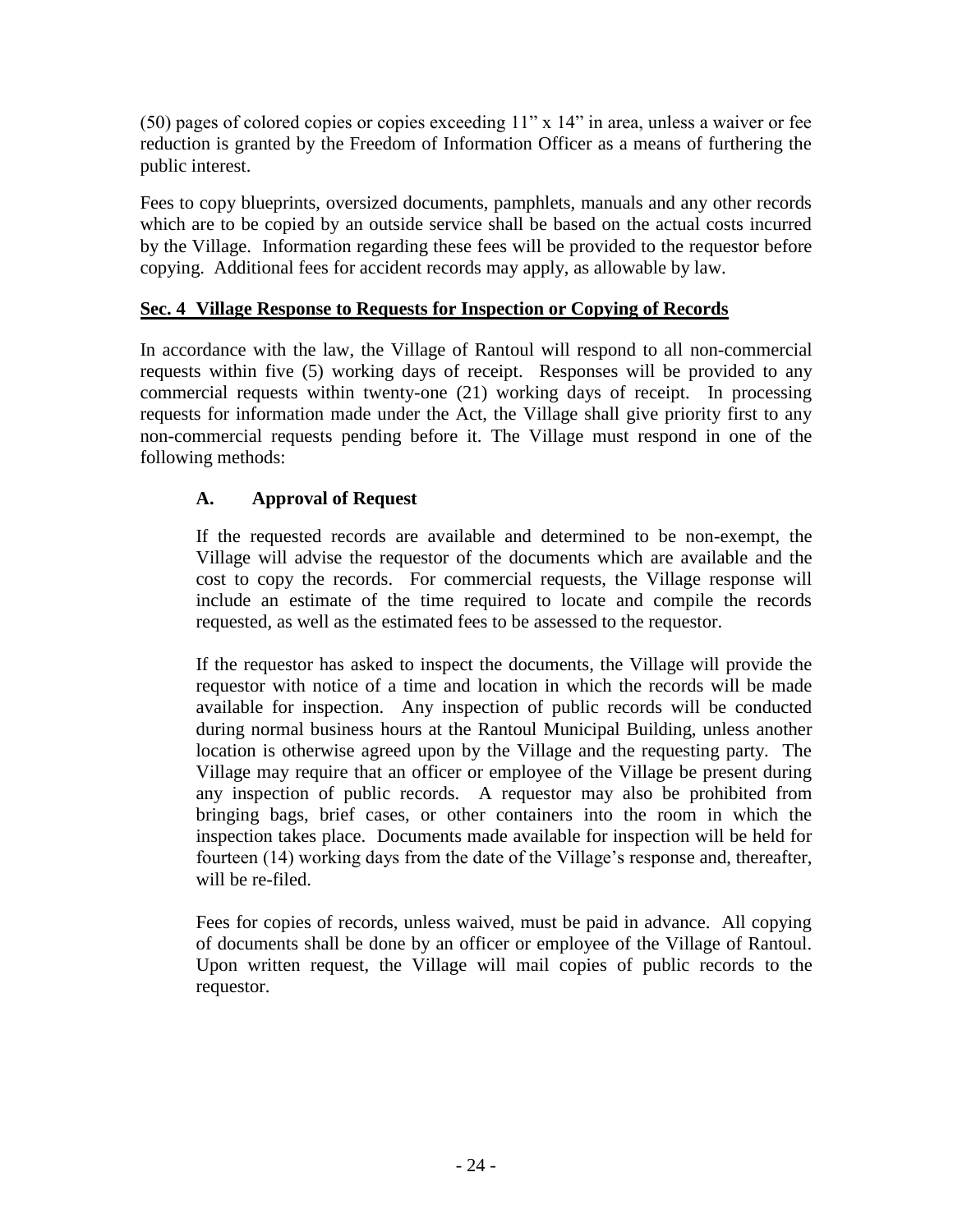## **B. Notice of Extension**

Under certain circumstances, the Freedom of Information Act allows the Village to provide notice of an extension of time for response to a request. This time period shall not exceed an additional five (5) working days, or a total of ten (10) working days from the receipt of the original request. Any notice of extension must cite the reason why the extension is necessary.

# **C. Denial of Request**

Any denial of any part of a request shall be made in writing and shall state the reason(s) for the denial in accordance with Section  $3(g)$ , or if the record is determined to be exempt, pursuant to Section 7 of the Freedom of Information Act.

Section 3(g) of the Act allows the Village to deny a request for a category of records if compliance with the request would place an undue burden upon the Village and there is no way to narrow the scope of the request, and/or the burden on the Village outweighs the public interest in the information. Before denying a request on the basis of this exemption, the Village will contact the requestor to offer him/her an opportunity to confer with the Village in an attempt to reduce the scope of the request to a manageable proportion. Any denial pursuant to Section  $3(g)$  shall specify the reason(s) why it would be unduly burdensome to the Village and the extent to which compliance with the request would burden the operation of the Village. Repeated requests for the same public records by the same person shall be deemed unduly burdensome and shall be denied accordingly.

Section 7 of the Act enumerates a series of records that are considered exempt from public disclosure and, therefore, need not be produced by the Village.

All denials shall include the name and title of the individual or individuals responsible for the denial of the request, and shall include a detailed factual basis for the application of any exemption claimed. Any denial must also include a notice of the requestor's statutory right to petition the office of the Public Access Counselor in the office of the Illinois Attorney General for review of the denial, as well as the right to judicial review under Section 11 of the Act. In accordance with the provisions of the Act, copies of all denials shall be retained by the Freedom of Information Officer and will be indexed according to the type of exemption asserted and, to the extent feasible, according to the type of records requested.

If the Village determines that a FOIA request should be denied by claiming an exemption under subsection  $(1)$   $(c)$  or  $(1)$   $(f)$  of Section 7 of the Act, the Freedom of Information Officer shall provide written notice to both the requestor and the Public Access Counselor of the Village's intent to deny the request in whole or in part. This notice shall include: a copy of the original FOIA request; the proposed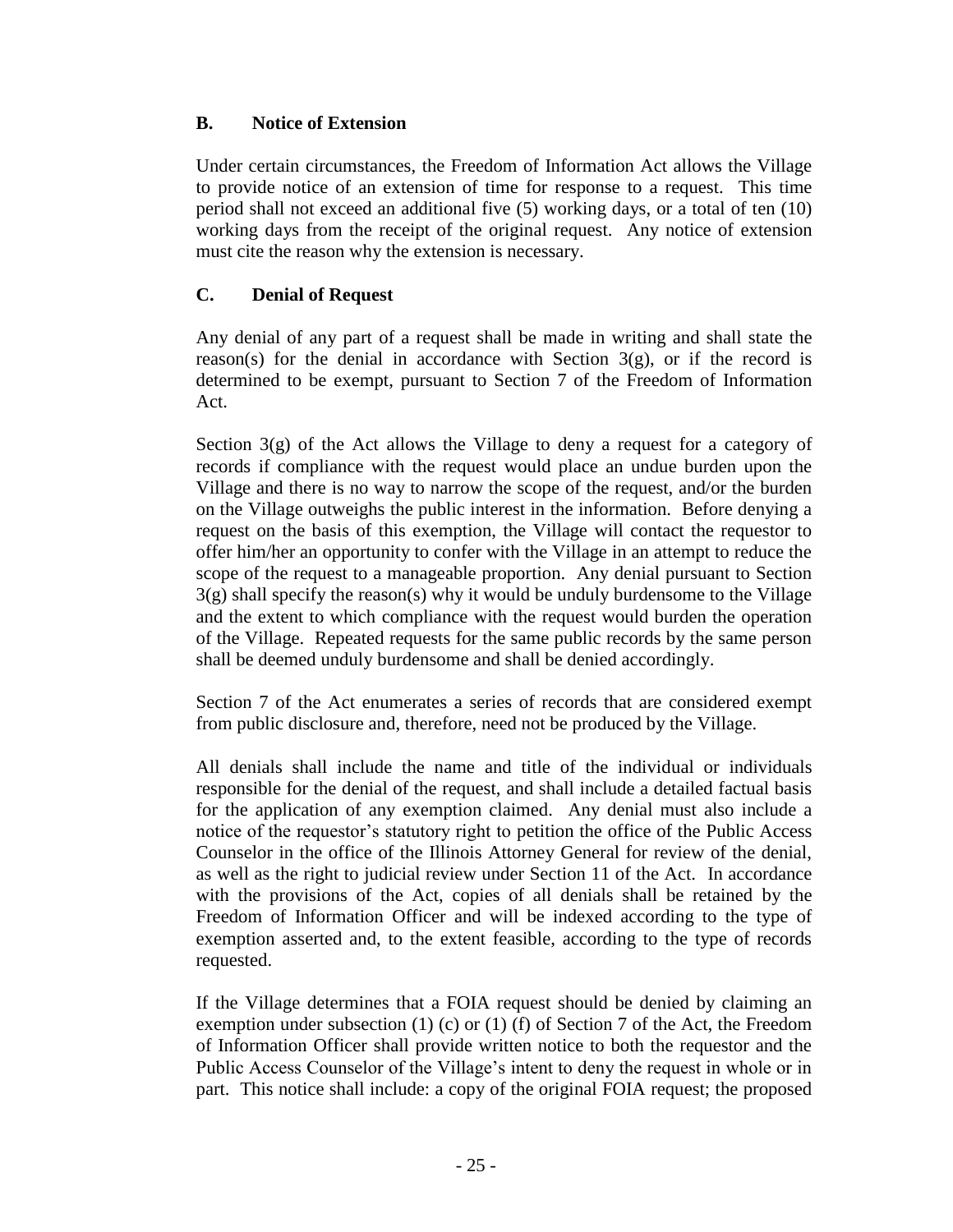response from the Village; and a detailed summary of the Village's basis for asserting the exemption. Upon receipt of the notice of intent to deny, the Public Access Counselor shall determine whether or not further inquiry is warranted. Within five (5) working days after receipt of the notice of intent to deny, the Public Access Counselor shall notify the Village and the requestor whether further inquiry is warranted.

### **Sec. 5 Administrative & Judicial Review Procedures**

Any requestor whose request for information has been denied by the Village may exercise his/her statutory right to petition the Public Access Counselor in the office of the Illinois Attorney General for review of said denial. A request for review must be filed with the Public Access Counselor not later than sixty (60) days after the date of the final denial. Any such request for review must be in writing, signed by the requestor, and include copies of the original FOIA request and any responses received from the Village.

Upon receipt of a request for review, the Public Access Counselor shall determine whether further action is warranted. If the Public Access Counselor determines that the alleged violation of the Act is unfounded, he/she shall so advise the requestor and the Village and no further action will be taken with respect to the complaint. In all other cases, the Public Access Counselor shall forward a copy of the request for review to the Village within seven (7) working days after receipt and shall specify the records or other documents that the Village shall furnish to facilitate the review. Within seven (7) working days after receipt of the request for review, the Freedom of Information Officer must provide copies of the records requested and shall otherwise fully cooperate with the Public Access Counselor. To the extent that records produced by the Village for the purposes of review contain information that is claimed to be exempt, the Public Access Counselor shall not further disclose that information.

Within seven (7) working days after it receives the request for review and request for production of records from the Public Access Counselor, the Village may provide an answer to the allegations of the request for review in the form of a letter, brief, or memorandum. The Public Access Counselor shall forward a copy of any such written answer to the person submitting the request for review and the requestor may respond in writing to such answer within seven (7) working days. If the requestor chooses to file a written response to the Village's answering of the allegations, he/she must also provide a copy of that response to the Village.

The Attorney General shall examine the issues and records submitted in conjunction with any request for review and shall, within sixty (60) days, issue to the requestor and to the Village an opinion in response to the request for review. The opinion shall be binding upon both the requestor and the Village, subject to administrative review under Section 11.5. The Public Access Counselor may opt to extend the 60-day time period by up to twenty-one (21) additional working days, provided that he/she sends written notice of such extension to both the requestor and the Village. The Attorney General may exercise his/her discretion and choose to resolve a request for review by mediation or by a means other than the issuance of a binding opinion.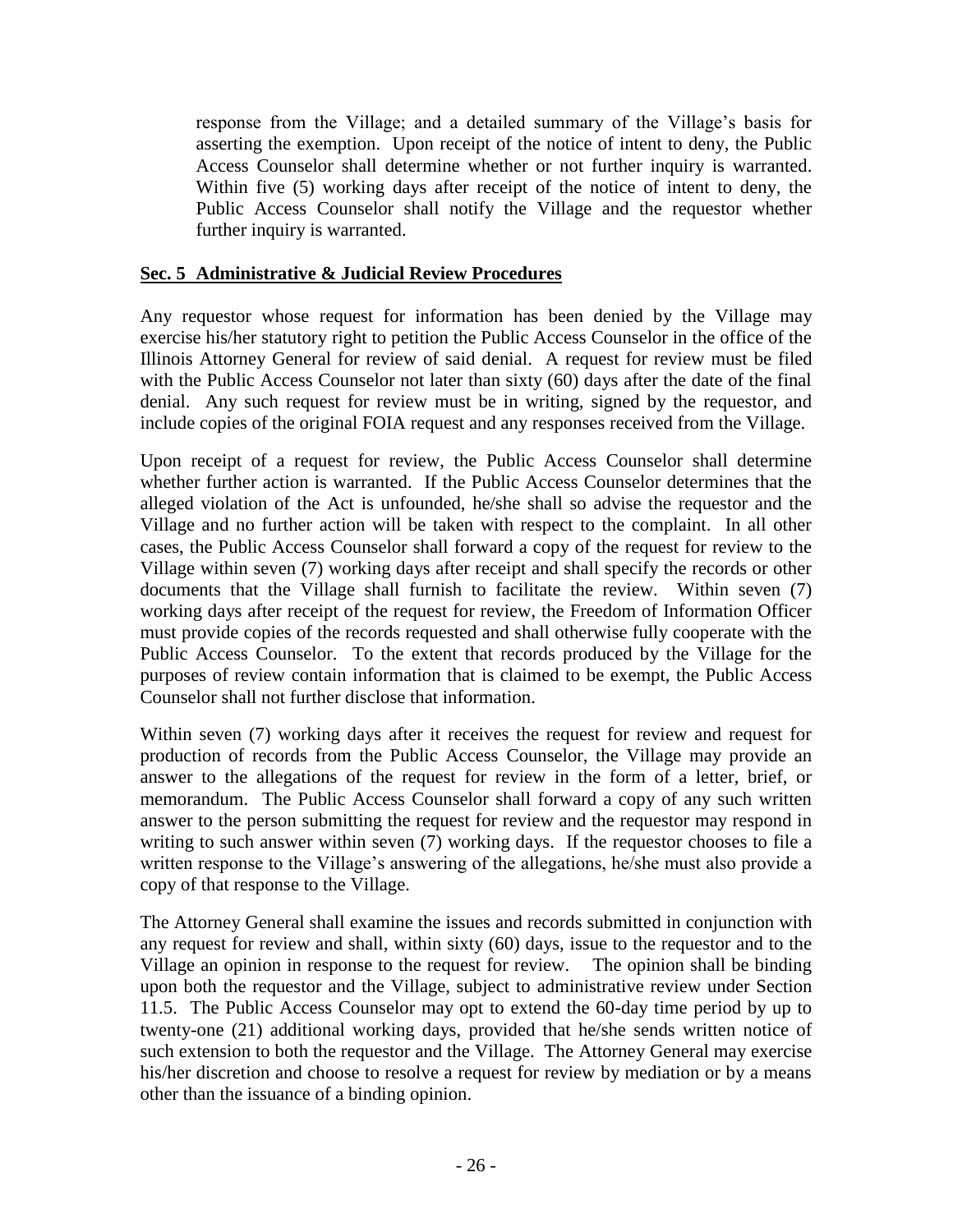Upon receipt of a binding opinion concluding that a violation of the Act has occurred, the Freedom of Information Officer shall either take necessary action immediately to comply with the directive of the opinion, or shall initiate administrative review under Section 11.5. If the opinion concludes that no violation occurred, the requestor may initiate administrative review under Section 11.5.

Any person denied access to inspect or copy any public record shall also have the right to file suit for injunctive or declaratory relief in the Circuit Court of Champaign County.

# **Sec. 6 Village of Rantoul FOIA Administrative Procedures**

In accordance with Section 3.5 of the Act, the Village Board shall designate an employee or officer of the Village to serve as Freedom of Information Officer. The designated Freedom of Information Officer may, from time to time, designate additional employees or officers to serve as deputy freedom of information officers for particular departments or divisions of the Village as necessary to expedite the FOIA process. Freedom of Information officers and deputies shall be charged with the responsibility for implementing these policies and procedures and processing all requests for information in accordance with the terms of the Act. Deputy Freedom of Information officers shall, at the discretion of the Freedom of Information Officer, be given the authority to act as the primary freedom of information officer for each department or division in which they have been assigned. Each individual designated as a freedom of information officer or deputy shall successfully complete an annual training curriculum through the State of Illinois, as provided in the Act.

All FOIA requests shall be date stamped upon receipt by the Village. Upon receipt, the Freedom of Information Officer shall forward a copy of the request to the appropriate contact employee for the department in which the records are located. Upon forwarding the request to the appropriate department, the Freedom of Information Officer shall also indicate the date by which the request must be approved or denied (five working days from the date of receipt).

The employee responsible for providing the information on behalf of his/her department shall promptly either comply with or deny the request. The employee shall notify the Freedom of Information Officer of his/her action on the request no later than five (5) working days after its receipt. The Freedom of Information Officer shall then respond in writing to the requestor accordingly. If denying the request, the official responsible for the denial must include, in writing, the following information:

- 1. The statutory exemption used as the basis for the denial and the specific reasons for the denial, including a detailed factual basis and citation to supporting legal authority;
- 2. The names/titles of each person responsible for the denial;
- 3. The notice of the requestor's statutory right to petition the Public Access Counselor for review of the denial; and
- 4. The notice of the requestor's statutory right to judicial review under section 11 of the Act.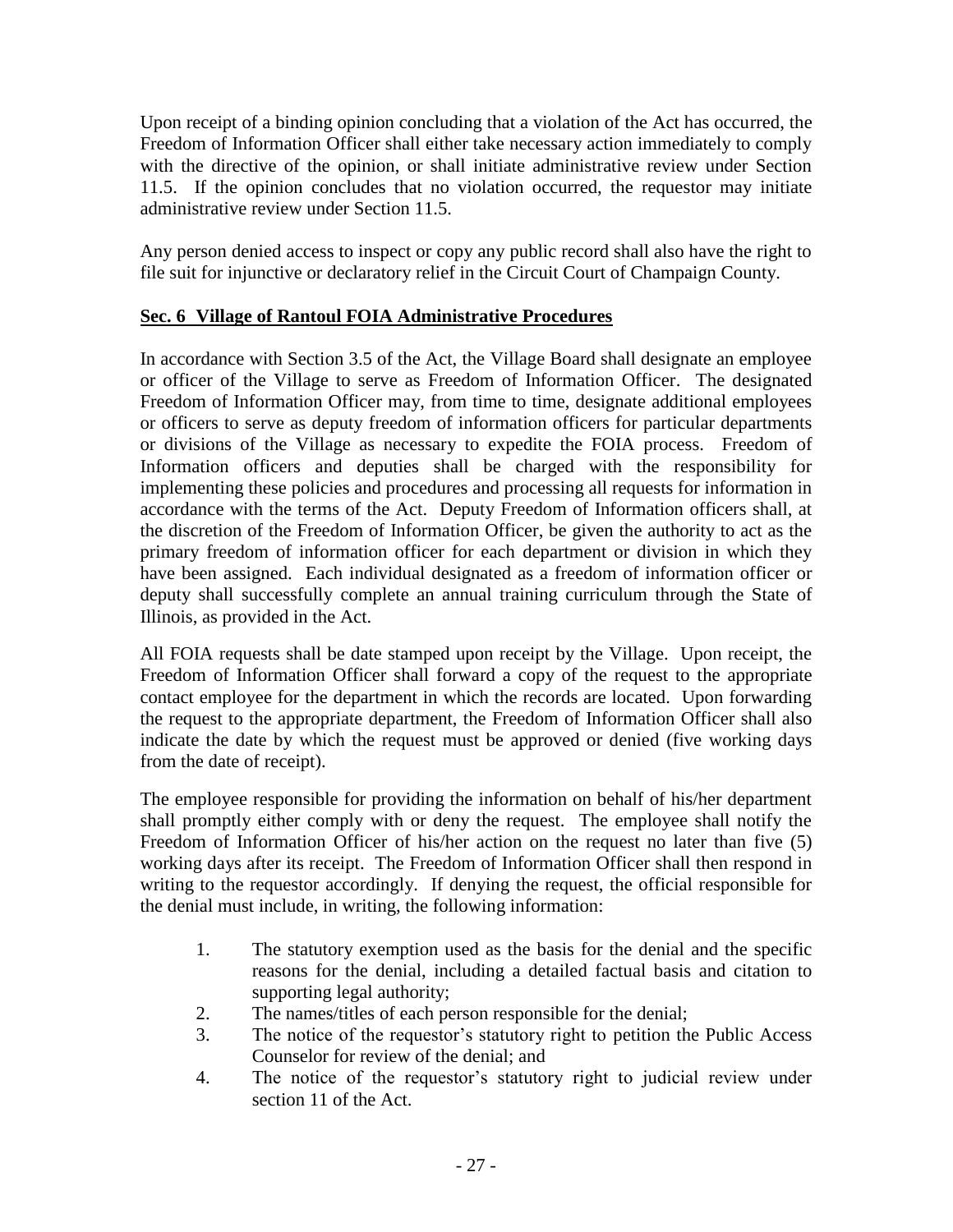If any public record exempt from disclosure contains material which is not exempt, the Village shall delete the exempt information and make the remaining information available for inspection and copying.

If the responsible employee determines that there is not adequate time to gather the requested information, the time limit may be extended by an additional five (5) working days. Extensions should be reserved only for extenuating circumstances. Appropriate reasons for extension include:

- 1. The requested record is in a place other than the office at which the record is being requested
- 2. The request requires the collection of a substantial number of specified records
- 3. The request is understood in categorical terms and requires an extensive search for the records responsive to it
- 4. The requested records have not been located in the course of routine search and additional efforts are being made to locate them
- 5. The requested records require examination and evaluation by personnel having the necessary competence and discretion to determine if the records are exempt from disclosure under Section 7 of the Act, or should be revealed only with appropriate deletions
- 6. The request for records cannot be complied with by the public body within the time limits prescribed by Section 3 of the Act without unduly burdening or interfering with the operations of the public body
- 7. There is a need for consultation, which shall be conducted with all practicable speed, with another public body or among two or more components of a public body having a substantial interest in the determination or in the subject matter of the request

When additional time is required for any of the aforementioned reasons, the responsible employee shall notify the Freedom of Information Officer as soon as possible, but no later than four (4) working days after receipt of the request. The Freedom of Information Officer shall then immediately send written notice of extension to the requestor, stating the reasons for the extension and the date by which the records will be available or that a denial will be forthcoming. Extensions will not be granted for a period exceeding five (5) working days, except in the most unusual circumstances; provided that any such extraordinary period for extension will first be agreed upon in writing by both the requestor and the Freedom of Information Officer.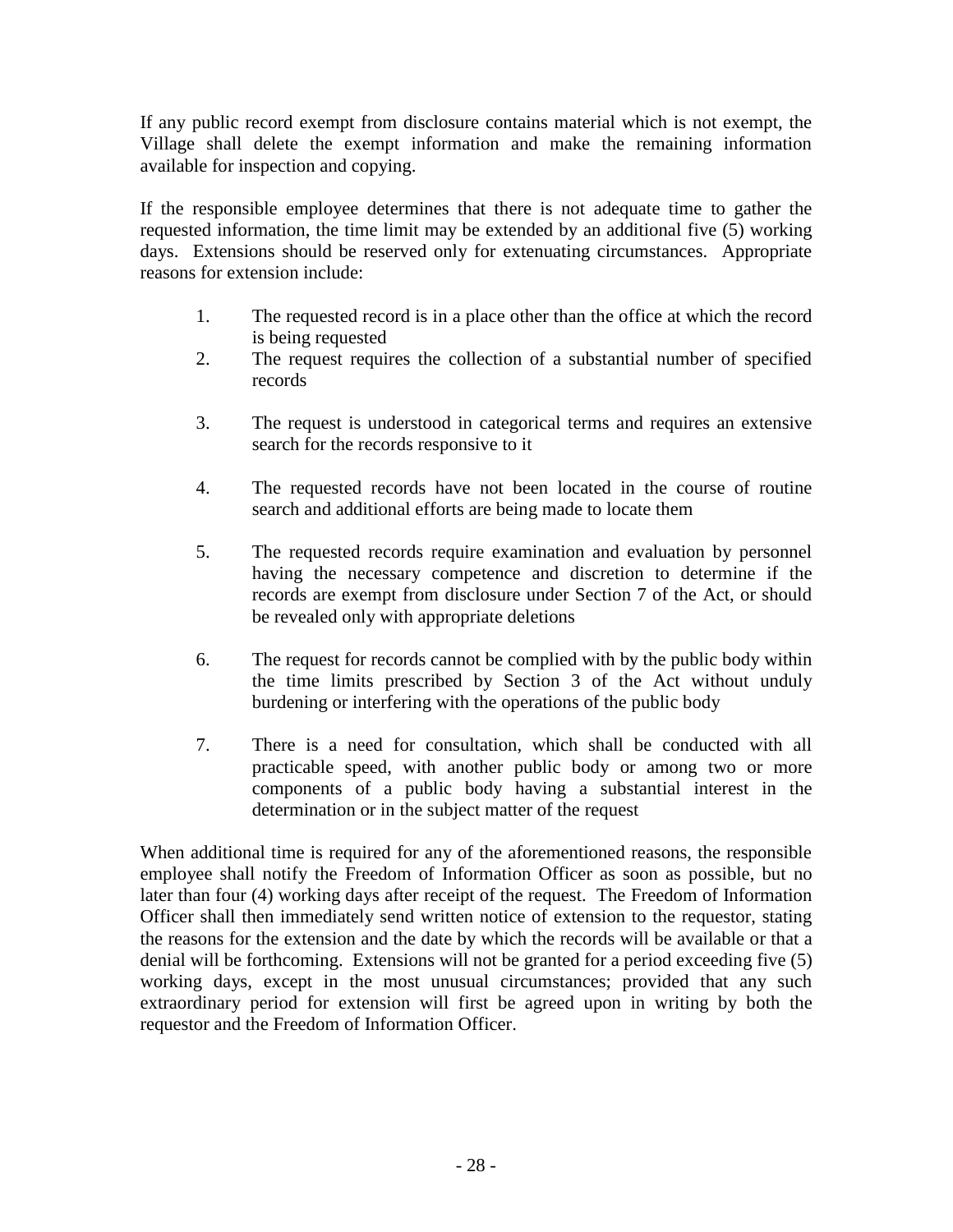All requests for public records made under the FOIA shall be maintained in a file in an office designated by the Freedom of Information Officer and preserved in accordance with the provisions of the Local Records Act. Documents maintained in this file shall include, but not be limited to, the following: the original request, a copy of the written response, a record of written communications with the requestor, and a copy of all other communications. Additionally, all denials of FOIA requests shall, by law, be indexed according to the statutory basis for the individual denial. To the extent practicable, these records should be further subdivided by type or category of record requested.

In accordance with the provisions of Section 4 of the Act, the Freedom of Information Officer shall be responsible for publishing and maintaining a local FOIA manual, pamphlet, or other substantially similar document containing the following information:

- 1. A brief description of the Village of Rantoul, including, but not limited to:
	- a. a short summary of its purpose
	- b. a block diagram of its functional subdivisions
	- c. the total amount of its operating budget
	- d. the number and location of each of its separate offices
	- e. the approximate number of full- and part-time employees
	- f. the identification and membership of any board, commission, committee or council which operates in an advisory capacity relative to the operation of the public body, or which exercises control over its policies or procedures
- 2. A brief description of the methods whereby the public may request information and public records
- 3. A directory designating by titles and addresses those employees to whom requests for public records should be directed
- 4. A schedule of local fees, as allowable under Section 6 of the Act
- 5. A reasonably current list of all types or categories of records maintained by the Village of Rantoul
- 6. A listing of all documents or categories of records that the Village shall immediately disclose upon request
- 7. A description of the manner in which public records stored by means of electronic data processing may be obtained in a format comprehensible to persons lacking knowledge of computer language or printout format.

All of the foregoing general information shall also be made available for public access on the Village of Rantoul website.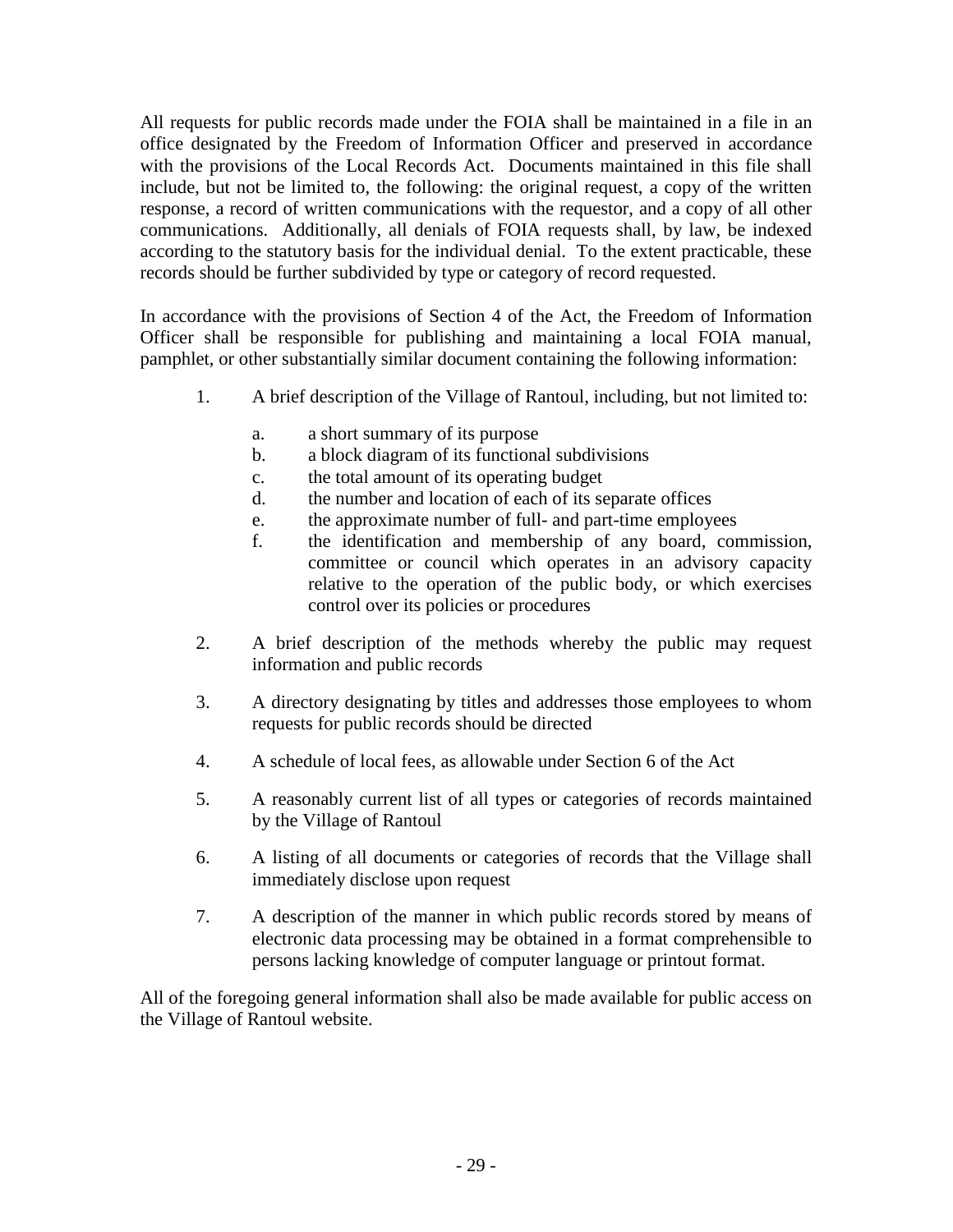### **VILLAGE OF RANTOUL FREEDOM OF INFORMATION STAFF CONTACT LIST**

# *FREEDOM OF INFORMATION OFFICER*

# **[Mike Graham](mailto:mikepgraham@earthlink.net)**

117 E. Sangamon P.O. Box 982 Rantoul, IL 61866 Phone: (217) 893-9250 Fax: (217) 893-9230

# *DEPUTY FREEDOM OF INFORMATION OFFICER FOR ADMINISTRATION*

# **[Janet Gray](mailto:JGray@village.rantoul.il.us)**

333 S. Tanner Street, Room 102 Rantoul, IL 61866 Phone: (217) 892-6802 Fax: (217) 892-5501

# *DEPUTY FREEDOM OF INFORMATION OFFICER FOR THE POLICE DEPT.*

# **[Sgt. Justin Bouse](mailto:JWooten@village.rantoul.il.us)**

109 E. Grove Avenue Rantoul, IL 61866 Phone: (217) 893-5604

*DEPUTY FREEDOM OF INFORMATION OFFICER FOR THE POLICE DEPT.*

# **[Sara Simpkins](mailto:SSimpkin@village.rantoul.il.us)** 109 E. Grove Avenue

Rantoul, IL 61866 Phone: (217) 893-5622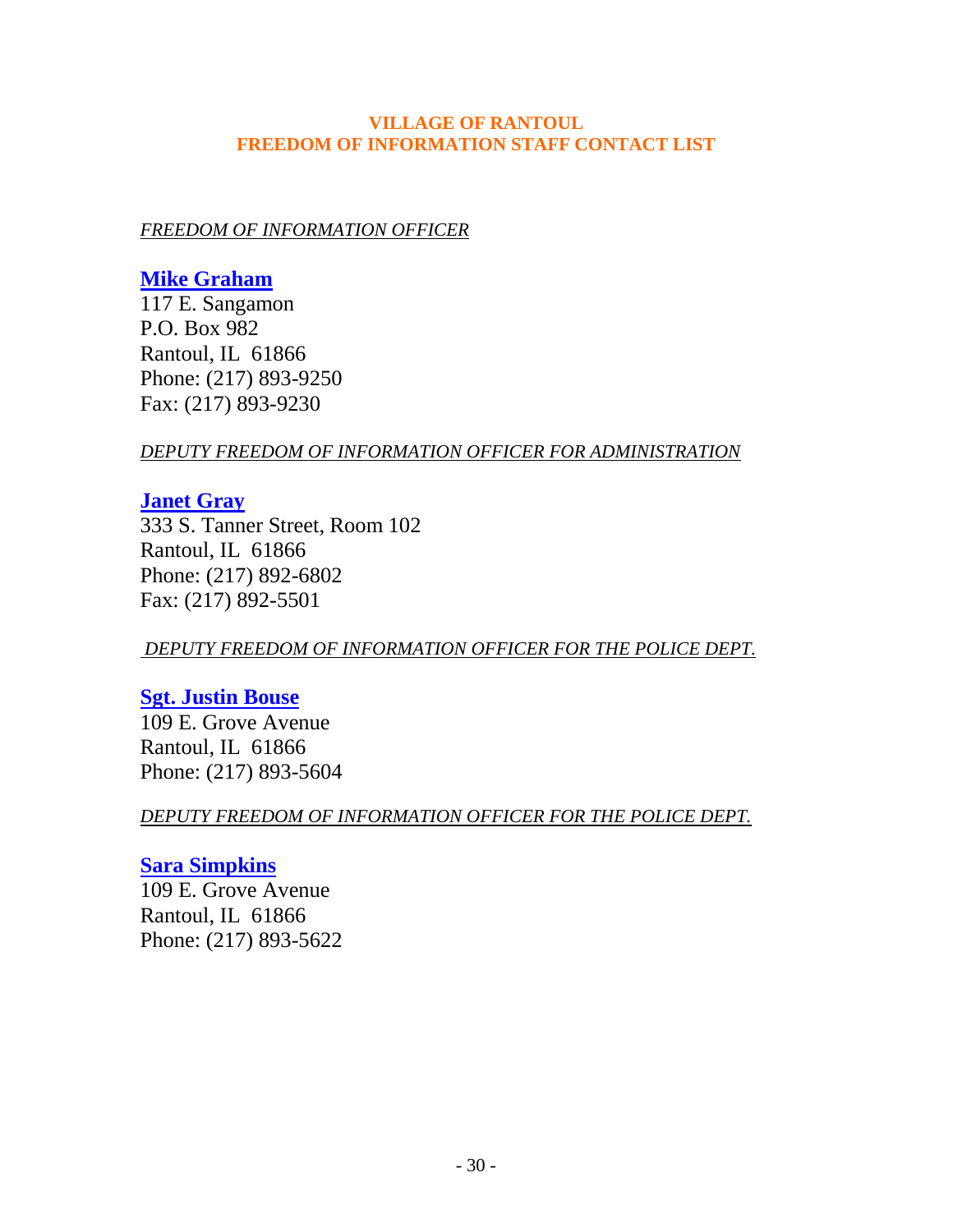# Village of Rantoul Index of Public Records

List of Records by Department List of Records Available Immediately Upon Request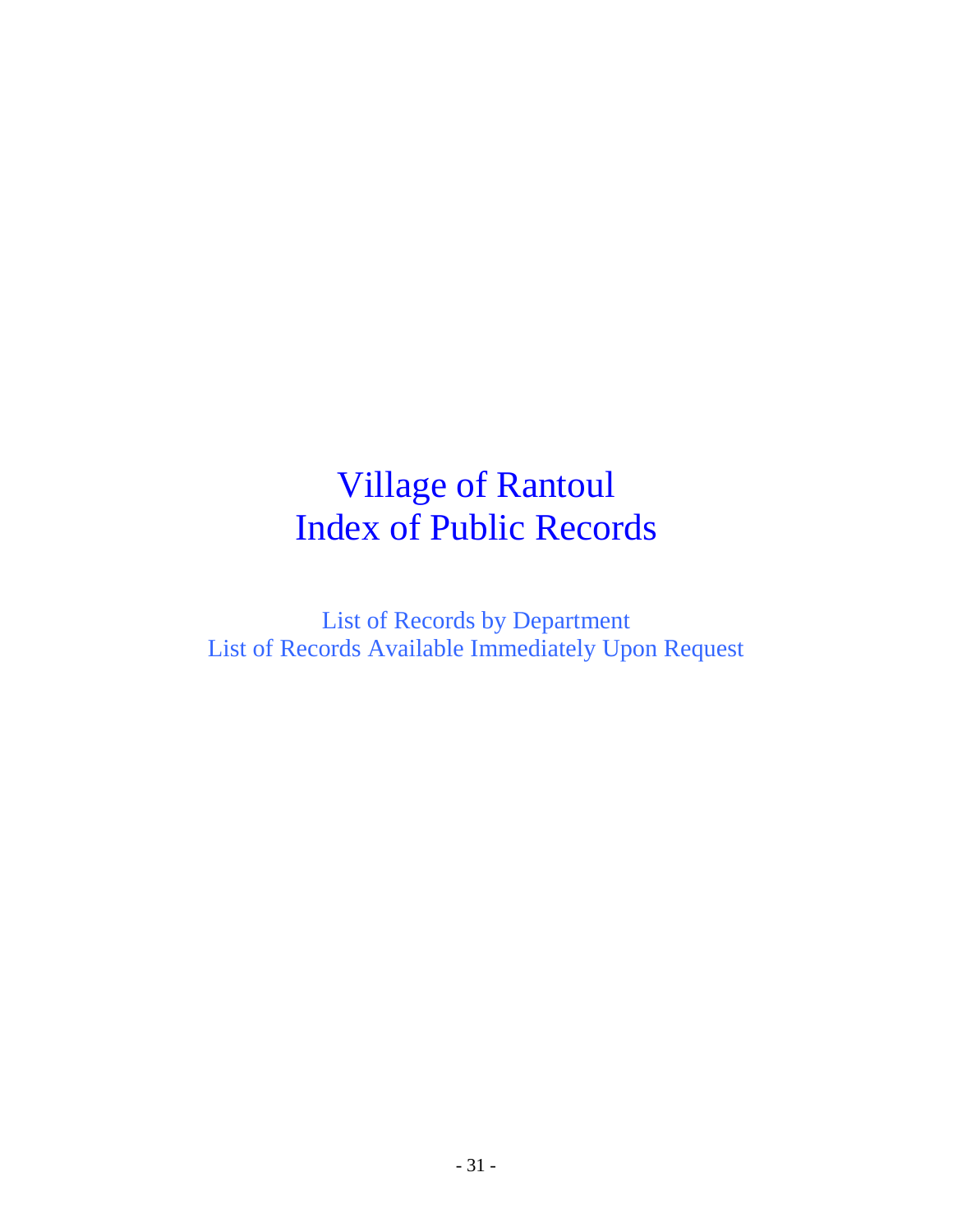### **Airport Department**

For more information, contact Airport Manager [Corky Vericker](mailto:BClayton@village.rantoul.il.us) (892-6895) or FOIA Officer [Mike Graham](mailto:mikepgraham@earthlink.net) (893-9250).

| Record Types                                         | <b>Approximate Dates</b> |
|------------------------------------------------------|--------------------------|
|                                                      |                          |
| Airport Inspection Reports (IDOT)                    | 1993-                    |
| Airport Operating Certificates (IDOT)                | 1973-                    |
| <b>Airport Rules and Regulations</b>                 | 2000-                    |
| <b>Backflow Prevention Device Inspection Records</b> | 2009-                    |
| <b>Building Code Inspection Records</b>              | 2006-                    |
| <b>Construction Project Records</b>                  | 1992-                    |
| <b>Emergency Plans</b>                               | $2007 -$                 |
| <b>Emergency Training Exercise Records</b>           | 2008-                    |
| <b>Event Listings</b>                                | $2007 -$                 |
| <b>Special Events Project Files</b>                  | 2003-                    |
| <b>Tenant Lease Listings</b>                         | $200 -$                  |

# **Building Safety, Planning & Zoning Department**

For more information, contact Administrative Assistant [Scott Morgan](mailto:BRunyon@village.rantoul.il.us) (892-6843) or FOIA Officer [Mike Graham](mailto:mikepgraham@earthlink.net) (893-9250).

| Record Types                                       | <b>Approximate Dates</b> |
|----------------------------------------------------|--------------------------|
|                                                    |                          |
| Airbase Hazardous Material Storage Records         | 1997-                    |
| <b>Airbase Housing Occupancy Permits</b>           | 1995-2005                |
| <b>Airbase Housing Utility Connection Orders</b>   | 1992-2005                |
| <b>Annexation Records</b>                          | 1965-                    |
| Blueprints, Plans, Plats, and Engineering Drawings | 1925-                    |
| <b>Building Permit Files</b>                       | 1999-                    |
| <b>Code Enforcement Daily Inspection Schedules</b> | 2007-                    |
| <b>Code Enforcement Violation Records</b>          | 2000-                    |
| <b>Comprehensive Plan Development Records</b>      | 2002-                    |
| <b>Contract Licensing Records</b>                  | 1968-                    |
| <b>Daily Activities Reports</b>                    | 1985-                    |
| <b>Federal Census Records</b>                      | 2008-                    |
| Fees/Fines Submittal Ledger Sheets                 | 2008-                    |
| <b>Food Handlers Inspection Reports</b>            | 1985-1998                |
| <b>HVAC Work Orders</b>                            | 2000-                    |
| <b>Inspection Fees Ledgers</b>                     | 1966-                    |
| <b>Inspection Violation Records</b>                | 2007-                    |
| <b>License Stubs</b>                               | 1993-                    |
| Mobile Home Inspection Records                     | 1968-                    |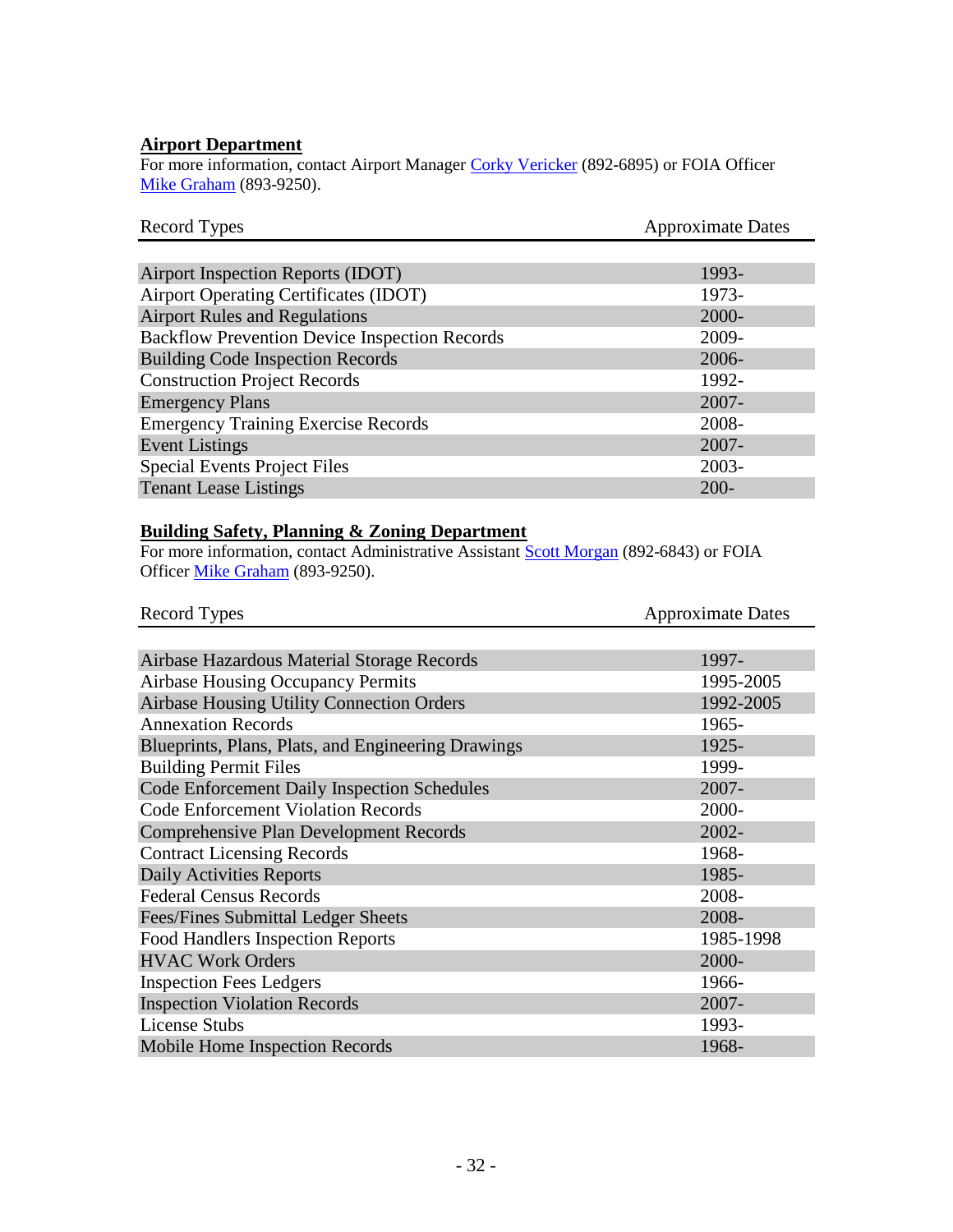| <b>Record Types</b>                                        | <b>Approximate Dates</b> |
|------------------------------------------------------------|--------------------------|
|                                                            |                          |
| <b>Building Condemnation Records</b>                       | 1964-                    |
| Ordinances                                                 | 2006-                    |
| <b>Owner-Occupied Exemption Forms (Rental Inspection)</b>  | 2007-                    |
| <b>Plan Commission Meeting Notes</b>                       | 1996-                    |
| Plan Commission Meeting Sign-in Sheets                     | 1996-                    |
| Plan Commission Minutes & Agendas                          | 1962-                    |
| <b>Project Manuals</b>                                     | 1972-                    |
| <b>Requests for Variance</b>                               | 1969-                    |
| <b>Residential Rental Annual Registration Applications</b> | $2007 -$                 |
| <b>Residential Rental Inspection Records</b>               | $2007 -$                 |
| <b>Special Use Permit Requests</b>                         | 1971-                    |
| <b>Storm Sewer Project Records</b>                         | 1940-                    |
| <b>Subdivision Files</b>                                   | 1947-                    |
| <b>Taxpayer Location Verifications</b>                     | 1999-                    |
| <b>Wastewater Plant Project Records</b>                    | 1969-                    |
| Zoning Board of Appeals Minutes                            | 1969-                    |

# **Building Safety, Planning & Zoning Department (continued)**

#### **Village Clerk's Office**

For more information, contact Deputy Clerk *Janet Gray* (892-6802) or FOIA Officer Mike [Graham](mailto:mikepgraham@earthlink.net) (893-9250).

| Record Types                                           | <b>Approximate Dates</b> |
|--------------------------------------------------------|--------------------------|
|                                                        |                          |
| Applications for Authority to Dispose of Local Records | 1977-                    |
| <b>Base Caretaker Meeting Minutes</b>                  | 1993-1997                |
| <b>Bond Issue Records</b>                              | 1978-                    |
| Business License Applications & Records                | 1993-                    |
| <b>Election Records</b>                                | 1993-                    |
| Freedom of Information Requests & Denials              | $2007 -$                 |
| Freedom of Information Policies & Procedures           | $2007 -$                 |
| Freedom of Information Annual Reports                  | 2008-                    |
| <b>Lawsuit Records</b>                                 | 1979-                    |
| Legal Correspondence                                   | 1967-                    |
| Mechanic's Liens                                       | 1989-                    |
| Micro Loan Fund Records                                | 1994-                    |
| <b>Official Oaths &amp; Bonds</b>                      | 2006-                    |
| <b>Ordinances and Resolutions</b>                      | 1890-                    |
| <b>Personnel Committee Meeting Minutes</b>             | 1996-2000                |
| Petitions                                              | 1915-                    |
| <b>Railroad Easement Records</b>                       | 1946-                    |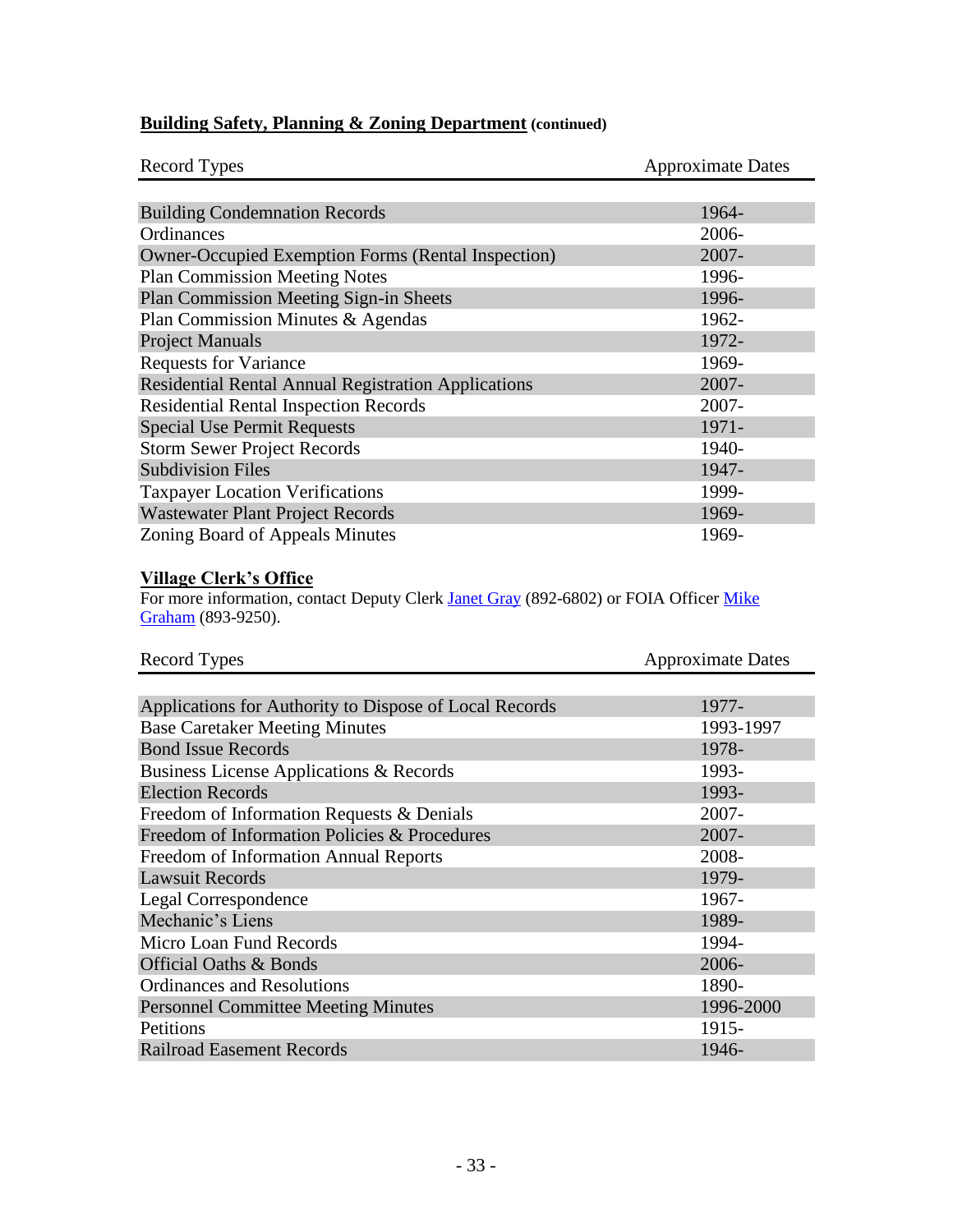# **Village Clerk's Office (continued)**

| Record Types                                         | <b>Approximate Dates</b> |
|------------------------------------------------------|--------------------------|
|                                                      |                          |
| <b>Records Disposal Certificates</b>                 | 2009-                    |
| <b>Revolving Loan Fund Records</b>                   | 1994-                    |
| <b>Strategic Planning Records</b>                    | $2007 -$                 |
| <b>Utility Franchise Agreements</b>                  | 1965-                    |
| <b>Village Board Meeting Audio Recordings</b>        | 1977-                    |
| <b>Village Board Meeting Minutes</b>                 | 1906-                    |
| <b>Village Board Meeting Agendas</b>                 | 1987-                    |
| <b>Village Board Information Packets</b>             | 1997-                    |
| Village Code Books (1931, 1960, 1977, 2010 editions) | 1930-                    |
| <b>Village Real Estate Records</b>                   | 1930-                    |

### **Community Development Department**

For more information, contact Director [Ken Turner](mailto:MLoschen@village.rantoul.il.us) (892-6824) or FOIA Officer [Mike Graham](mailto:mikepgraham@earthlink.net) (893-9250).

| <b>Record Types</b>                                  | <b>Approximate Dates</b> |
|------------------------------------------------------|--------------------------|
|                                                      |                          |
| <b>Capital Improvement Plans</b>                     | 1968-                    |
| <b>Community Development Resolutions</b>             | 1975-                    |
| <b>Consolidated Plans</b>                            | 1985-                    |
| <b>Consultant Interview Files</b>                    | 1989-                    |
| E. Central Illinois Area Agency on Aging Records     | 1987-1988                |
| <b>Engineering Studies</b>                           | 1967-                    |
| Enterprise Zone Applications to Illinois DCEO        | 1986-                    |
| <b>Enterprise Zone Project Files</b>                 | 1986-                    |
| <b>Enterprise Zone Quarterly Financial Reports</b>   | 1986-                    |
| <b>Environmental Review Records</b>                  | 1974-                    |
| <b>Grant Administration Files</b>                    | 1974-                    |
| <b>Grant Construction Project Files</b>              | 1992-                    |
| <b>Property Demolition Records</b>                   | 2003-                    |
| Rehabilitation Project Records (Housing & Rental)    | 1978-                    |
| <b>Rental Rehabilitation Monthly Payment Records</b> | 1983-                    |
| Telephone Logs                                       | 1983-                    |
| <b>TIF District Files</b>                            | 1991-                    |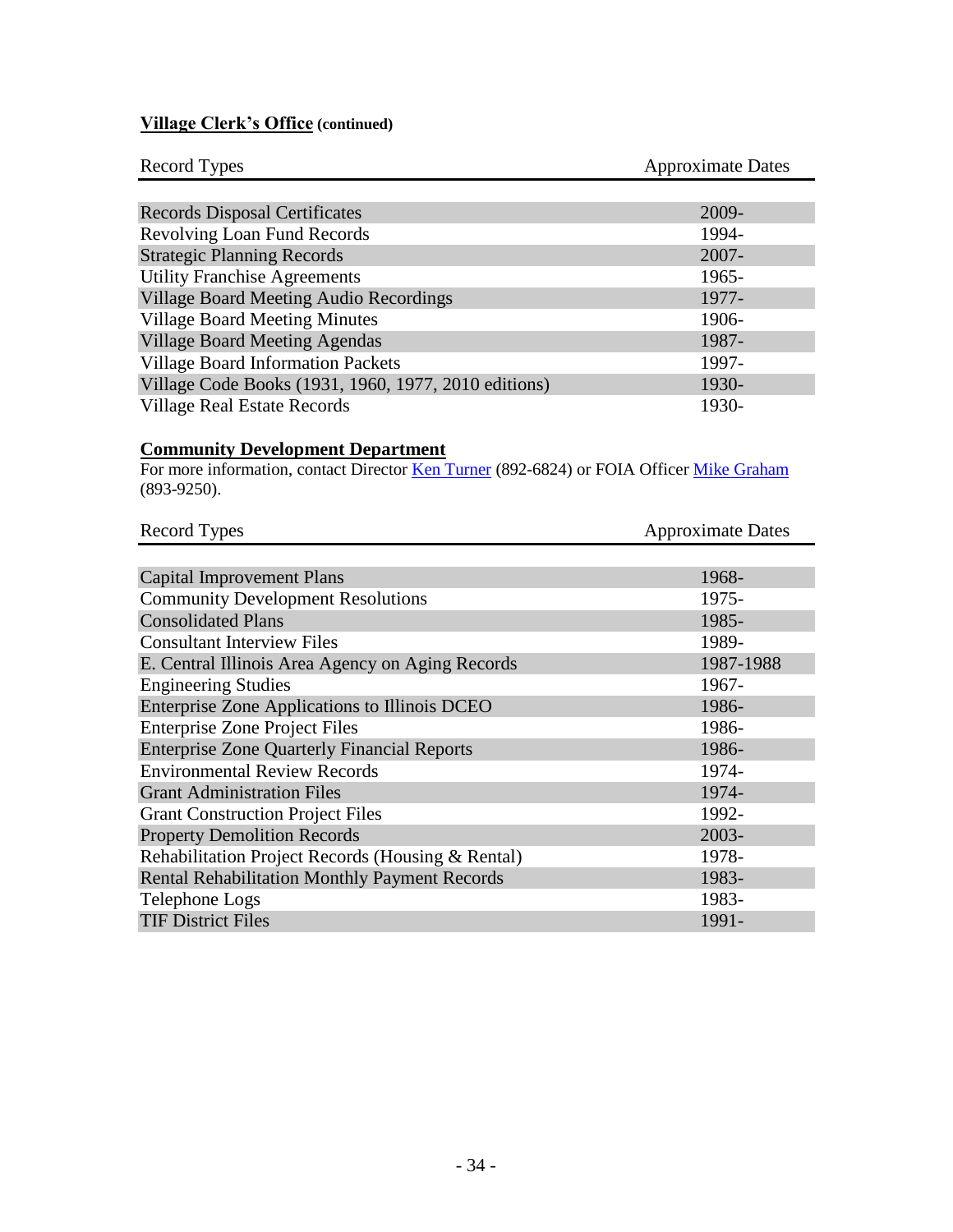### **Finance Department**

For more information, contact Comptroller *Pat Chamberlin* (892-6850) or FOIA Officer *Mike* [Graham](mailto:mikepgraham@earthlink.net) (893-9250).

| Record Types                                                | <b>Approximate Dates</b> |
|-------------------------------------------------------------|--------------------------|
|                                                             |                          |
| <b>Account Reclassification Approvals</b>                   | 2000-                    |
| <b>Airbase Closure Reimbursement Records</b>                | 1993-                    |
| <b>Annual Audits and Financial Statements</b>               | 1920-                    |
| <b>Bankruptcy Notices</b>                                   | 1983-                    |
| <b>Billed Entity Applicant Reimbursement (BEAR) Records</b> | 2008-                    |
| <b>Cancelled Bonds and Coupons</b>                          | 1997-                    |
| Cancelled Checks, Bank Statements & Deposit Slips           | 1987-                    |
| Cash Post Listings - Utility Billing                        | 2000-                    |
| Comprehensive Annual Financial Reports (CAFRs)              | 1985-                    |
| <b>Credit Card Billing Receipt Records</b>                  | 2007-                    |
| <b>Employee Earnings Records</b>                            | 1956-                    |
| <b>Employee Evaluation Duplicates</b>                       | 1996-                    |
| <b>Employee Leave Use Reports</b>                           | 1997-                    |
| <b>Employer's Contribution and Wage Reports</b>             | 1978-                    |
| End-of-Month Reports (Trial balance, revenue, expense)      | 2006-                    |
| <b>Expenditure Approval Listings</b>                        | 2000-                    |
| Financial Journals, Ledgers, Registers and Reports          | 1932-                    |
| <b>Flexible Spending Account Disbursements Histories</b>    | 2007-                    |
| <b>Fuel Usage Reports</b>                                   | 1996-                    |
| Hotel/Motel Tax Monthly Receipts Records                    | 2005-                    |
| <b>IMLRMA Annual Payroll Audit Records</b>                  | $2001 -$                 |
| <b>IMLRMA Quarterly Man-hour Reports</b>                    | $2001 -$                 |
| Illinois Municipal Retirement Fund (IMRF) Records           | 1983-                    |
| <b>Insurance Policies and Claims</b>                        | 1995-                    |
| <b>Interdepartmental Billing Sheets</b>                     | 2007-                    |
| Low-Income Home Energy Assistance Program Records           | 2006-                    |
| Motor Fuel Tax (MFT) Allotment, Audits, and Projects        | 1966-                    |
| Paid Bills and Invoices                                     | 1991-                    |
| Parking Ticket Log Sheets                                   | 2000-                    |
| <b>Parking Violation Records</b>                            | 2000-                    |
| <b>Payroll Insurance Audits</b>                             | 2003-                    |
| Police Fines Collection Log Sheets                          | 2008-                    |
| Police Pension Fund Contribution Ledgers                    | 1961-                    |
| <b>Quarterly Payroll Tax Reports</b>                        | 1997-                    |
| <b>Replacement Tax Allocation Notices</b>                   | 1980-                    |
| <b>Requests for Proposal</b>                                | 1990-                    |
| Requests for Taxpayers I.D. (W-9)                           | 1997-                    |
| Security Light Agreements and Work Orders                   | 1969-                    |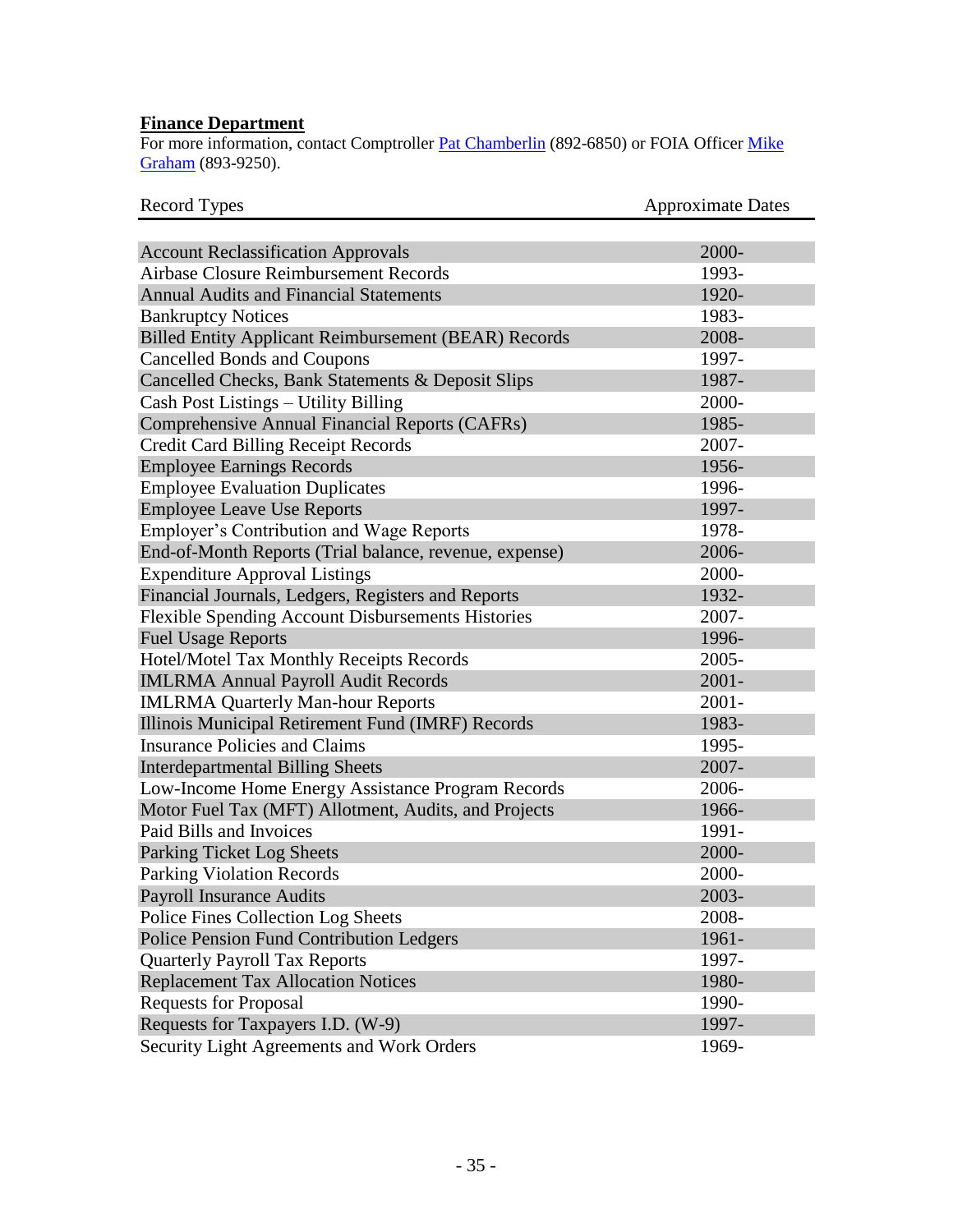# **Finance Department (continued)**

| Record Types                                    | <b>Approximate Dates</b> |
|-------------------------------------------------|--------------------------|
|                                                 |                          |
| <b>State/Federal Tax Statements and Reports</b> | 1995-                    |
| <b>Storm Drainage Tax Billing Records</b>       | $2001 -$                 |
| <b>Treasurer's Reports</b>                      | 1981-                    |
| <b>Utility Billing History Records</b>          | 1969-                    |
| <b>Utility Deposit Paid-out Records</b>         | 1975-                    |
| Void Check Approvals                            | $2007 -$                 |
| <b>Workers Compensation Case Files</b>          | 1995-                    |

# **Economic Development Department**

For more information, contact Administrative Assistant [Eric Vences](mailto:DShields@village.rantoul.il.us) (892-6896) or FOIA Officer [Mike Graham](mailto:mikepgraham@earthlink.net) (893-9250).

| Record Types                                   | <b>Approximate Dates</b> |
|------------------------------------------------|--------------------------|
|                                                |                          |
| Airbase Maps and Plans                         | 1920-                    |
| Airbase Property Lease Inquiry Records         | 1998-                    |
| <b>Airbase Property Tax Number Lists</b>       | 1998-                    |
| <b>Alarm System Agreements</b>                 | 1998-                    |
| <b>Asbestos Abatement Project Records</b>      | 2002-                    |
| <b>Biweekly Bill Summary Lists</b>             | 1997-                    |
| <b>Bid Tabulations</b>                         | $2001 -$                 |
| <b>Boiler Inspection Records</b>               | 2003-                    |
| <b>Building Operations Audits</b>              | 1999-                    |
| Certificates of Insurance                      | 1960-                    |
| <b>Construction Project Records</b>            | 1988-                    |
| <b>Economic Development Commission Minutes</b> | 1984-                    |
| <b>Elevator Inspection Records</b>             | $2001 -$                 |
| <b>Engineering Studies</b>                     | 1993-                    |
| <b>EEOC</b> Assurance Records                  | 1999-                    |
| <b>Equipment Records</b>                       | 1998-                    |
| Fire Alarm Emergency Notification Records      | $2001 -$                 |
| <b>Insurance Claim Report Copies</b>           | 2000-                    |
| <b>Insurance Policies</b>                      | 1993-1998                |
| <b>Invoice Duplicates</b>                      | 2003-                    |
| Key Issue Logs                                 | 2004-                    |
| <b>Knox Box Location Lists</b>                 | 2008-                    |
| <b>Lease Payment Request Records</b>           | 1994-2005                |
| <b>Precision Aviation Finance Reports</b>      | 2007-2009                |
| <b>Property Detail Lists</b>                   | 1990-                    |
| <b>Property Lease Duplicates</b>               | 1992-                    |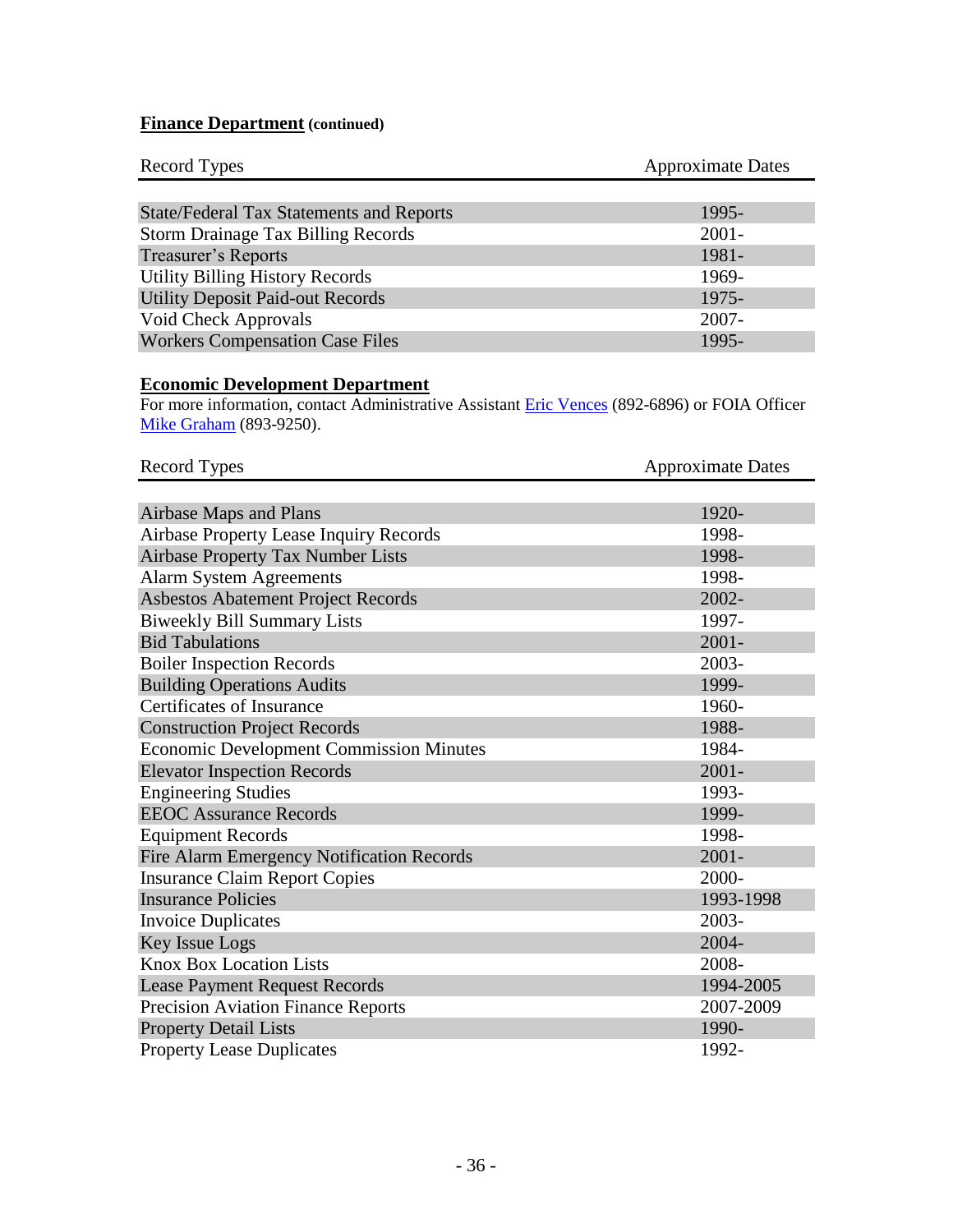# **Economic Development Department (continued)**

| Record Types                                | <b>Approximate Dates</b> |
|---------------------------------------------|--------------------------|
|                                             |                          |
| <b>Rent Calculation Records</b>             | 1996-                    |
| <b>Security Systems Billing Lists</b>       | $2002 -$                 |
| <b>Security Systems Description Records</b> | $2005 -$                 |
| <b>Utility Bills</b>                        | 2001-2003                |

# **Fire Department**

For more information, contact Fire Chief [Ken Waters](mailto:KWaters@village.rantoul.il.us) (892-8401) or FOIA Officer [Mike Graham](mailto:mikepgraham@earthlink.net) (893-9250).

| Record Types                                                 | <b>Approximate Dates</b> |
|--------------------------------------------------------------|--------------------------|
|                                                              |                          |
| <b>Aerial Ladder Test Records</b>                            | 1985-                    |
| Agreements                                                   | 1953-                    |
| Air Base Emergency Contact Lists                             | 1993-                    |
| <b>Boiler Inspection Records</b>                             | 1999-                    |
| <b>Building Pre-Plan Reports</b>                             | 2003-                    |
| <b>By-Laws</b>                                               | 1978-                    |
| Civil Defense Reimbursement Records                          | 1952-1954                |
| <b>Commercial Building Fire Sprinkler Inspection Records</b> | $2007 -$                 |
| <b>Compressed Air Sample Test Reports</b>                    | 1983-                    |
| <b>Dispatch Tickets</b>                                      | 2000-                    |
| <b>Duty Schedules</b>                                        | 1999-                    |
| <b>Eligibility Lists</b>                                     | $2001 -$                 |
| <b>Employee Injury Reports</b>                               | 1978-                    |
| <b>Equipment Inventory Lists</b>                             | 1997-                    |
| <b>Equipment Issue Records</b>                               | 1999-                    |
| <b>FCC</b> Licenses                                          | 1989-                    |
| <b>Fire Alarm Inspection Records</b>                         | 1992-                    |
| Fire Extinguisher Inspection Records                         | 1981-                    |
| <b>Fire Hydrant Testing Records</b>                          | 2007-                    |
| <b>Fire Protection Billing Records</b>                       | 1991-                    |
| <b>Fire Protection Contract Address Lists</b>                | 1989-                    |
| <b>Fire Station Construction Project Records</b>             | 1973-                    |
| <b>Firefighter Application and Testing Records</b>           | 1980-                    |
| Firefighter Individual Training Records                      | 2002-                    |
| <b>Firefighter Medical Evaluations</b>                       | 1996-                    |
| <b>Firefighter Resignations</b>                              | 1983-                    |
| <b>Firefighter Service Record Lists</b>                      | 1983-                    |
| Gasoline Reports (Monthly fuel usage)                        | 1997-                    |
| <b>Hose Testing Records</b>                                  | 1961-                    |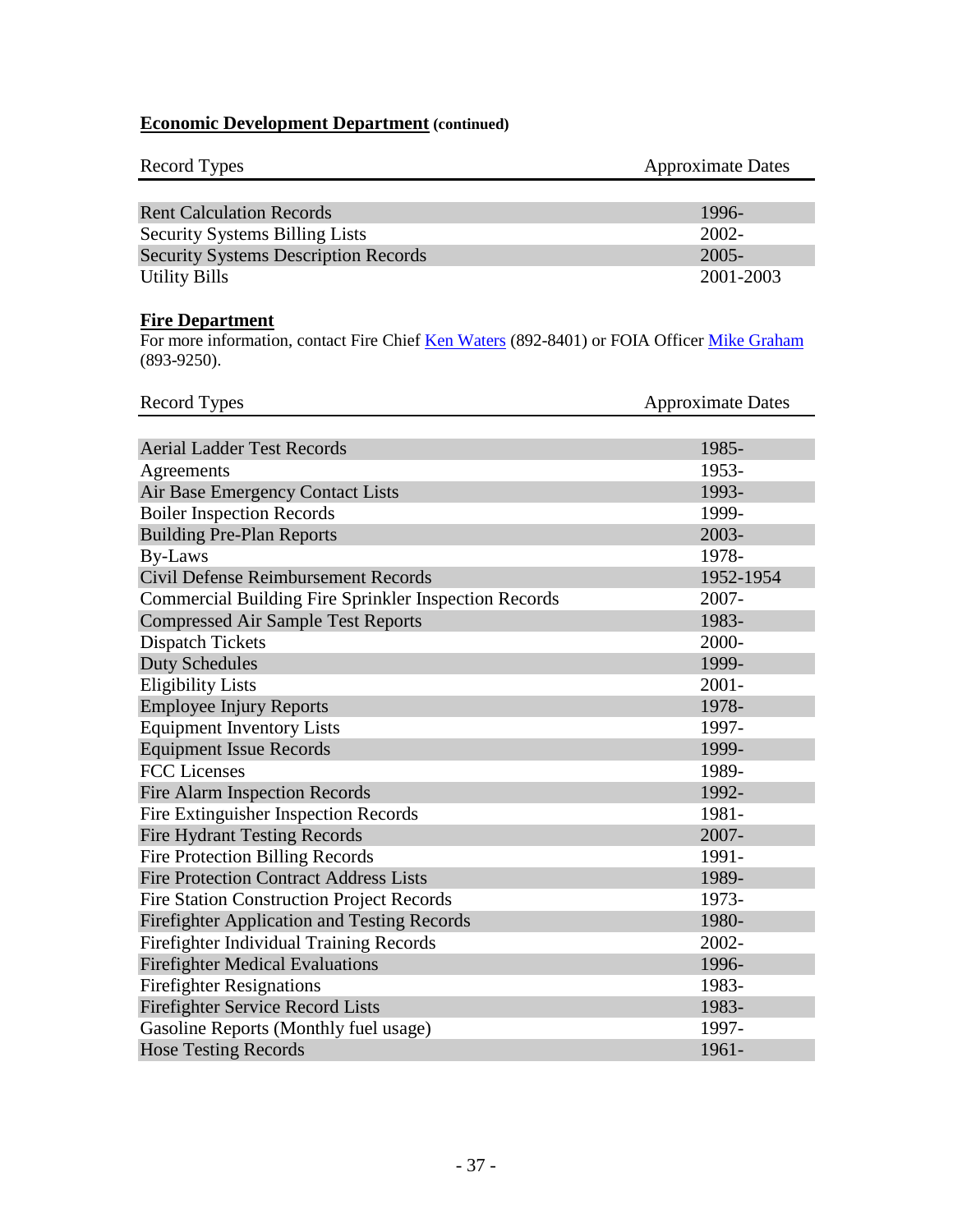# **Fire Department (continued)**

| Record Types                                         | <b>Approximate Dates</b> |
|------------------------------------------------------|--------------------------|
|                                                      |                          |
| <b>Incident Reports and Investigation Records</b>    | 1961-                    |
| <b>Insurance Rating Inspection Records</b>           | 1961-1963                |
| <b>Job Descriptions</b>                              | 2000-                    |
| <b>Liability Waivers</b>                             | 1992-                    |
| Maps and Commercial Building Plans                   | 1973-                    |
| <b>Material Safety Data Sheets</b>                   | 1997-                    |
| Mutual Aid Box Alarm System Cards                    | 1989-                    |
| National Fire Incident Reporting System Reports      | 1991-1998                |
| <b>National Fire Protection Association Surveys</b>  | 1987-                    |
| <b>OSHA Safety Violation Notices</b>                 | 1992-                    |
| Paid Bills and Invoices                              | 1954-                    |
| <b>Personnel Immunization Records</b>                | 1999-                    |
| <b>Personnel Rosters</b>                             | 1990-                    |
| Radio Station Logs                                   | 1964-1966                |
| <b>Reimbursement Claims to State Fire Marshal</b>    | 1985-                    |
| Requests for Fire Reports (Insurance Companies)      | 1990-                    |
| <b>Retirement Home Records</b>                       |                          |
| <b>Specialized Training Reports</b>                  | 1985-                    |
| <b>Standby Duty Signup Sheets</b>                    | 1999-                    |
| Tier II Hazardous Materials Storage Location Records | $2007 -$                 |
| <b>Training Schedules</b>                            | 2000-                    |
| Underground/Aboveground Tank Records                 | 1980-                    |
| <b>Vehicle and Equipment Records</b>                 | 1982-                    |

### **Human Resources Department**

For more information, contact Human Resources Manager [Katherine Johnston](mailto:DCoffey@village.rantoul.il.us) (892-6858) or FOIA Officer [Mike Graham](mailto:mikepgraham@earthlink.net) (893-9250).

| Record Types                                 | <b>Approximate Dates</b> |
|----------------------------------------------|--------------------------|
|                                              |                          |
| <b>Affirmative Action Data Record Sheets</b> | $2007 -$                 |
| <b>Employee Medical Records</b>              | 1975-                    |
| <b>Group Insurance Enrollment Records</b>    | 1995-2000                |
| <b>Employee Vaccination Sign-in Sheets</b>   | 2008-                    |
| <b>Official Personnel Records</b>            | 2008-                    |
| <b>Position Descriptions</b>                 | 1998-                    |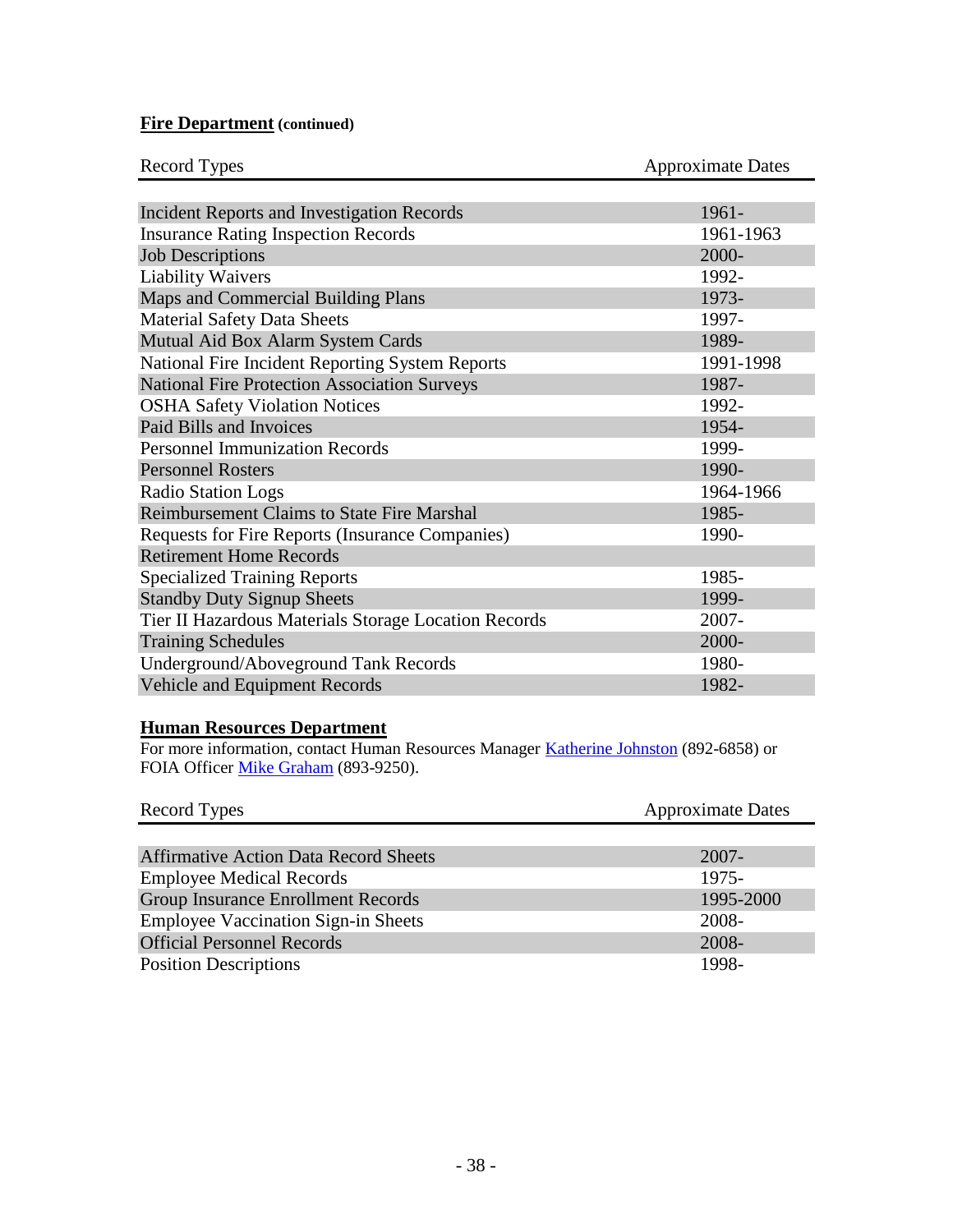# **Information Technology Department**

For more information, contact IT Manager [Christopher Huston](mailto:CHuston@village.rantoul.il.us) (892-6803) or FOIA Officer Mike [Graham](mailto:mikepgraham@earthlink.net) (893-9250).

| Record Types                              | <b>Approximate Dates</b> |
|-------------------------------------------|--------------------------|
|                                           |                          |
| <b>Computer Use Authorization Records</b> | 1997-                    |
| <b>Software Licenses</b>                  | 1996-                    |

#### **Mayor and Administrative Offices**

For more information, contact Executive Assistant [Janet Gray](mailto:J-Gray@village.rantoul.il.us) (892-6802) or FOIA Officer Mike [Graham](mailto:JReale@village.rantoul.il.us) (893-9250).

| Record Types                             | <b>Approximate Dates</b> |
|------------------------------------------|--------------------------|
|                                          |                          |
| <b>Aviation Property Leases</b>          | 1993-                    |
| <b>Contract Files and Correspondence</b> | 1985-                    |
| Liquor License Files                     | 1985-                    |
| Miscellaneous License Applications       | 1984-                    |

# **Police Department**

For more information, contact Police Chief **Anthony Brown** (893-5602) or Deputy FOIA Officers [Sara Simpkins](mailto:SSimpkin@village.rantoul.il.us) (893-5622) or [Lt. Jeffrey Wooten](mailto:JWooten@village.rantoul.il.us) (893-5604).

| Record Types                                                                                                                            | <b>Approximate Dates</b> |
|-----------------------------------------------------------------------------------------------------------------------------------------|--------------------------|
|                                                                                                                                         |                          |
| Applications for Authority to Dispose of Local Records                                                                                  | 1976-                    |
| <b>Abandoned Vehicle Logs</b>                                                                                                           | 2000-                    |
| <b>Administrative Correspondence Files</b>                                                                                              | 2004-                    |
| <b>Adult Arrest Cards</b>                                                                                                               | 1970-                    |
| <b>Adult Arrest Jackets</b>                                                                                                             | 1956-                    |
| (including: individual information, fingerprints, photo,<br>booking information, arrest card, arrest reports and<br>court dispositions) |                          |
| <b>Adult Case Files</b>                                                                                                                 | 1974-                    |
| Adult Prisoner Jail Reports to Dept. of Corrections                                                                                     | 1992-                    |
| <b>Alarm Notifications Records</b>                                                                                                      | 2000-2003                |
| <b>Bicycle Registration Records</b>                                                                                                     | 2004-                    |
| <b>Bond Money Transmittals to Circuit Clerk</b>                                                                                         | $2003 -$                 |
| Case Files and Shift Summary Microfilm Records                                                                                          | 1954-1997                |
| <b>Cash Receipts</b>                                                                                                                    | $2002 -$                 |
| Citizen Ride-Along Release Records                                                                                                      | $2001 -$                 |
| Confidential Source Files (Police Informants)                                                                                           | 1998-                    |
| <b>Criminal History Background Checks</b>                                                                                               | 2000-                    |
| <b>Employment Applications</b>                                                                                                          | 1999-                    |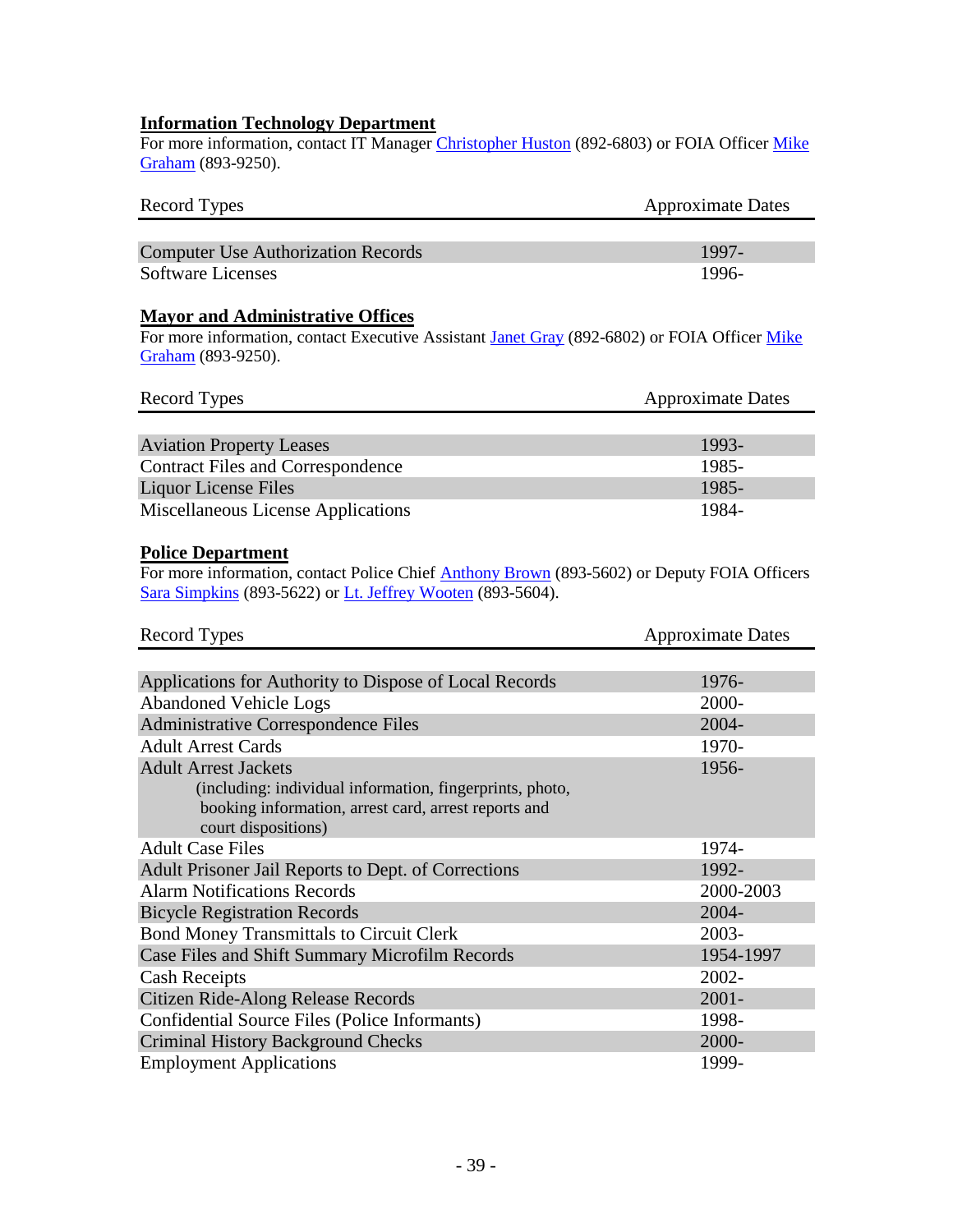# **Police Department (continued)**

| <b>Record Types</b> |  |
|---------------------|--|

**Approximate Dates** 

| <b>Evidence Photography</b>                            | 1959-     |
|--------------------------------------------------------|-----------|
| <b>Expungement Orders</b>                              | 1989-     |
| Freedom of Information Act Requests & Denials          | 2002-     |
| Illinois Uniform Crime Report Management Info. Reports | 2003-     |
| <b>Juvenile Arrest Jackets</b>                         | 1981-     |
| <b>Juvenile Case Files</b>                             | 1981-     |
| <b>Juvenile Contact Cards</b>                          | 1994-     |
| Juvenile Prisoner Jail Reports to Dept. of Corrections | 2000-     |
| <b>Mug Shot Negatives</b>                              | 2000-     |
| <b>Paid Parking Tickets</b>                            | 2003-     |
| <b>Parking Ticket Logs</b>                             | 2000-     |
| <b>Pawn Shop Receipts</b>                              | 1981-     |
| <b>Personnel Records</b>                               | 1954-     |
| Prison Jail Record Cards                               | 1970-     |
| <b>Radio Transmission Logs</b>                         | 1993-     |
| <b>Radio Transmission Tapes</b>                        | 2004-     |
| <b>Sex Offender Registrations</b>                      | 1996-     |
| (including: picture, registration form, address        |           |
| verification, criminal history, correspondence)        |           |
| <b>Shift Summaries (Incident Logs)</b>                 | 1998-     |
| <b>Solicitor Applications</b>                          | $2001 -$  |
| State's Attorney 911 Tape Requests                     | 1998-     |
| <b>Stolen Bicycle Reports</b>                          | 1989-     |
| Taxi Cab License Records                               | $2001 -$  |
| <b>Traffic Accident Reports</b>                        | 1998-     |
| <b>Traffic Citation Records</b>                        | 1998-     |
| <b>Traffic Warrant Bond Ledger</b>                     | 1977-1987 |
| <b>Transient Assistance Records</b>                    | 1994-     |
| <b>Vacation Watch Cards</b>                            | $2004 -$  |
| <b>Village Complaints</b>                              | 2002-     |
| <b>Warning Tickets</b>                                 | $2005 -$  |

#### **Recreation Department**

For more information, contact Office Manager [Alyssa Frye](mailto:DBriggs@village.rantoul.il.us) (893-5702) or FOIA Officer Mike [Graham](mailto:mikepgraham@earthlink.net) (893-9250).

| Record Types                               | <b>Approximate Dates</b> |
|--------------------------------------------|--------------------------|
|                                            |                          |
| <b>Baseball Program Registration Cards</b> | 2009-                    |
| <b>Cash Distribution Summaries</b>         | $2003 -$                 |
| Daily Receipts Balance Sheets              | $2003 -$                 |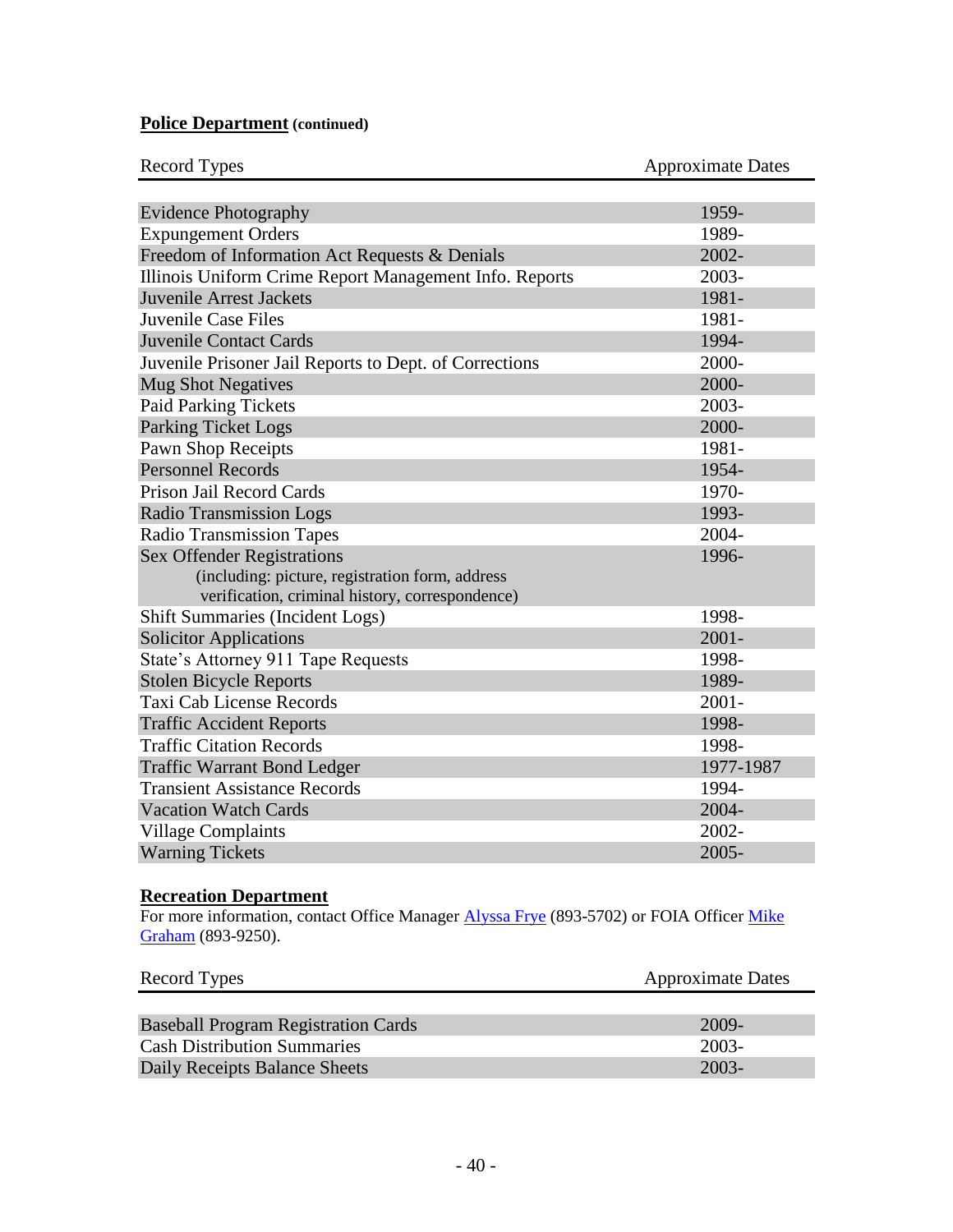## **Recreation Department (continued)**

| Record Types                             | <b>Approximate Dates</b> |
|------------------------------------------|--------------------------|
|                                          |                          |
| <b>Facility Rental Agreements</b>        | 2009-                    |
| <b>Fleet Maintenance Work Orders</b>     | $2005 -$                 |
| Income Receipts                          | $2003 -$                 |
| <b>Invoice Payment Listings</b>          |                          |
| <b>Program Registration Rosters</b>      | 1998-                    |
| <b>Rantoul Kids' Foundation Vouchers</b> | 2009-                    |
| <b>Season Pass Payment Records</b>       | 2008-                    |
| <b>Scheduling Calendars</b>              | $2007 -$                 |
| <b>Summer Schedules</b>                  | 1978-                    |
| <b>Vehicle Maintenance Reports</b>       | 2000-                    |
| Vehicle Records (all Village vehicles)   | 1991-                    |

### **Utility Billing Office**

For more information, contact Customer Service Supervisor [Carla Toliver](mailto:CToliver@village.rantoul.il.us) (892-6857) or FOIA Officer [Mike Graham](mailto:mikepgraham@earthlink.net) (893-9250).

| <b>Record Types</b>                           | <b>Approximate Dates</b> |
|-----------------------------------------------|--------------------------|
|                                               |                          |
| <b>Utility Connection Applications</b>        | 1958-                    |
| <b>Utility Customer Cards</b>                 | 1980-                    |
| <b>Utility Disconnect Records</b>             | 2008-                    |
| <b>Utility Payment Receipt Envelopes</b>      | 2009-                    |
| Delinquent Utility Account Collection Records | 1981-                    |
| Meter Exception Listings                      | 2008-                    |
| <b>Meter Readings</b>                         | 1997-                    |
| Paid Bill Stubs                               | 1996-                    |
| <b>Work Orders</b>                            | 1985-                    |

### **Public Works Department**

For more information, contact Director [Greg Hazel](mailto:G-Hazel@village.rantoul.il.us) (892-6512), Administrative Assistant Jolene [Pacunas](mailto:JPeavler@village.rantoul.il.us) (892-6510), or FOIA Officer [Mike Graham](mailto:mikepgraham@earthlink.net) (893-9250).

| <b>Record Types</b><br><b>Approximate Dates</b> |  |
|-------------------------------------------------|--|
|-------------------------------------------------|--|

#### *Administration*

| Application for Authority to Dispose of Local Records | 2007-  |
|-------------------------------------------------------|--------|
| Answering Service Call Transmittal Records            | -1995- |
| <b>FCC</b> Licenses                                   | -1994- |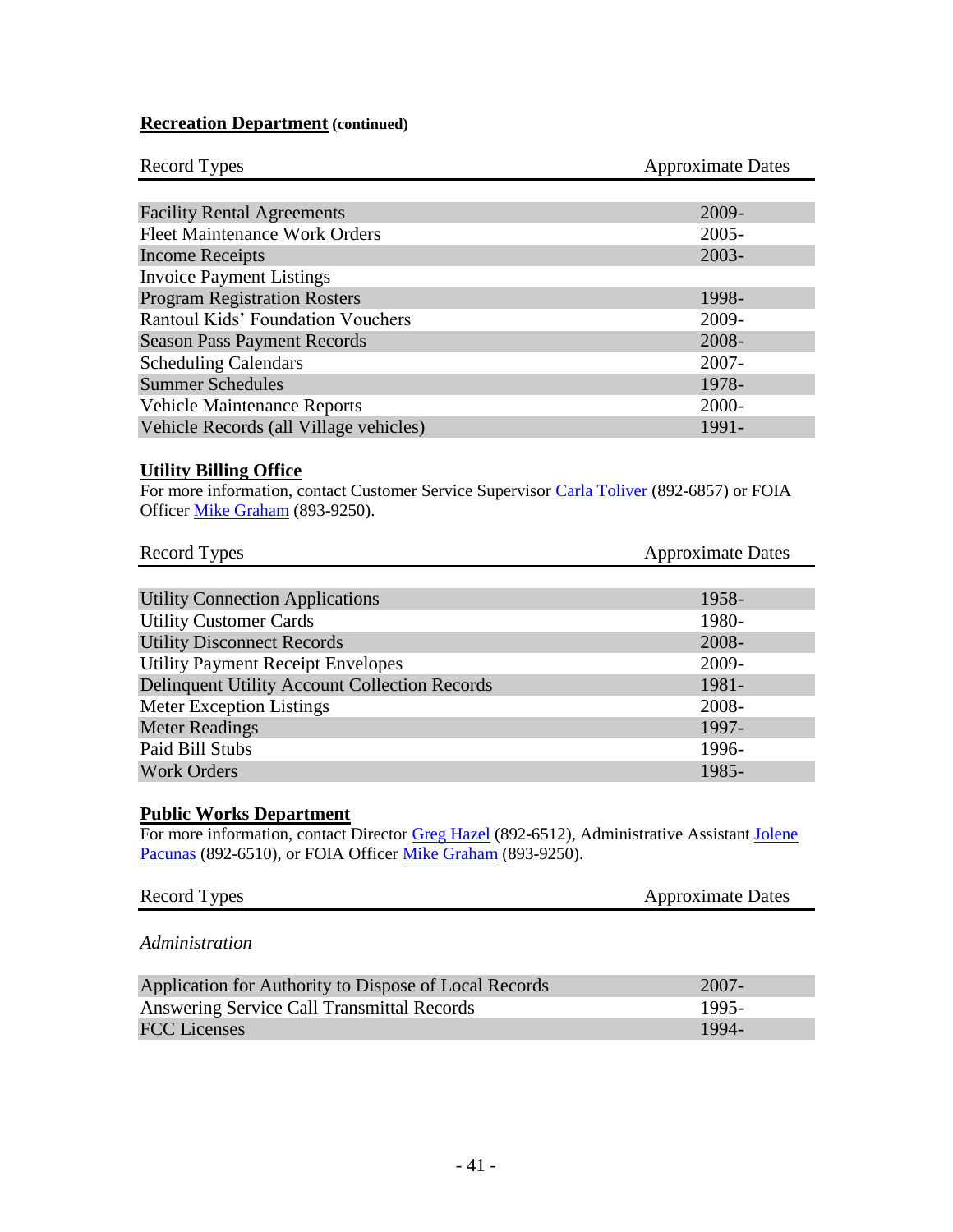| <b>Record Types</b>                                       | <b>Approximate Dates</b> |
|-----------------------------------------------------------|--------------------------|
|                                                           |                          |
| <b>Grant Records</b>                                      | 2000-                    |
| <b>HVAC Billing Report Printouts</b>                      | 1995-                    |
| Public Works Monthly Department Reports to Board          | 1998-                    |
| <b>Storm Water Pollution Prevention Plan</b>              | 2003-                    |
| <i>Common Files – All Public Works Divisions</i>          |                          |
| Accounts Payable/Receivable Invoices                      | 1983-                    |
| <b>Administrative Correspondence Files</b>                | 1987-                    |
| Bids, Specifications, and Proposals                       | 1991-                    |
| <b>Boiler Inspection Records</b>                          | 1993-                    |
| <b>Budget Records</b>                                     | 1999-                    |
| <b>Chain of Custody Records</b>                           | 1995-                    |
| <b>Construction Project Records</b>                       | 1985-                    |
| <b>Contracts and Agreements</b>                           | 1986-                    |
| <b>Employee Leave Requests</b>                            | 1978-                    |
| <b>Employee Time Records</b>                              | 1996-                    |
| J.U.L.I.E. Notices                                        | 1996-                    |
| Maps, Plans, Engineering Drawings, and Blueprints         | 1937-                    |
| <b>Material Safety Data Sheets</b>                        | 1987-                    |
| <b>Operations Manuals</b>                                 | 1987-                    |
| Personnel Records (training, evaluations, certifications) | 1991-                    |
| Policy and Procedures Manuals                             | 1995-                    |
| <b>Purchase Orders and Requisitions</b>                   | 1999-                    |
| <b>Safety Inspection Records</b>                          | 1995-                    |
| Vehicle and Equipment Records                             | 1996-                    |
| <b>Work Orders</b>                                        | 1993-                    |

# *Chanute Air Force Base Caretaker (Base Closure)*

| <b>Administrative Correspondence</b>                  | 1993-2001 |
|-------------------------------------------------------|-----------|
| <b>Caretaker Budget Records</b>                       | 1993-2001 |
| <b>Caretaker Cash and Investment Record Printouts</b> | 1993-1994 |
| <b>Fuel Card Ledgers</b>                              | 1993-2001 |
| <b>Fuel Usage Reports</b>                             | 1993-2001 |
| <b>Vehicle Accident Reports</b>                       | 1994-1996 |
|                                                       |           |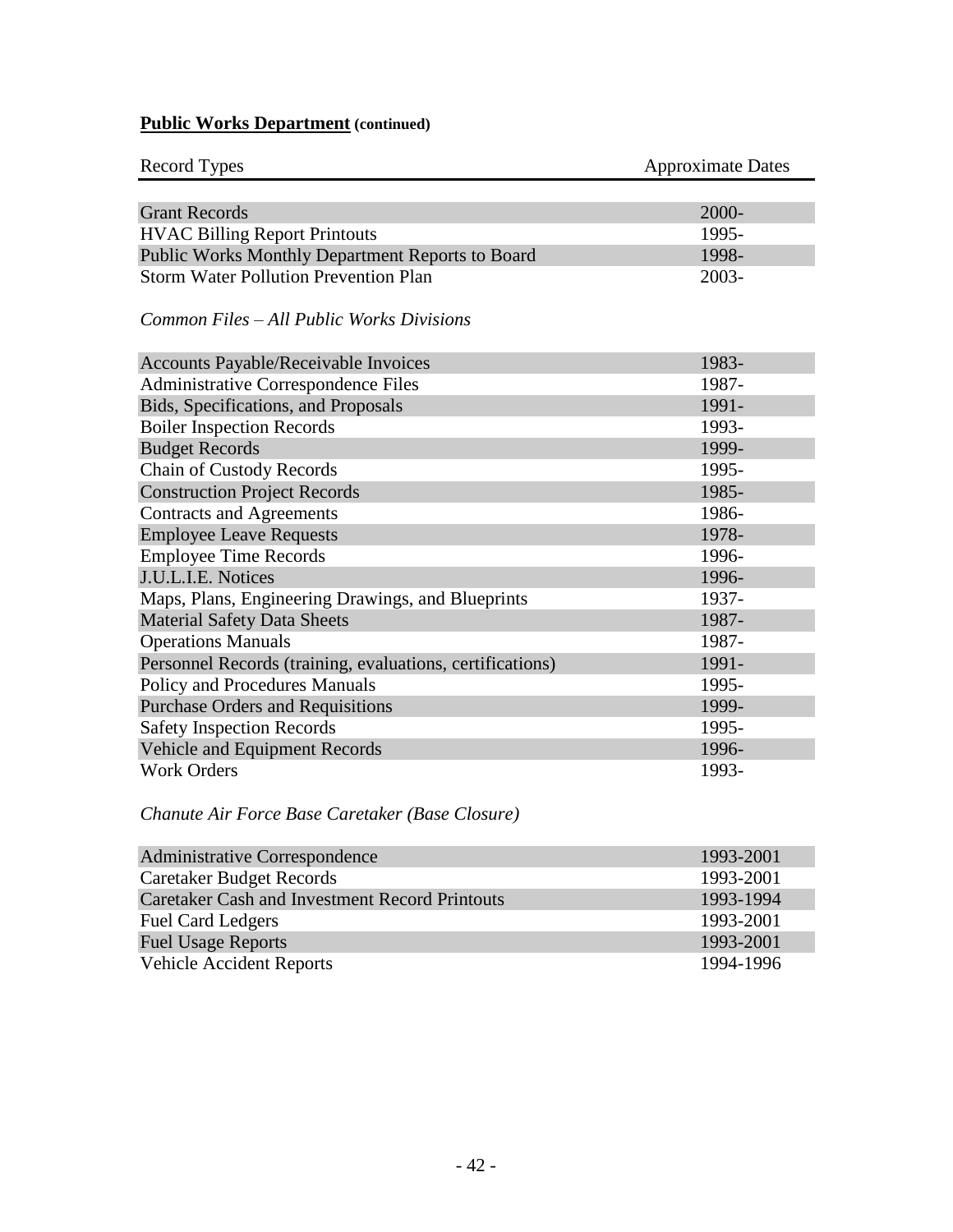| Record Types | <b>Approximate Dates</b> |
|--------------|--------------------------|
|              |                          |

# *Chanute Air Force Base Redevelopment*

| <b>Building Demolition Lists</b>   | $2004 -$ |
|------------------------------------|----------|
| Contracts and Agreements           | 1986-    |
| <b>Environmental Audits</b>        | $2006 -$ |
| Hazardous Material Removal Records | 2004-    |
| <b>Site Inspection Records</b>     | $2006 -$ |

### *Electric Division*

| Bargaining Contract/Negotiation Records - IBEW             | 1997- |
|------------------------------------------------------------|-------|
| <b>Biweekly Bill Listings</b>                              | 1981- |
| Bridge Inspection Reports (IDOT)                           | 2000- |
| <b>Cash Receipts</b>                                       | 1994- |
| Closed Job Records (Labor and Materials Lists)             | 1988- |
| <b>Commercial Utility Rate Change Applications</b>         | 2004- |
| Contractor's Certificates of Insurance                     | 2000- |
| <b>Customer Incident/Complaint Records</b>                 | 1999- |
| Daily Shift Schedules                                      | 2006- |
| Daily Work Schedule Logs                                   | 1994- |
| <b>Electric Plant Monitoring Charts</b>                    | 1968- |
| <b>Electric Service Connection Logs</b>                    | 1995- |
| <b>Electricity Sales Charts</b>                            | 1997- |
| <b>Employee Policy Receipt Certificates</b>                | 1995- |
| <b>Engineering Surveys</b>                                 | 1995- |
| E.P.A. Air Pollution Control Annual Emissions Reports      | 1996- |
| Equipment Inspections, Inventory, and Testing Records      | 1999- |
| <b>Equipment Maintenance Logs</b>                          | 1988- |
| <b>Grant Records</b>                                       | 2004- |
| Hazardous Waste Disposal Records                           | 1994- |
| Job Number Logs (Project Code)                             | 1976- |
| Joint Trenching Accounts Receivable Records                | 1993- |
| <b>IBEW Apprenticeship Program Agreements</b>              | 1997- |
| <b>Illinois Commerce Commission Orders</b>                 | 1999- |
| <b>Legal Correspondence</b>                                | 1991- |
| Meter Reading Reports for Village Properties               | 1996- |
| <b>Meter Testing Records</b>                               | 1997- |
| Noise Level Readings-IMLRMA                                | 2000- |
| <b>Scrap Metal Disposal Records</b>                        | 1979- |
| <b>Substation and Electric Transformer Testing Records</b> | 1986- |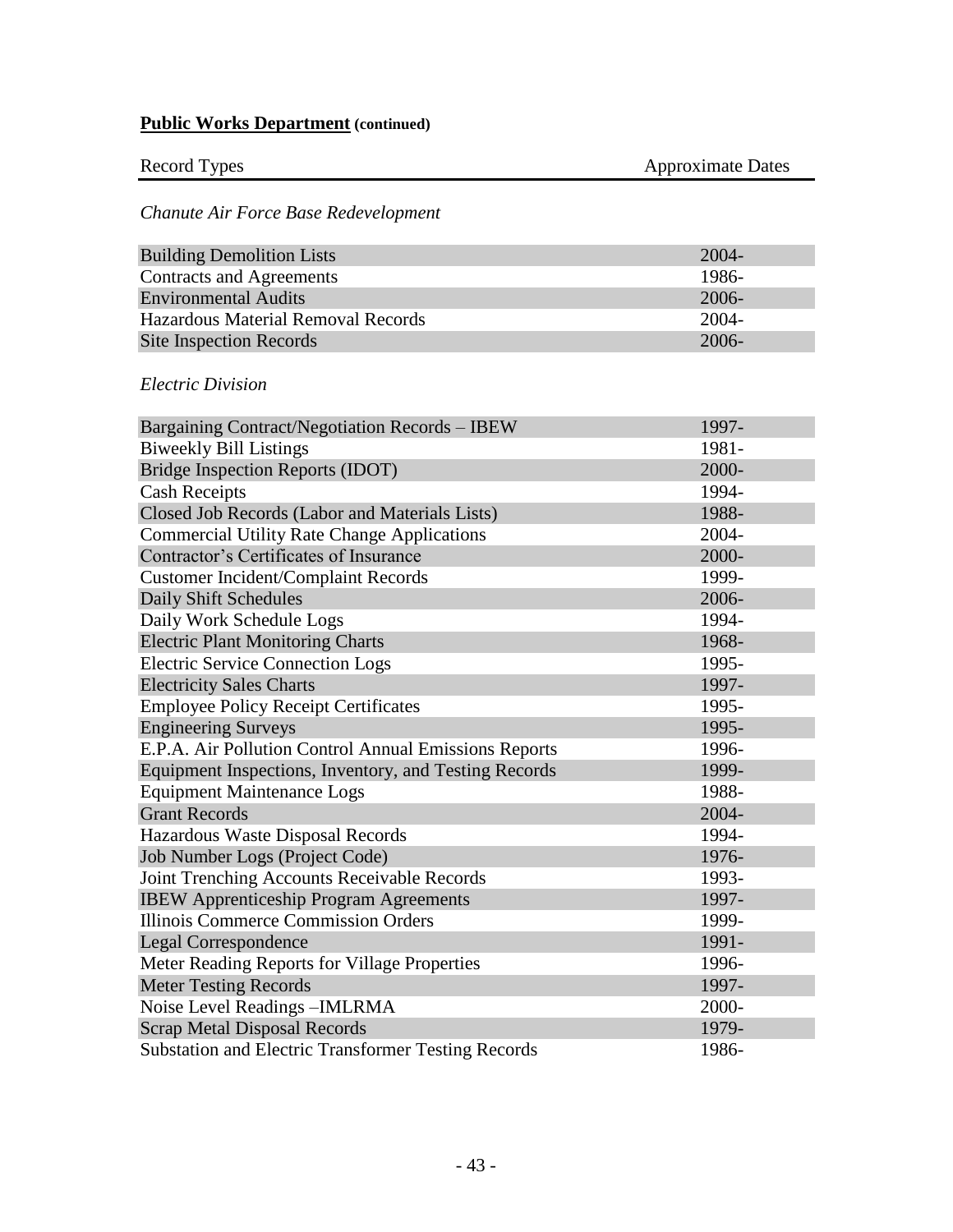| <b>Record Types</b>                           | <b>Approximate Dates</b> |
|-----------------------------------------------|--------------------------|
|                                               |                          |
| <b>Substation Monitoring Record Printouts</b> | 1996-                    |
| Telephone Call Logs                           | 1981-                    |
| <b>Timed Detail Reports</b>                   | $2002 -$                 |
| <b>Utility Bills for Village Properties</b>   | 1995-                    |
| <b>Utility Rate Studies</b>                   | 1999-                    |

## *Gas Division*

| <b>Abandoned/Removed Valve Reports</b>                         | 1995-    |
|----------------------------------------------------------------|----------|
| <b>Atmospheric Corrosion Surveys</b>                           | 1995-    |
| <b>Combustible Gas Detection Equipment Calibration Records</b> | 1996-    |
| <b>Combustible Gas Detection Records</b>                       | 1996-    |
| <b>Customer Service Orders</b>                                 | 1996-    |
| Gas Leak and Repair Reports                                    | 1995-    |
| <b>Gas Leak Survey Reports</b>                                 | 1995-    |
| Gas Line Evacuation and Inspection Reports                     | 1995-    |
| <b>Gas Line Pressure Test Records</b>                          | 1995-    |
| Gas Main Rectifier Reading Records                             | 1995-    |
| Ill. Commerce Commission Gas Distribution System Reports       | 1995-    |
| <b>Instrument Inspection/Calibration Reports</b>               | 1995-    |
| <b>Inventory Records</b>                                       | $2005 -$ |
| <b>Meter Test Records</b>                                      | 1995-    |
| Pipe Line Fusion Records                                       | 1995-    |
| <b>Rebuilt Meter Proving Records</b>                           | 1995-    |
| <b>Regulator Station Inspection Reports</b>                    | 1995-    |
| <b>System Patrol Reports</b>                                   | 1995-    |

# *Landfill Division*

| <b>Administrative Warning Notices</b> | 1992- |
|---------------------------------------|-------|
| E.P.A. Groundwater Analysis Records   | 1994- |
| E.P.A. Landfill Annual Reports        | 1995- |
| E.P.A. Landfill Inspection Records    | 1978- |
| E.P.A. Violation Records              | 1981- |
| Landfill Closure Plans                | 1990- |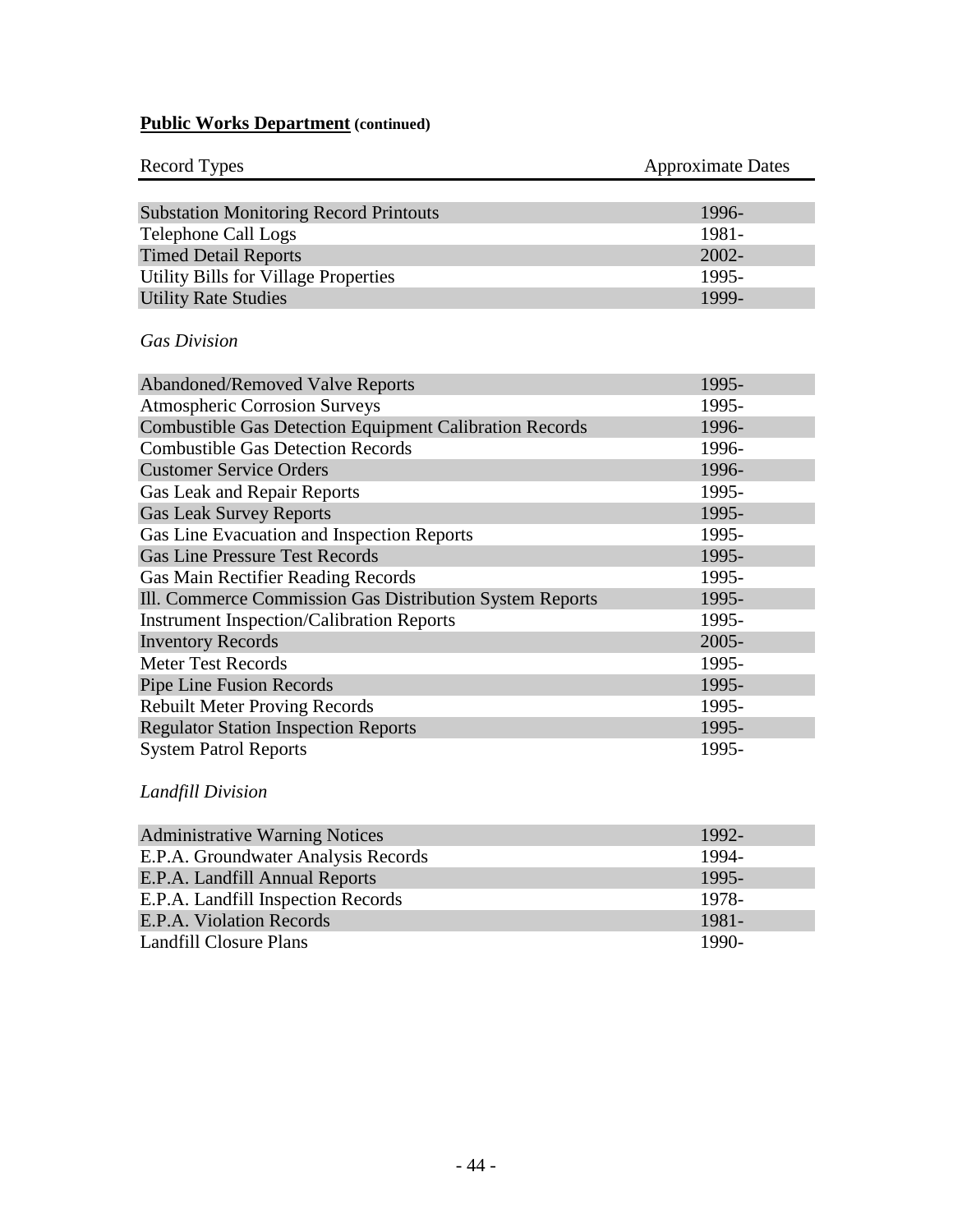| Record Types |  |
|--------------|--|
|              |  |

Approximate Dates

## *Streets Division*

| Aboveground/Underground Tank Records           | 1998-    |
|------------------------------------------------|----------|
| <b>Brush Collection Records</b>                | $2005 -$ |
| <b>Construction Project Dewatering Records</b> | $2002 -$ |
| Highway Utility Permits (IDOT)                 | 1991-    |
| Motor Fuel Tax (MFT) Records                   | $2001 -$ |
| <b>Traffic Count Reports</b>                   | 2000-    |

# *Wastewater Division*

| <b>Acute Toxicity Test Reports</b>                            | 2003-     |
|---------------------------------------------------------------|-----------|
| Anaerobic Digester Inspection Reports                         | 2003-     |
| <b>Backflow Valve Installation Tracking Logs</b>              | 2006-     |
| Chanute Air Force Base Street Address Conversion Log          | 1993      |
| <b>Commercial Building Annual Backflow Valve Test Records</b> | 1996-     |
| <b>Consumer Confidence Reports</b>                            | 2000-     |
| <b>Daily Monitoring Reports</b>                               | 1982-     |
| Delinquent Accounts Receivable Records                        | 1995-     |
| <b>Employee Time Accrual Registers</b>                        | $2005 -$  |
| <b>EPA</b> and <b>IDPH</b> Permits                            | 1992-     |
| <b>EPA Boundary Change Records</b>                            | 2003-     |
| <b>EPA Complaint Records</b>                                  | 1999-     |
| <b>EPA Effluent Sampling Records</b>                          | 1975-     |
| <b>Feasibility Studies</b>                                    | 2003-     |
| <b>Fecal Coliform Test Logs</b>                               | 1989-     |
| <b>Filter Run Time Sheets</b>                                 | 1987-     |
| Flow Logs (Influent, Effluent, Sludge, etc.)                  | 2000-     |
| <b>Industrial Pre-Treatment Permits</b>                       | 1998-     |
| <b>Industrial Sewage Pump Hours Billing Records</b>           | $2001 -$  |
| <b>Laboratory Analysis Reports</b>                            | 1992-     |
| Lead and Copper Sampling Reports                              | 1992-     |
| <b>Lift Station Logs</b>                                      | 1997-     |
| Monitoring Well Water Sampling and Testing Records            | 1977-1992 |
| <b>NPDES Discharge Monitoring Reports</b>                     | 1983-     |
| NPDES Intergovernmental Cost Sharing Records                  | 2003-     |
| <b>NPDES Permittee Fiscal Reports</b>                         | 2004-     |
| <b>Operational Charts</b>                                     | 1990-     |
| <b>Plant Maintenance Records</b>                              | 1987-     |
| <b>Plant Operations Reports</b>                               | 1983-     |
| Protective Equipment Requirement Lists                        | 1999-     |
| <b>Pump Motor Vibration Analysis Records</b>                  | 1988-     |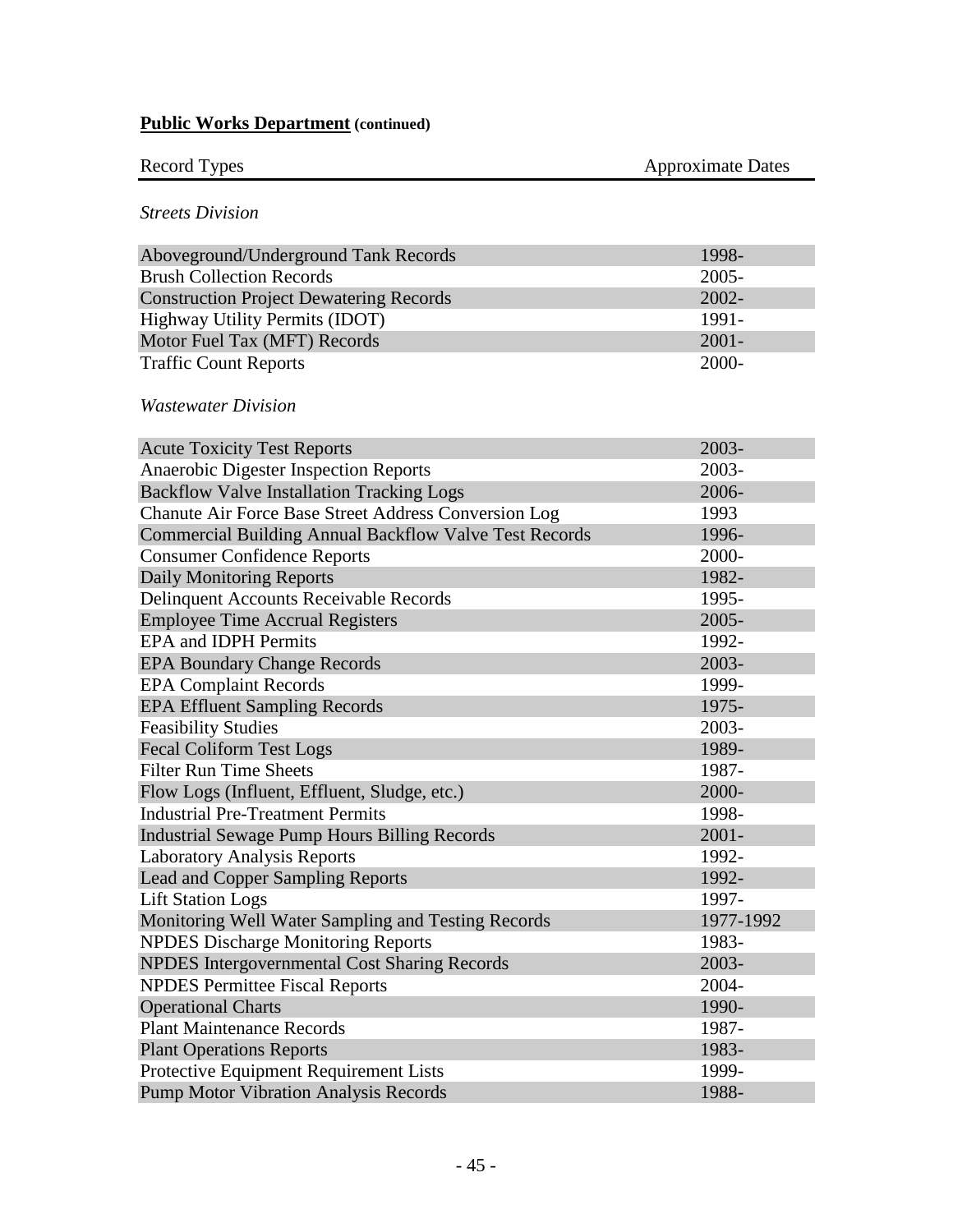| <b>Record Types</b>                                | <b>Approximate Dates</b> |
|----------------------------------------------------|--------------------------|
|                                                    |                          |
| Run-Hour Logs (pump station, storm, nitrification) | 1987-                    |
| Safety and Health Survey Self-Check Records        | 1988-1995                |
| <b>Safety Committee Meeting Minutes</b>            | 1988-                    |
| <b>Sewage Treatment Plant Demolition Records</b>   | 1999-                    |
| Sewer Inspection Video Recordings                  | 2002-                    |
| <b>Sludge Dewatering Logs</b>                      | 1988-                    |
| <b>Sludge Flow Monitoring Reports</b>              | 1989-                    |
| <b>Sludge Land Application Rate Records</b>        | 2000-                    |
| <b>Sludge Maintenance Reports</b>                  | 1987-                    |
| Sludge Pumpage Logs                                | 1988-                    |
| <b>Storm Drainage Committee Minutes</b>            | 2000-                    |
| <b>Storm Drainage Fee Schedules</b>                | $2001 -$                 |
| <b>Storm Water Pollution Prevention Plan</b>       | 2003-                    |
| <b>Systems Maintenance Records</b>                 | 1987-                    |
| <b>Systems Maintenance Stock Requisitions</b>      | 2002-                    |
| <b>Visitor</b> Logs                                | 1954-                    |
| Wastewater Analysis Report Correspondence          | 1990-                    |
| Waste Hauling Manifests (Non-hazardous)            | 1991-                    |
| Water Pressure Flow Charts/Recording Graph Charts  | 1987-                    |
| <b>Water Quality Management Plans</b>              | 1992-                    |
| <b>Water Tap Records</b>                           | 2003-                    |
| Water Treatment and Analysis Control Reports       | $2001 -$                 |
| <b>Water Use Surveys</b>                           | 1990-                    |

## *Water Division*

| <b>Asbestos Monitoring Program Records</b>                         | 1999-    |
|--------------------------------------------------------------------|----------|
| <b>Consumer Confidence Reports</b>                                 | 2000-    |
| <b>Employee Respirator Medical Clearance Certification Records</b> | $2004 -$ |
| <b>EPA</b> Inspection Reports                                      | 1998-    |
| <b>EPA Laboratory Analysis Reports</b>                             | 1986-    |
| <b>EPA Operating Permits</b>                                       | 1992-    |
| <b>EPA Public Water Supply</b>                                     | 1986-    |
| <b>EPA Radiochemistry Analysis Reports</b>                         | 1989-    |
| <b>EPA Sampling Reports</b>                                        | 1994-    |
| <b>EPA Sludge Management Reports</b>                               | 1992-    |
| <b>EPA Source Water Assessment Records</b>                         | 1992-    |
| <b>EPA Special Exemption Permits</b>                               | 1995-    |
| <b>Fluoride Reports</b>                                            | 1994-    |
| Groundwater Pesticide Analysis Records                             | 1991-    |
| <b>Lead and Copper Sampling Records</b>                            | 1999-    |
| <b>Safety Surveys</b>                                              | 1988-    |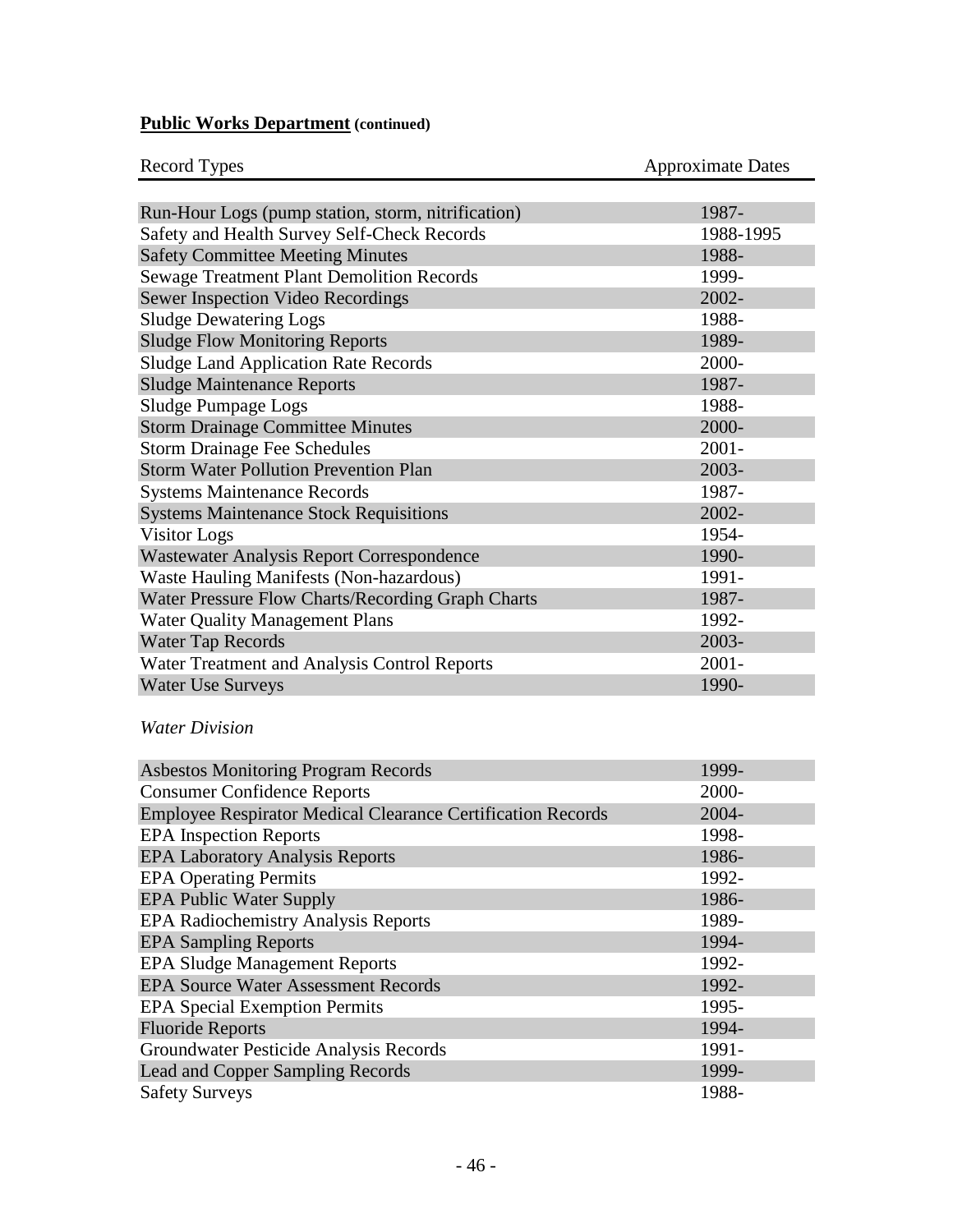| Record Types                                 | <b>Approximate Dates</b> |
|----------------------------------------------|--------------------------|
|                                              |                          |
| Water Treatment and Control Analysis Reports | $2002 -$                 |
| <b>Well Abandonment Records</b>              | 1992-                    |
| <b>Well Pumpage Reports</b>                  | 1999-                    |
| <b>Well Pumping Levels Reports</b>           | 1987-                    |
| <b>Well Water Analysis Records</b>           | 1994-                    |

#### **Common Files**

This list contains general records that are stored in several departments. For more information about these types of files from specific departments or offices, contact the department representative(s) previously listed. For general information about these records, contact FOIA Officer [Mike Graham](mailto:mikepgraham@earthlink.net) (893-9250).

| Record Types                                          | <b>Approximate Dates</b> |
|-------------------------------------------------------|--------------------------|
|                                                       |                          |
| <b>Administrative Files</b>                           | 1946-                    |
| (including: ordinance duplicates, minutes duplicates, |                          |
| reference documents, working files, and miscellaneous |                          |
| correspondence)                                       |                          |
| Appointment & Scheduling Calendars                    | 1999-                    |
| <b>Bids, Specifications and Proposals</b>             | 1946-                    |
| <b>Budget Records</b>                                 | 1973-                    |
| <b>Certificates of Publication</b>                    | 1970-                    |
| Contracts, Agreements and Leases for Goods & Services | 1972-                    |
| <b>Employee Time Records</b>                          | 1953-                    |
| <b>Employment Applications</b>                        | 1980-                    |
| <b>Grant Records</b>                                  | 1963-                    |
| Notices of Hearings, Lettings, Newspaper Publications | 1970-                    |
| Performance and Surety Bond Records                   | 1981-                    |
| Policy Acknowledgement Receipts                       | 1986-                    |
| <b>Purchase Orders and Requisitions</b>               | 1986-                    |
| <b>Reports to Village Board</b>                       | 1960-                    |
| <b>Telephone Message Receipts</b>                     | $2004 -$                 |